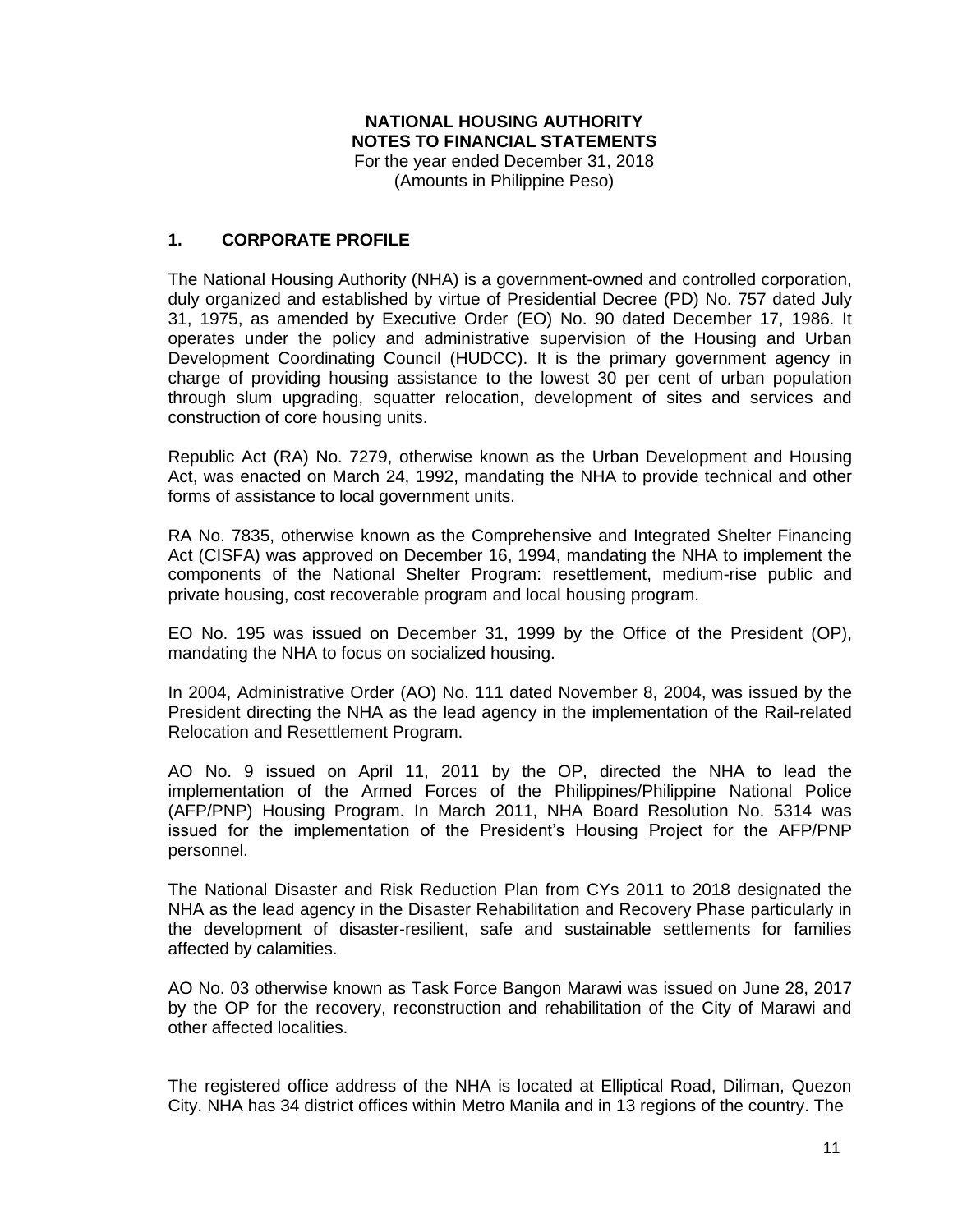NHA is under the Office of the President and shall exist for 50 years but may be extended. As of December 31, 2018, the NHA has a total of 2,653 employees.

The financial statements of the NHA for CY 2018 were approved for issuance per NHA Board Resolution No. 6521 dated February 27, 2019.

Governance Commission for GOCCs (GCG) Memorandum Order No. 2016-12 approved the Restructuring Plan of NHA on August 26, 2016. The Restructuring Plan is expected to improve service delivery, particularly in the regions in terms of area coverage, production, monitoring, collection and socio-economic development.

Part of the Authority's transition is the regionalization/decentralization of finance functions. The Financial Services Group is now in the last stage of forming the guidelines for the functions to be devolved to regions/districts offices.

The Management issued Office Order No. 4056 dated December 13, 2017 regarding the Adoption of the New Nomenclatures of NHA Offices under GCG-Memorandum Order No. 2016-12.

Office Order No. 4535 dated May 23, 2018 designates/identifies and/or reassigns Heads for Regional Operations.

### **2. STATEMENT OF COMPLIANCE AND BASIS OF PREPARATION OF FINANCIAL STATEMENTS**

*a.* S*tatement of Compliance with Philippine Public Sector Accounting Standards*

The NHA financial statements have been prepared in compliance with the Philippine Public Sector Accounting Standards (PPSAS) and as prescribed by the Commission on Audit (COA) through the following COA Resolutions:

| <b>COA Resolution</b><br><b>Number/Date</b> | <b>Particulars</b>                                                                                                                                                                                                                                                                |
|---------------------------------------------|-----------------------------------------------------------------------------------------------------------------------------------------------------------------------------------------------------------------------------------------------------------------------------------|
| $2014 - 003$<br>January 24, 2014            | Prescribed the adoption of 25 PPSAS effective<br>January 1, 2014 by Non-Government Business<br>Entities (Non-GBEs).                                                                                                                                                               |
|                                             | These PPSAS were based on the International Public<br>Sector Accounting Standards (IPSASs) which were<br>published in the 2012 Handbook of International<br>Public Sector Accounting Pronouncements (HIPSAP)<br>of the International Public Sector Accounting<br>Standards Board. |
| $2015 - 040$<br>December 01, 2015           | Amended the effectivity of the adoption of the PPSAS<br>to January 1, 2016.                                                                                                                                                                                                       |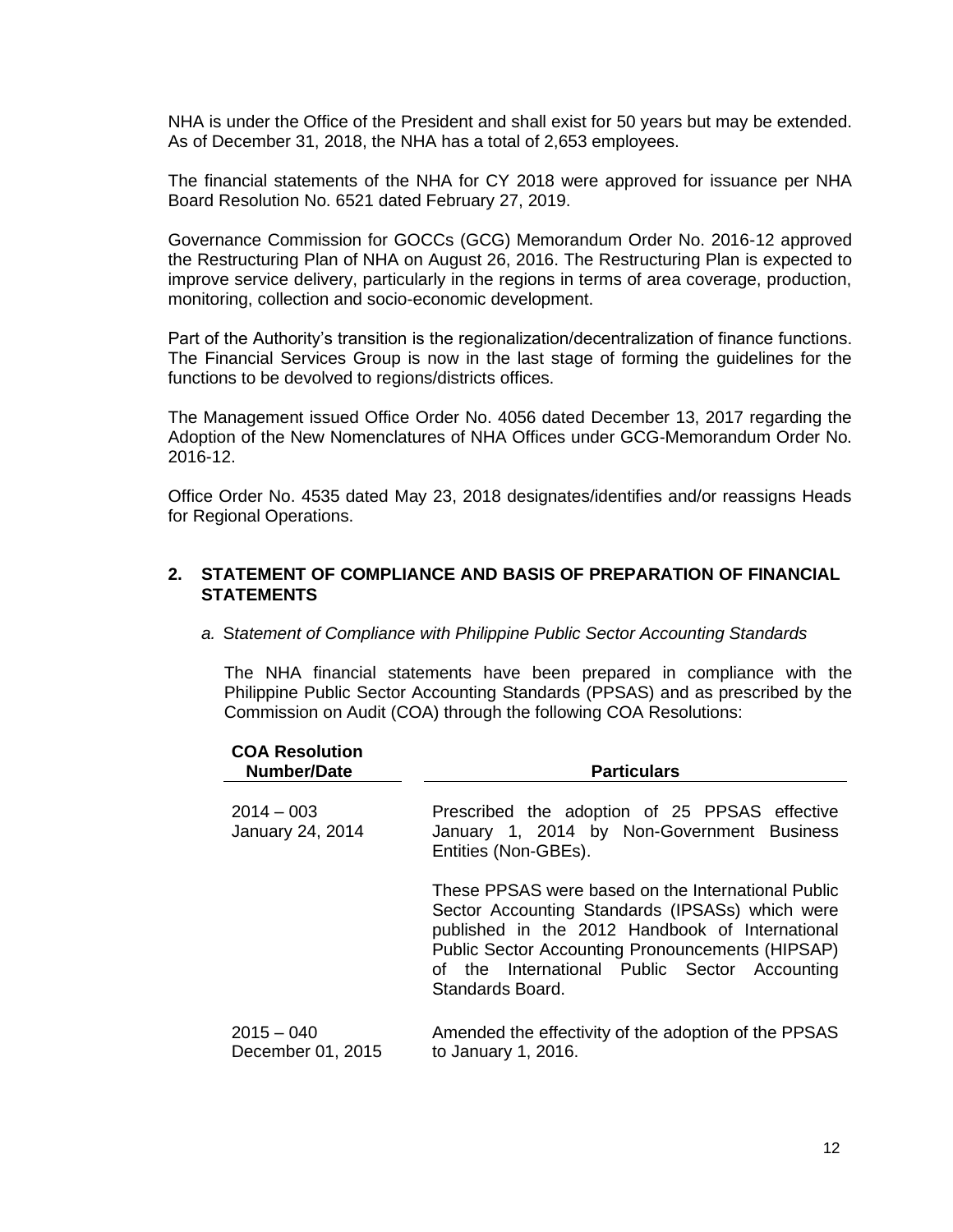| <b>COA Resolution</b><br><b>Number/Date</b> | <b>Particulars</b>                                                                                                                                                                                                                                                    |
|---------------------------------------------|-----------------------------------------------------------------------------------------------------------------------------------------------------------------------------------------------------------------------------------------------------------------------|
| $2017 - 006$                                | Adoption of additional six PPSAS and update on the                                                                                                                                                                                                                    |
| April 26, 2017                              | PPSAS prescribed through COA Resolution No.<br>2014-003 dated January 24, 2014 in accordance with<br>the 2016 Edition of the Handbook of International<br><b>Public Sector Accounting Pronouncements published</b><br>by the International Federation of Accountants. |

#### *b. Presentation of Financial Statements*

 COA Circular No. 2015-003 dated April 16, 2015 classified NHA as a Non-GBE. Pursuant to COA Circular No. 2015-010 dated December 1, 2015, NHA has adopted the Revised Chart of Accounts for government owned and controlled corporations (GOCCs). The conversion has no material impact on the balances of the accounts.

The preparation of the financial statements is also in accordance with COA Circular No. 2017-004 dated December 13, 2017 on the guidelines on the preparation of the financial statements and other financial reports and implementation of PPSAS by Non-GBEs.

The accounting policies have been consistently applied throughout the year presented.

The financial statements have been prepared on the basis of historical cost, unless stated otherwise. The Statement of Cash Flows is prepared using the direct method.

The preparation of financial statements in compliance with the adopted PPSAS requires the use of certain accounting estimates. It also requires the Authority to exercise judgment in applying the entity's accounting policies.

#### *c. Functional and Presentation Currency*

The financial statements are presented in Philippine peso, which is also the country's functional currency. Amounts are rounded off to the nearest peso, unless otherwise stated.

### **3. SUMMARY OF SIGNIFICANT ACCOUNTING POLICIES**

#### **3.1. Basis of accounting**

The financial statements are prepared on accrual basis in accordance with the PPSAS.

#### **3.2. Consolidation**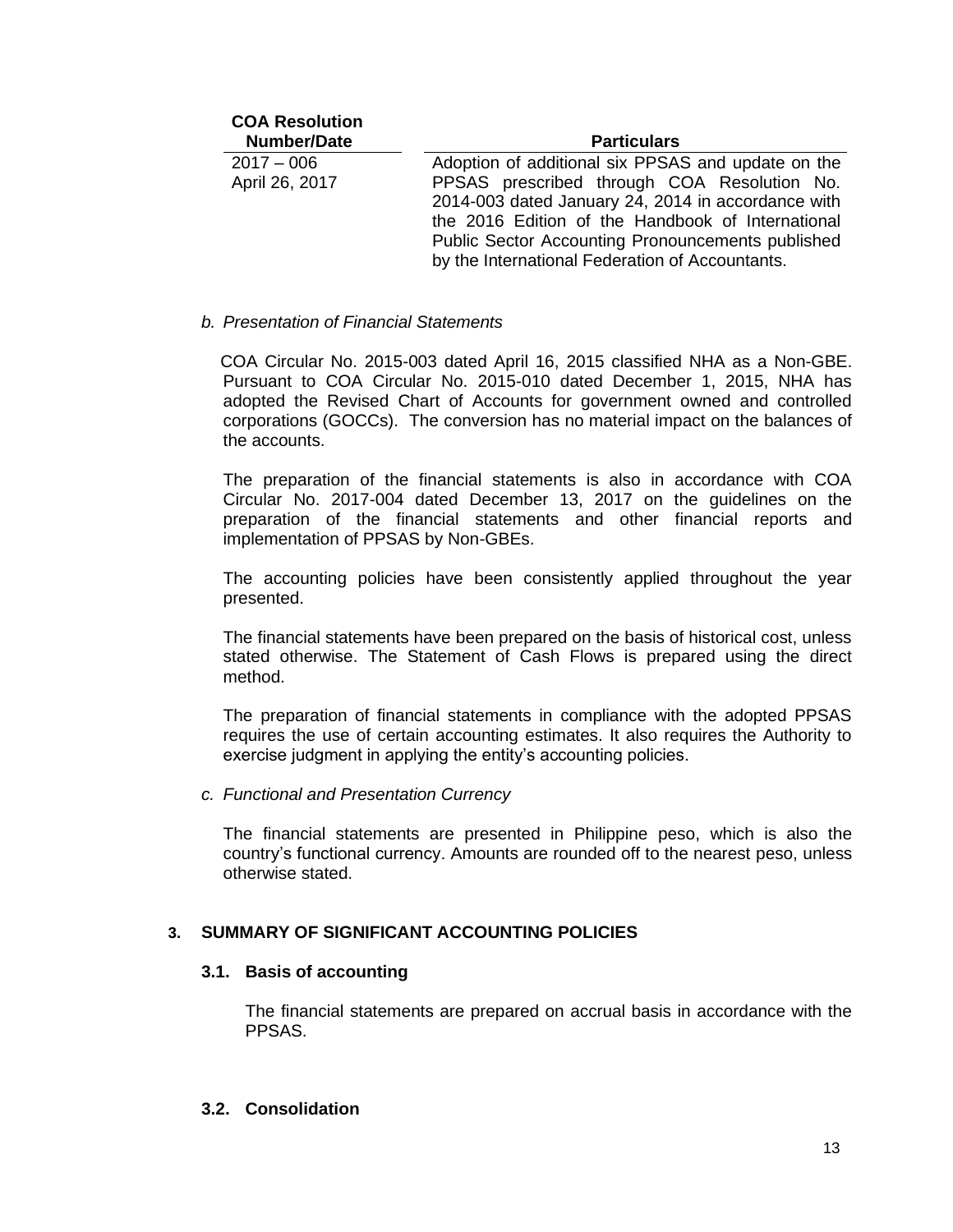## **a. Consolidated fund**

The financial statements reflect the assets, liabilities, revenue/income, and expenses of the NHA-owned funds and the CISFA fund which are consolidated quarterly. CISFA funds were released by the Bureau of the Treasury (BTr) for the Local Housing Program and the Medium-Rise Public and Private Housing.

No sets of books are being maintained in the provincial, district and project offices. Cash Receipts Register together with copies of official receipts and deposit slips are being submitted to the NHA Accounting Department for recording. Likewise, Monthly Summary of Expenses is submitted together with copies of disbursements and supporting documents.

### **b. Investments in joint ventures**

A joint venture is a contractual arrangement whereby two or more parties undertake an economic activity that is subject to joint control. As a Venturer, the NHA prepares separate financial statements and recognizes its interest in a joint venture using the cost plus acquisition changes in the NHA share in the net assets of the joint venture.

NHA has no direct control over the joint venture. NHA invests its property to the joint venture and will share in the assets and revenue in accordance with the rates provided for in the Joint Venture. The distributions of share from the joint venture from a controlled entity, a joint venture or an associate are recognized in the separate financial statements of an entity when the entity's right to receive the dividend or similar distribution is established. The dividend or similar distribution is recognized in surplus or deficit unless the entity elects to use the equity method, in which case the dividend or similar distribution is recognized as a reduction from the carrying amount of the investment.

### **c. Trusts under administration**

NHA, as implementing agency/trustee receives funds from different National Government agencies and government-owned and controlled corporations (Source Agency/Trustee) for the implementation of the different projects under Memorandum of Agreement (MOA) with the said agencies. Depending on the provisions of the MOA, NHA as administrator/implementing agency shall prepare separate financial statements or a subsidiary ledger for each fund/project. However, the trust funds are not consolidated in the financial statements of NHA, instead separate sets of books are being maintained. The amounts received by NHA from the trustors (source agency) are recognized under the liability account until the fulfillment of the NHA obligations. The NHA as administrator earns administrative fee under the MOA.

### **3.3. Financial instruments**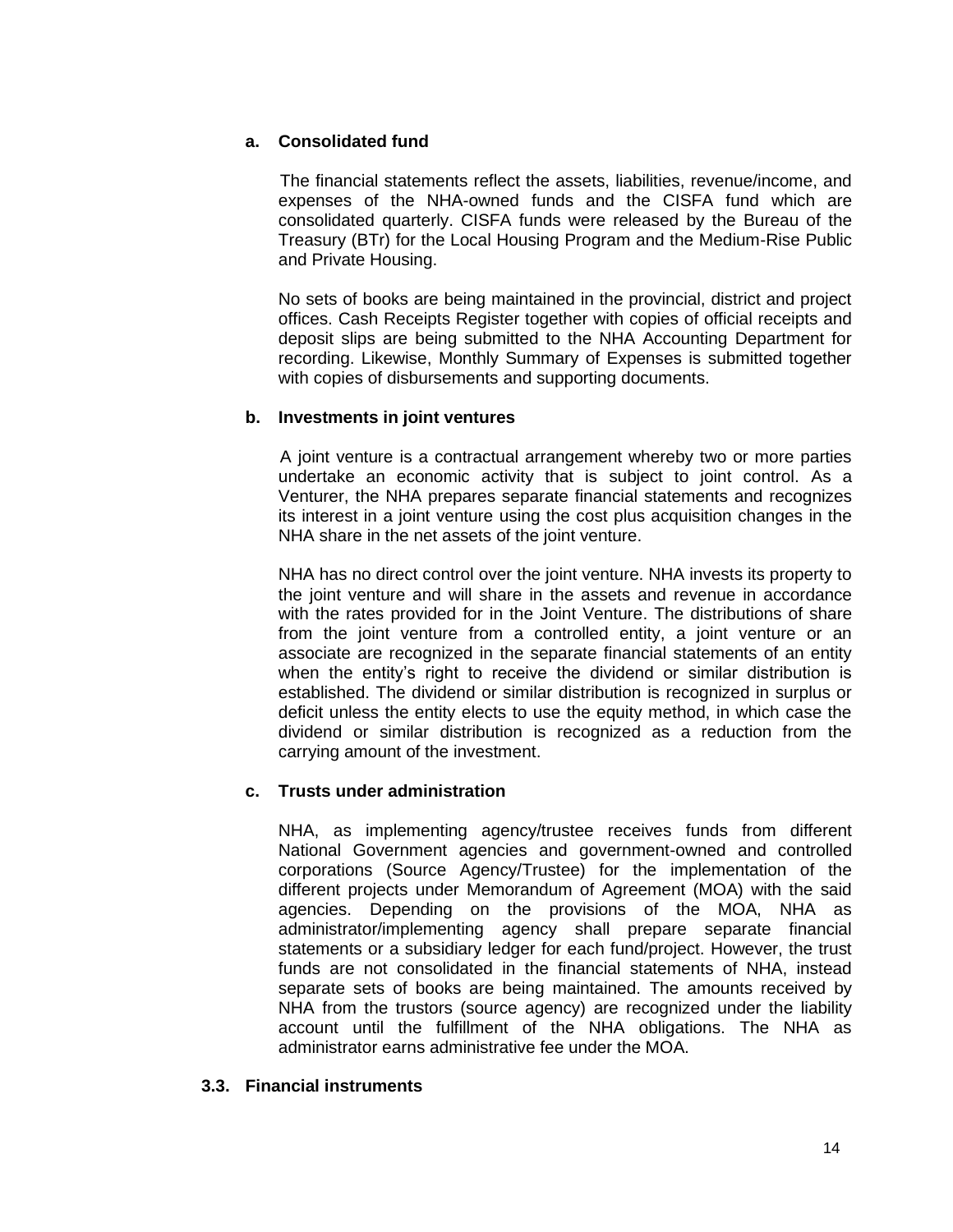### **a. Financial assets**

The NHA's financial assets include cash and cash equivalent, and loans and receivables as at December 31, 2018.

In compliance with PPSAS No. 29*, Financial Instruments: Recognition and Measurement*, receivables are recognized initially at fair value and subsequently, at amortized cost using Management's best estimate on collectability or net realizable value.

Loans and receivables are non-derivative financial assets with fixed or determinable payments that are not quoted in an active market. After initial measurement, such financial assets are subsequently measured at amortized cost using the effective interest method, less impairment. Amortized cost is calculated by taking into account any discount or premium on acquisition and fees or costs that are an integral part of the effective interest rate. Losses arising from impairment are recognized in the surplus or deficit.

### *Derecognition*

The NHA derecognizes a financial asset or where applicable, a part of a financial asset or part of NHA of similar financial assets when:

- 1. the contractual rights to the cash flows from the financial asset expired or waived; and
- 2. the NHA has transferred its contractual rights to receive the cash flows of the financial assets, or retains the contractual rights to receive the cash flows of the financial assets but assumes a contractual obligation to pay the cash flows to one or more recipients in an arrangement that meets the conditions set forth in PPSAS No. 29; and either the entity has:
	- transferred substantially all the risks and rewards of ownership of the financial asset; or
	- neither transferred nor retained substantially all the risks and rewards of ownership of the financial asset but has transferred the control of the asset.

#### *Impairment of financial assets*

The NHA assesses at each reporting date whether there is objective evidence that a financial asset or a group of financial assets is impaired. A financial asset or a group of financial assets is deemed to be impaired if, and only if, there is objective evidence of impairment as a result of one or more events that has occurred after the initial recognition of the asset (an incurred "loss event") and that loss event has an impact on the estimated future cash flows of the financial asset or the group of financial assets that can be reliably estimated.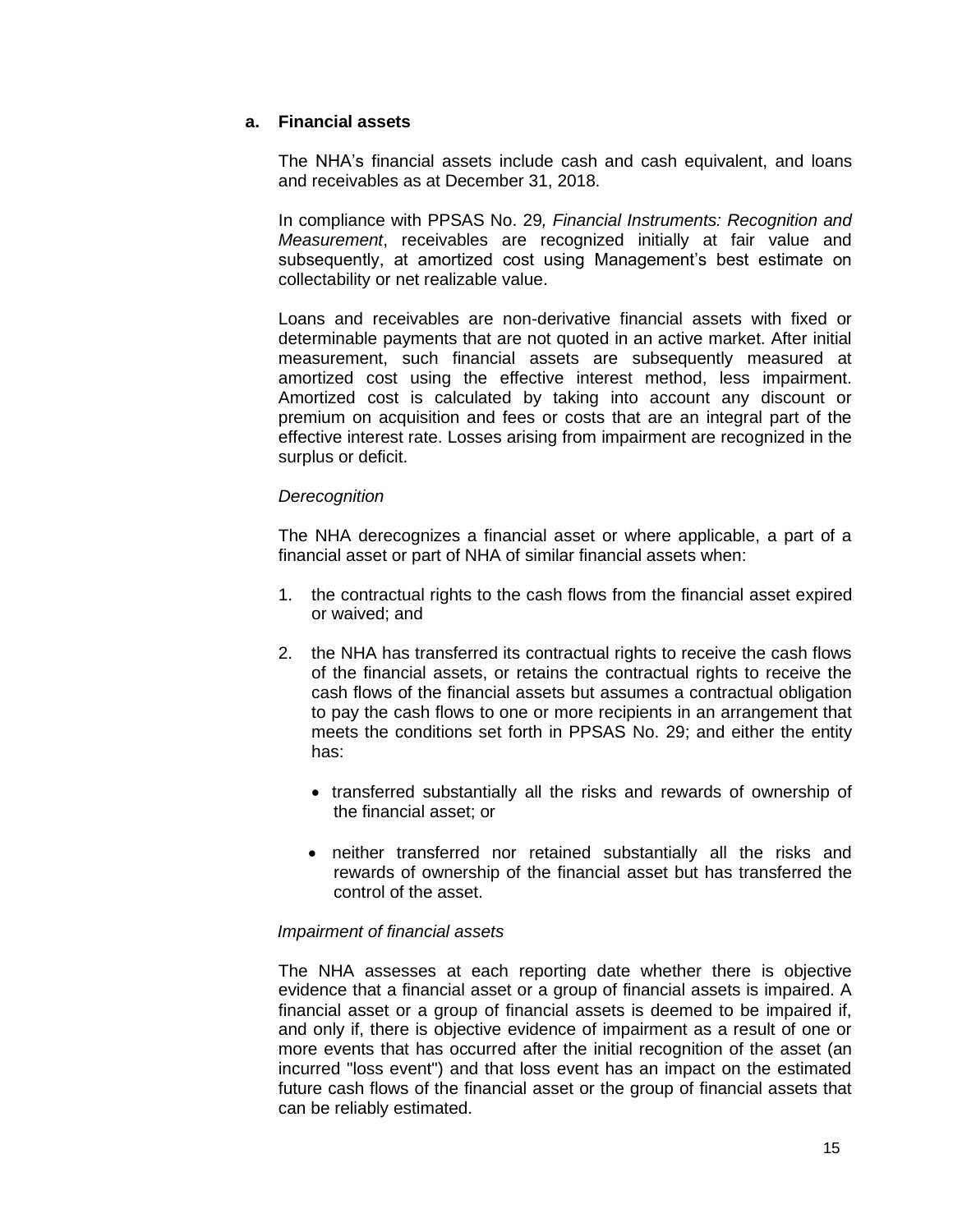Evidence of impairment may include the following indicators:

- 1. The debtors or a group of debtors are experiencing significant financial difficulty;
- 2. Default or delinquency in interest or principal payments;
- 3. The probability that debtors will enter bankruptcy or other financial reorganization; and
- 4. Observable data indicates a measurable decrease in estimated future cash flows (e.g. changes in arrears or economic conditions that correlate with defaults).

### **b. Financial liabilities**

Financial liabilities are measured initially at fair value in compliance with PPSAS No. 29. Financial liabilities are recognized when, and only when, the entity becomes a party to the contractual provisions of the financial instrument. The management determines the classification of its financial liabilities at initial recognition.

#### *Subsequent measurement*

The measurement of financial liabilities depends on their classification.

1. Financial liabilities at fair value through surplus

 Financial liabilities at fair value through surplus or deficit include financial liabilities held for trading and financial liabilities designated upon initial recognition at fair value through surplus or deficit.

Financial liabilities are classified as held for trading if they are acquired for the purpose of selling in the near term.

This category includes derivative financial instruments entered into by the Group that are not designated as hedging instruments in hedge relationships as defined by PPSAS No. 29.

Gains or losses on liabilities held for trading are recognized in surplus or deficit.

2. Loans and borrowings

After initial recognition, interest bearing loans and borrowings are subsequently measured at amortized cost using the effective interest method. Gains and losses are recognized in surplus or deficit when the liabilities are derecognized as well through the effective interest method amortization process.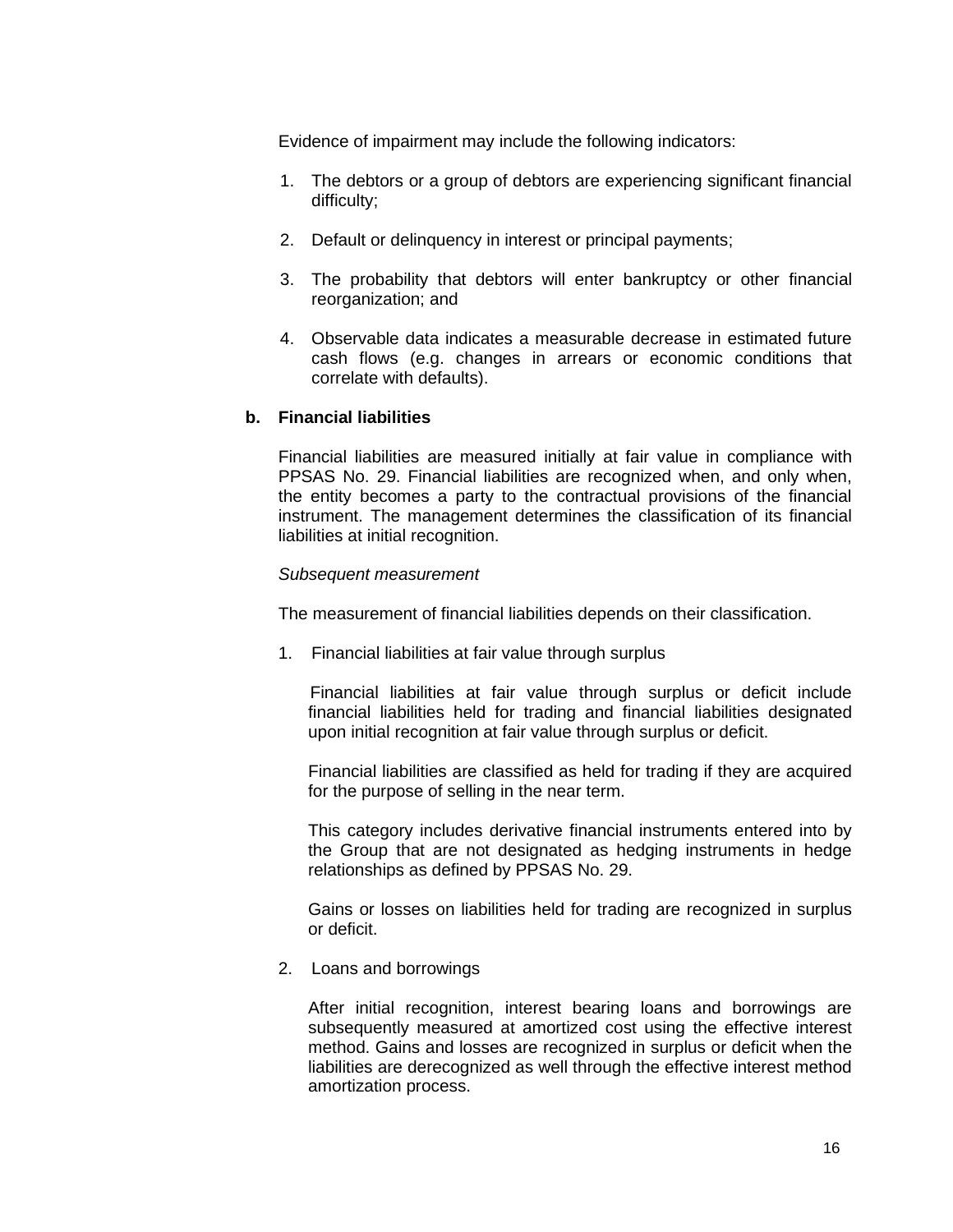Amortized cost is calculated by taking into account any discount or premium on acquisition and fees or costs that are an integral part of the effective interest rate.

Financial liabilities are derecognized from the statement of financial position when the obligations specified in the contracts are extinguished either through discharge, cancellation or expiration. When an existing financial liability is replaced by another from the same lender on substantially different terms, or the terms of an existing liability are substantially modified, such an exchange or modification is treated as a derecognition of the original liability and the recognition of a new liability, and the difference in the respective carrying amounts is recognized in surplus or deficit.

The NHA's financial liabilities include accounts payables, loans payable, and amounts due to officers and employees.

### **3.4. Cash and cash equivalents**

 Cash and cash equivalents comprise cash on hand, cash in bank and time deposits with maturity of three months or less, which are readily convertible to known amounts of cash and are subject to insignificant risk of changes in value. For the purpose of the consolidated statement of cash flows, cash and cash equivalents consist of cash and short-term deposits as defined above, net of outstanding bank overdrafts.

#### **3.5. Inventories**

 Inventories are measured at cost upon initial recognition. To the extent that inventory is received through non-exchange transactions (for no cost or for a nominal cost), the cost of the inventory is its fair value at the date of acquisition.

After initial recognition, inventories are measured at the lower of cost and net realizable value. However, to the extent that a class of inventory is distributed or deployed at no charge or for a nominal charge, that class of inventory is measured at the lower of cost and current replacement cost.

Net realizable value is the estimated selling price in the ordinary course of operations, less the estimated costs of completion and the estimated costs necessary to make the sale, exchange, or distribution.

Inventories are recognized as an expense when deployed for utilization or consumption in the ordinary course of operations of the NHA.

#### **3.6. Investment property**

A property will be recognized as Investment Property if it is held to earn rentals or for capital appreciation or both, if future economic benefits are probable to flow to the entity and its cost is reliably measurable. Investment properties are measured initially at cost, including transaction costs. The carrying amount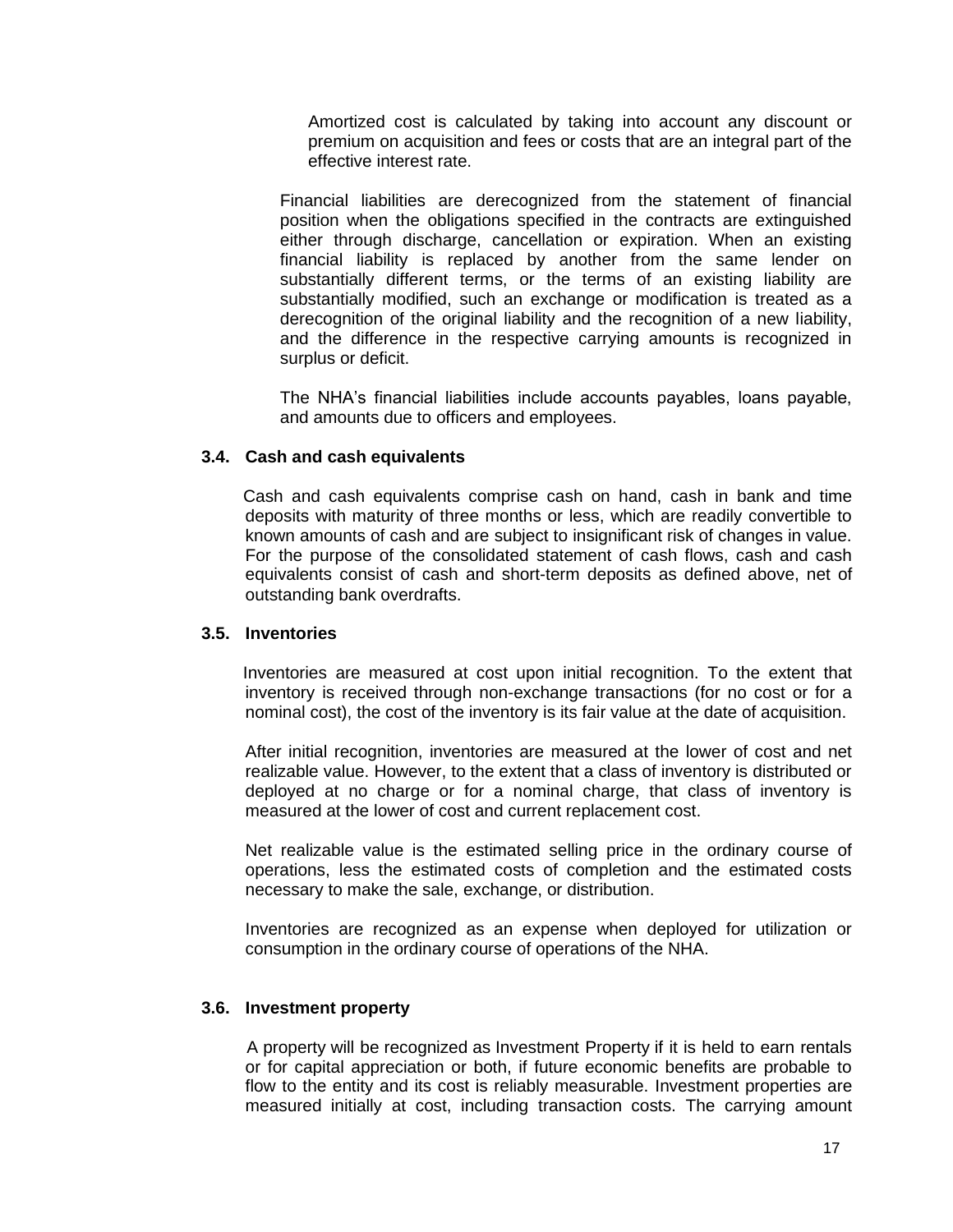includes the replacement cost of components of an existing investment property at the time that cost is incurred if the recognition criteria are met and excludes the costs of day-to-day maintenance of an investment property.

Investment property acquired through a non-exchange transaction is measured at its fair value at the date of acquisition. Subsequent to initial recognition, investment properties are measured using the cost model and are depreciated using the straight-line method over their estimated useful life of 20-30 years, based on the structure, size and design of the building.

Investment properties are derecognized either when they have been disposed of or when they are permanently withdrawn from use and no future economic benefit or service potential is expected from their disposal. The difference between the net disposal proceeds and the carrying amount of the asset is recognized in the surplus or deficit in the period of derecognition.

 Transfers are made to or from investment property only when there is a change in use.

### **3.7. Property, plant and equipment**

Property, plant and equipment (PPE) are initially recorded at cost and subsequently carried in the financial statements at cost less accumulated depreciation and impairment losses, in compliance with PPSAS No. 17*, Property, Plant and Equipment.* Major repairs and improvements are added to the initial cost and amortized for the remaining life of the property. Minor repairs and maintenance are charged against the proper expense accounts.

Depreciation is calculated using the straight-line method based on the estimated life of the assets less the residual value equivalent to at least ten per cent of the cost of the PPE. The depreciation charge for each period is recognized as expense unless it is included in the cost of another asset.

An item of PPE is derecognized upon disposal or when no future economic benefits or service potential is expected from its continuing use. Any gain or loss arising on derecognition of the asset (calculated as the difference between the net disposal proceeds and the carrying amount of the asset) is included in the surplus or deficit when the asset is derecognized.

#### **3.8. Leases**

Leases in which the NHA does not transfer substantially all the risks and rewards of ownership of an asset are classified as operating leases.

Initial direct costs incurred in negotiating an operating lease are added to the carrying amount of the leased asset and recognized over the lease term. Rent received from an operating lease is recognized as income on a straight line basis over the lease term. Contingent rents are recognized as revenue in the period in which they are earned.

a. NHA as a lessee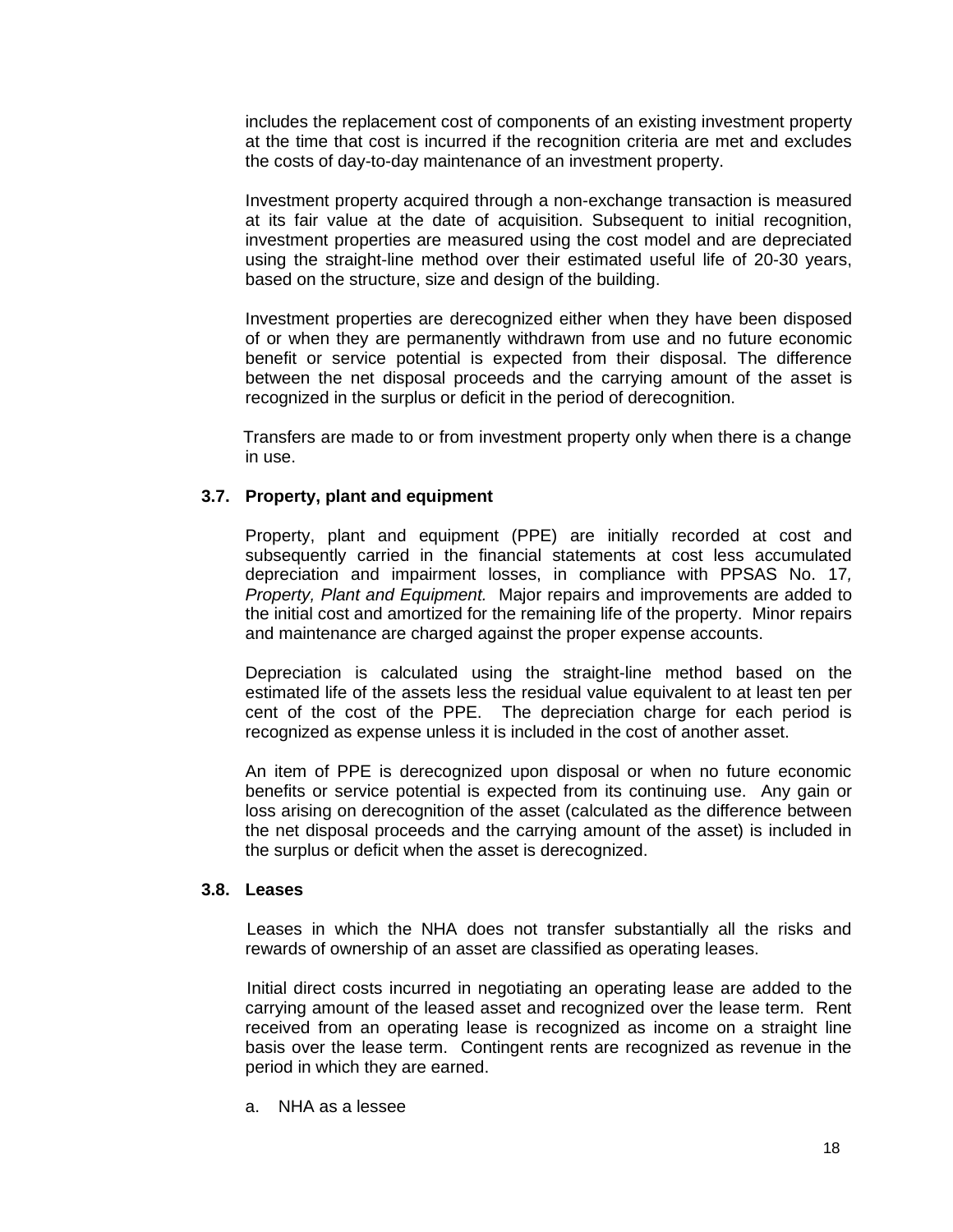i. Finance lease

 Finance leases are leases that transfer substantially all the risk and rewards incidental to ownership of the leased item to the NHA.

Assets held under a finance lease are capitalized at the commencement of the lease at the fair value of the leased property or, if lower, at the present value of the future minimum lease payments. The NHA also recognizes the associated lease liability at the inception of the lease. The liability recognized is measured at the present value of the future minimum lease payments at initial recognition.

Subsequent to initial recognition, lease payments are apportioned between finance charges and reduction of the lease liability so as to achieve a constant rate of interest on the remaining balance of the liability. Finance charges are recognized as finance costs in surplus or deficit.

An asset held under a finance lease is depreciated over the useful life of the asset. However, if there is no reasonable certainty that the NHA will obtain ownership of the asset by the end of the lease term, the asset is depreciated over the shorter of the estimated useful life of the asset and the lease term.

ii. Operating lease

Operating leases are leases that do not transfer substantially all the risks and rewards incidental to ownership of the leased item to the NHA. Operating lease payments are recognized as an operating expense in surplus or deficit on a straight-line basis over the lease term.

- b. NHA as a lessor
	- i. Finance lease

The NHA recognizes lease payments receivable under a finance lease as assets in the statement of financial position. The assets are presented as receivable at an amount equal to the net investment in the lease.

The finance revenue is recognized based on a pattern reflecting a constant periodic rate of return on the net investment in the finance lease.

ii. Operating lease

Leases in which the NHA does not transfer substantially all the risks and rewards of ownership of an asset are classified as operating leases.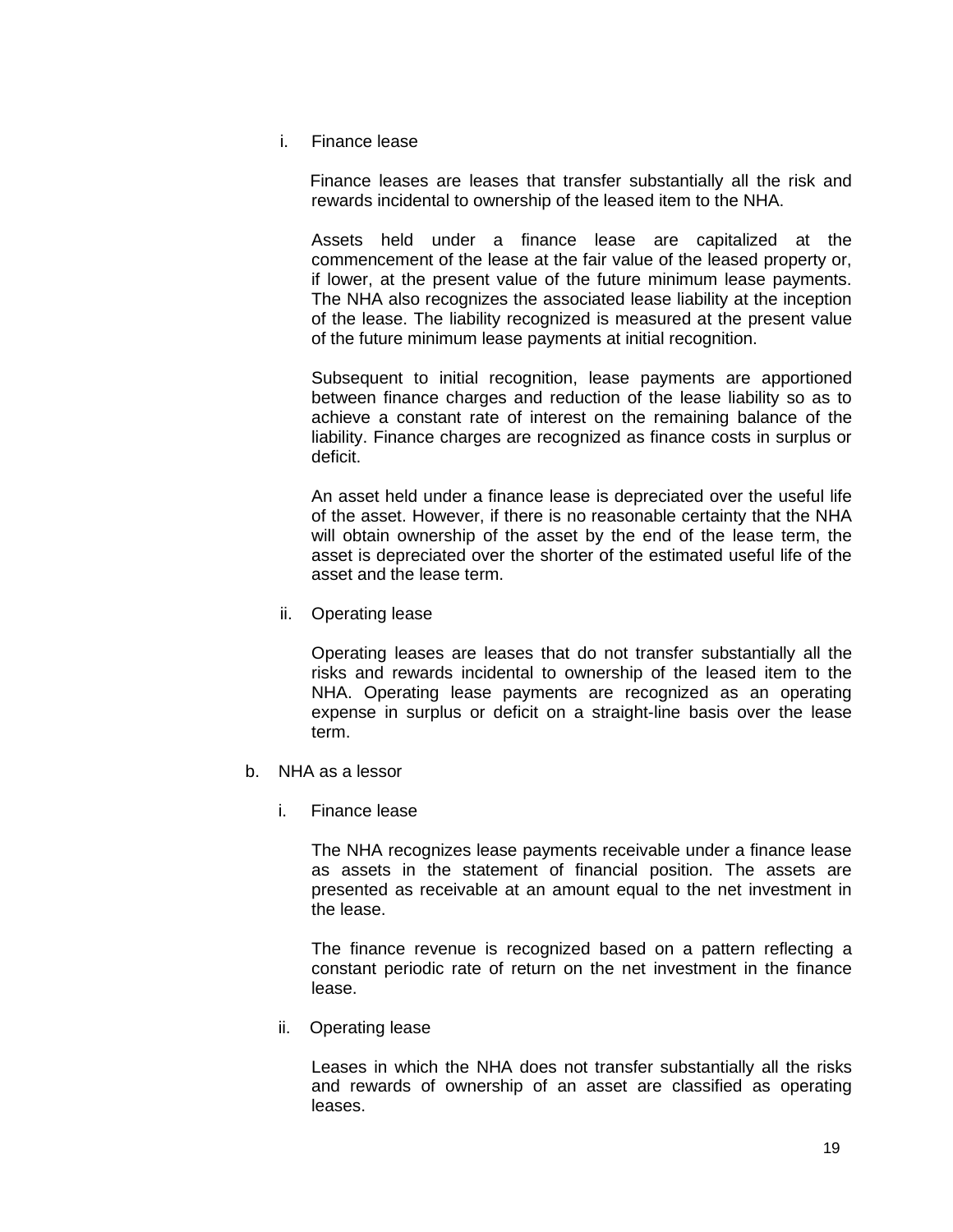Initial direct costs incurred in negotiating an operating lease are added to the carrying amount of the leased asset and recognized over the lease term. Rent received from an operating lease is recognized as income on a straight-line basis over the lease term. Contingent rents are recognized as revenue in the period in which they are earned.

The depreciation policies for PPE are applied to these assets of NHA.

#### **3.9. Provisions, contingent liabilities and contingent assets**

Provisions are recognized when the NHA has a present obligation (legal or constructive) as a result of a past event, it is probable that an outflow of resources embodying economic benefits or service potential will be required to settle the obligation, and a reliable estimate can be made of the amount of the obligation.

Where the NHA expects some or all of a provision to be reimbursed, the reimbursement is recognized as a separate asset only when the reimbursement is virtually certain. The expense relating to any provision is presented in the statement of financial performance net of any reimbursement.

Provisions are reviewed at each reporting date and adjusted to reflect the current best estimate. If it is no longer probable that an outflow of resources embodying economic benefits or service potential will be required to settle the obligation, the provisions are reversed.

The NHA does not recognize a contingent liability but discloses details of any contingencies in the notes to financial statements, unless the possibility of an outflow of resources embodying economic benefits or service potential is remote.

Moreover, the NHA does not recognize a contingent asset, but discloses details of a probable asset whose existence is contingent on the occurrence or nonoccurrence of one or more uncertain future events not wholly within the control of the NHA in the notes to financial statements.

#### **3.10. Changes in accounting policies and estimates**

The NHA recognizes the effects of changes in accounting policy retrospectively. The effects of changes in accounting policy are applied prospectively if retrospective application is impractical.

The NHA recognizes the effects of changes in accounting estimates prospectively through surplus or deficit.

#### **3.11. Revenue from non-exchange transactions**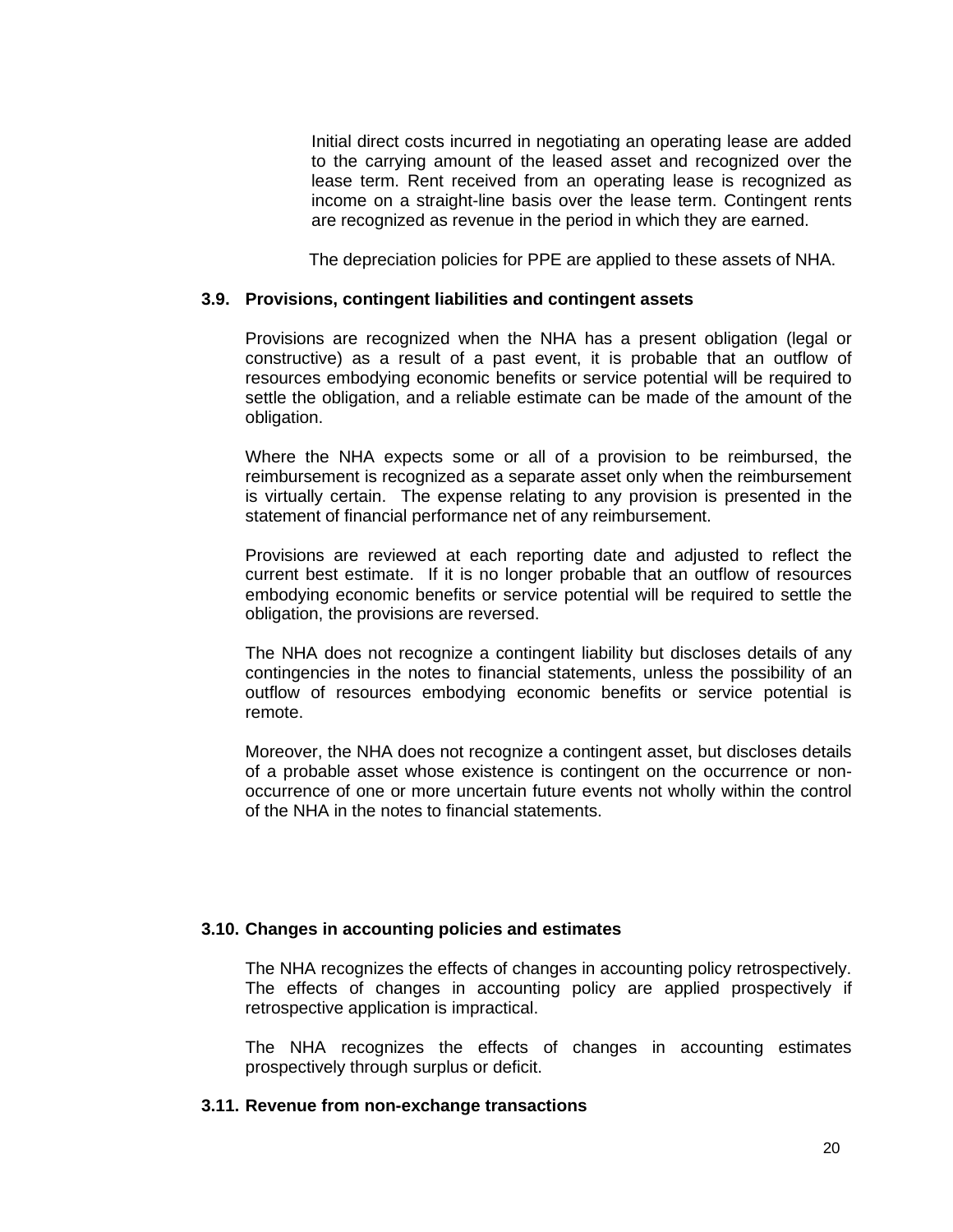The NHA recognizes assets and revenues from gifts and donations when it is probable that the future economic benefits or service potential will flow to the entity and the fair value of the assets can be measured reliably.

Goods in-kind are recognized as assets when the goods are received, or there is a binding arrangement to receive the goods. If goods in-kind are received without conditions attached, revenue is recognized immediately. If conditions are attached, a liability is recognized, which is reduced and revenue recognized as the conditions are satisfied.

#### **3.12. Revenue from exchange transactions**

Revenue is recognized when it is probable that economic benefits or service potential associated with the transaction will flow to the entity and the revenues can be reliably measured. Revenue is measured at the fair value of the consideration received or receivable.

NHA applies Installment Sales Method for dealing with the uncertainty of cash collections where the risk and rewards of the goods are not fully transferred at the time of sale. This method of revenue recognition defers gross profit until cash from the sale is received.

Revenue includes sales revenue, rental income, interest income and other business income, which are recognized on the accrual basis.

### **3.13. Budget information**

The annual budget is prepared on a cash basis and is published in the government website. A separate Statement of Comparison of Budget and Actual Amounts (SCBAA) is prepared since the budget and the financial statements are not prepared on comparable basis. The SCBAA is presented showing the original and final budget and the actual amounts on comparable basis to the budget.

The financial statements - Statement of Financial Position (Statement I), Statement of Financial Performance (Statement II), Statement of Changes in Net Assets/Equity (Statement III) and Statement of Cash Flows (Statement IV) are prepared on an accrual basis using a classification based on the nature of expenses in the Statement of Financial Performance, whereas the budget is prepared on a cash basis. The amounts in the financial statements were recast from the accrual basis to the cash basis and reclassified by presentation to be on the same basis as the approved budget. A comparison of budget and actual amounts, prepared on a comparable basis to the approved budget, is then presented in the SCBAA. In addition to the basis difference, adjustments to amounts in the financial statements are also made for differences in the formats and classification schemes adopted for the presentation of the financial statements and the approved budget.

The reconciliation of SCBAA (Statement V) with Statement II is presented as follows: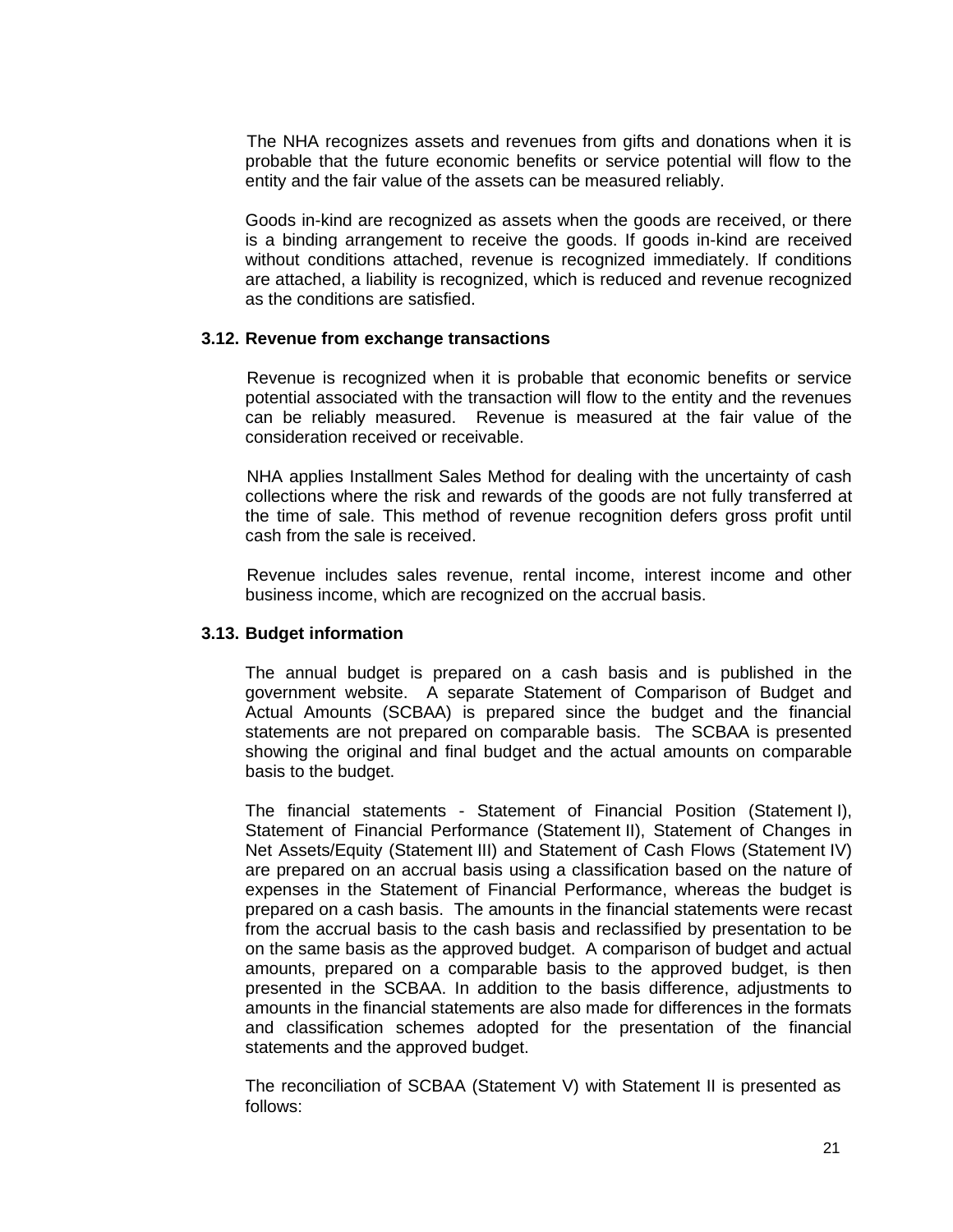|                                          | <b>Statement V-</b>                     | <b>Statement V-</b>                     |
|------------------------------------------|-----------------------------------------|-----------------------------------------|
|                                          | <b>Actual vs</b><br><b>Statement II</b> | <b>Budget vs</b><br><b>Statement II</b> |
|                                          | (In Millions)                           |                                         |
| Net Surplus/Deficit for the period       | (1, 234.045)                            | (1,234.045)                             |
| Items included in SCBAA but not included |                                         |                                         |
| in Statement of Financial Performance    |                                         |                                         |
|                                          |                                         |                                         |
| Services and business income             | 1,612.144                               | 7,359.650                               |
| Unutilized budgeted amount               |                                         | 87,229.146                              |
| Shares, grants and donations             | 200.000                                 |                                         |
| Other income                             | 5,432.490                               | (21.809)                                |
| <b>Personnel services</b>                | 112.188                                 | (106.701)                               |
| <b>MOOE</b>                              | (100.804)                               | (311.392)                               |
| Capital expenditures                     | (13,460.082)                            | (92, 440.403)                           |
| Other expenses                           | (347.661)                               |                                         |
|                                          | (6,551.725)                             | 1,708.491                               |
| Items included in Statement of Financial |                                         |                                         |
| Performance but not included in SCBAA    |                                         |                                         |
| Gross income                             | (1,616.998)                             | (1,616.998)                             |
| <b>Financial expenses</b>                | (5.902)                                 | 0.083                                   |
| Non-cash expenses                        | 47.079                                  | 47.079                                  |
| Discounts/rebates                        | 27.530                                  | 27.530                                  |
| Financial assistance subsidy             | 1,653.378                               | 1,653.378                               |
|                                          | 105.087                                 | 111.072                                 |
| <b>Net fund sources/uses</b>             | (7,680.683)                             | 585.518                                 |

 A reconciliation between the actual amounts on a comparable basis as presented in the SCBAA and the actual amounts in the Statement of Cash Flows for the year ended December 31, 2018 is presented as follows:

|                                                                                                                    | <b>Statement V-</b><br><b>Actual vs</b><br><b>Statement IV</b> | <b>Statement V-</b><br><b>Budget vs</b><br><b>Statement IV</b> |
|--------------------------------------------------------------------------------------------------------------------|----------------------------------------------------------------|----------------------------------------------------------------|
|                                                                                                                    | (In Millions)                                                  |                                                                |
| Net cash flow                                                                                                      | 3,930.096                                                      | 3,930.096                                                      |
| Items included in SCBAA but not included<br>in Statement of Cash Flow                                              |                                                                |                                                                |
| Services and business income                                                                                       |                                                                | 7,359.650                                                      |
| Unutilized budgeted amount                                                                                         |                                                                | 87,229.146                                                     |
| Unutilized budget on capital expenditures                                                                          |                                                                | (78,980.321)                                                   |
| Unutilized budget on personnel services                                                                            |                                                                |                                                                |
| and MOOE                                                                                                           | .001                                                           | (429.476)                                                      |
|                                                                                                                    | .001                                                           | 15,178.999                                                     |
| included<br><b>Differences</b><br>items<br>in<br>and<br>Statement of Cash Flow but not included in<br><b>SCBAA</b> |                                                                |                                                                |
| Collection from awardees/beneficiaries<br>Cash received from donations<br>Other collections                        |                                                                | (1,612.144)<br>(200.00)<br>(5,454.299)                         |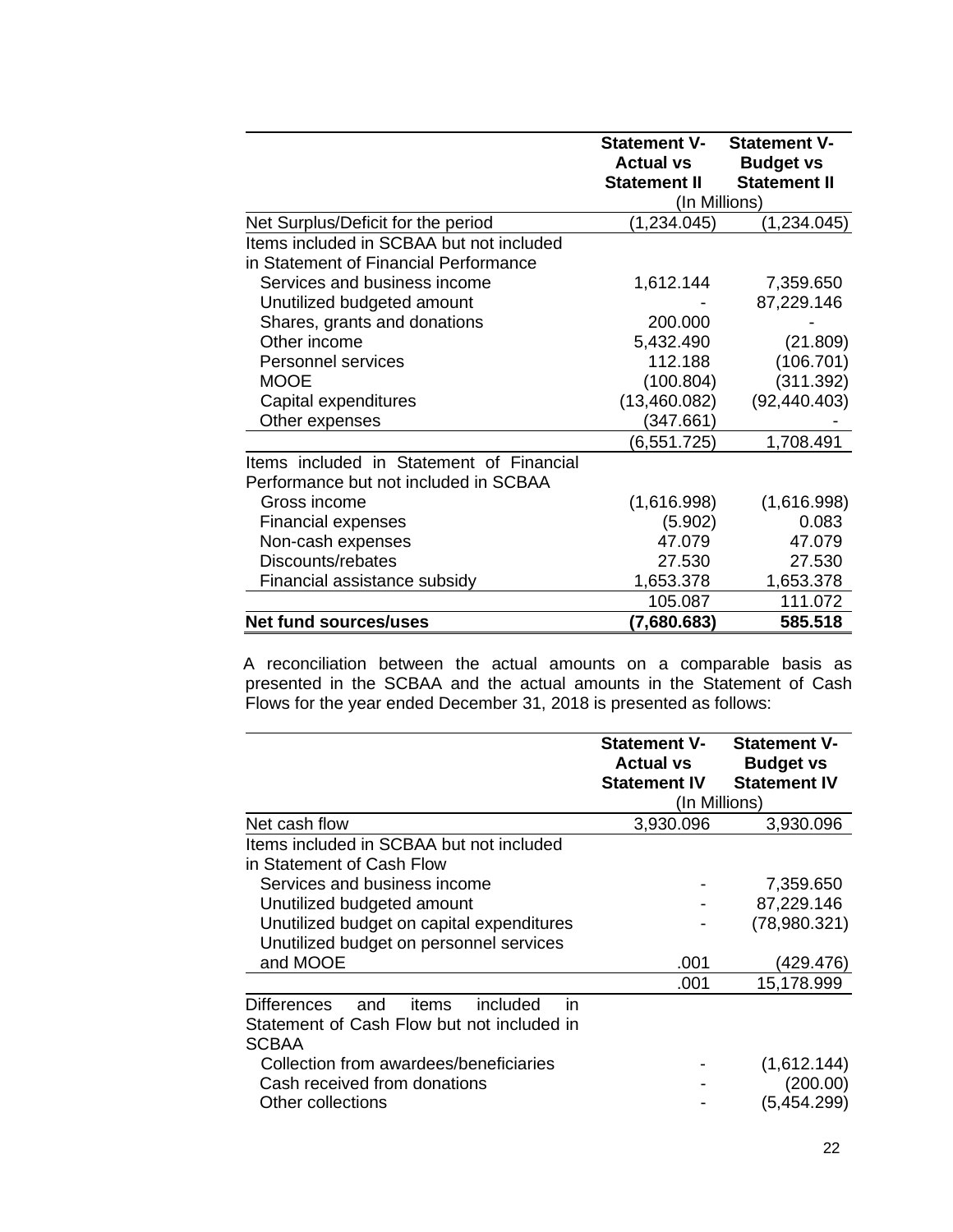|                                        | <b>Statement V-</b><br><b>Actual vs</b><br><b>Statement IV</b> | <b>Statement V-</b><br><b>Budget vs</b><br><b>Statement IV</b> |
|----------------------------------------|----------------------------------------------------------------|----------------------------------------------------------------|
|                                        | (In Millions)                                                  |                                                                |
| Payment of taxes, duties and licenses  |                                                                | 5.985                                                          |
| Other expenses                         |                                                                | 347.661                                                        |
| Cash and cash equivalents at beginning |                                                                |                                                                |
| of the year                            | (11,610.780)                                                   | (11,610.780)                                                   |
|                                        | (11,610.780)                                                   | (18,523.577)                                                   |
| <b>Net fund sources/uses</b>           | (7,680.683)                                                    | 585.518                                                        |

#### **3.14. Related parties**

Pursuant to PD No. 757 and EO No. 90, the NHA shall be governed by a Board of Directors which shall be composed of the Secretary of Public Works, the Director-General of the National Economic and Development Authority, the Secretary of Finance, the Secretary of Labor, the Secretary of Trade and Industry, the Executive Secretary, the General Manager of the NHA and the Chairman of HUDCC as the Chairman of the Board. The members of the Board may have their respective alternates who shall be the officials next in rank to them and whose acts shall be considered the acts of their principals with right to receive their benefits. Provided, that in the absence of the Chairman, the Board shall elect a temporary presiding officer.

### **3.15. Employee benefits**

The employees of NHA are members of the Government Service Insurance System (GSIS), which provides life and retirement insurance coverage; Philippine Health Insurance Corporation (PHIC), which provides health insurance coverage and ensure affordable, acceptable and available health care services; and Home Development Mutual Fund (HDMF), which provides affordable shelter financing.

The NHA recognizes the undiscounted amount of short term employee benefits, like salaries, wages, bonuses, allowance, etc., as expense unless capitalized, and as a liability after deducting the amount paid.

### **3.16. Events after the reporting date**

Post year-end events that provide additional information about the NHA's financial position at the end of reporting date (adjusting events) are reflected in the financial statements. Post year-end events that are not adjusting events are disclosed in the notes to financial statements when material.

#### **4. PRIOR PERIOD ADJUSTMENTS**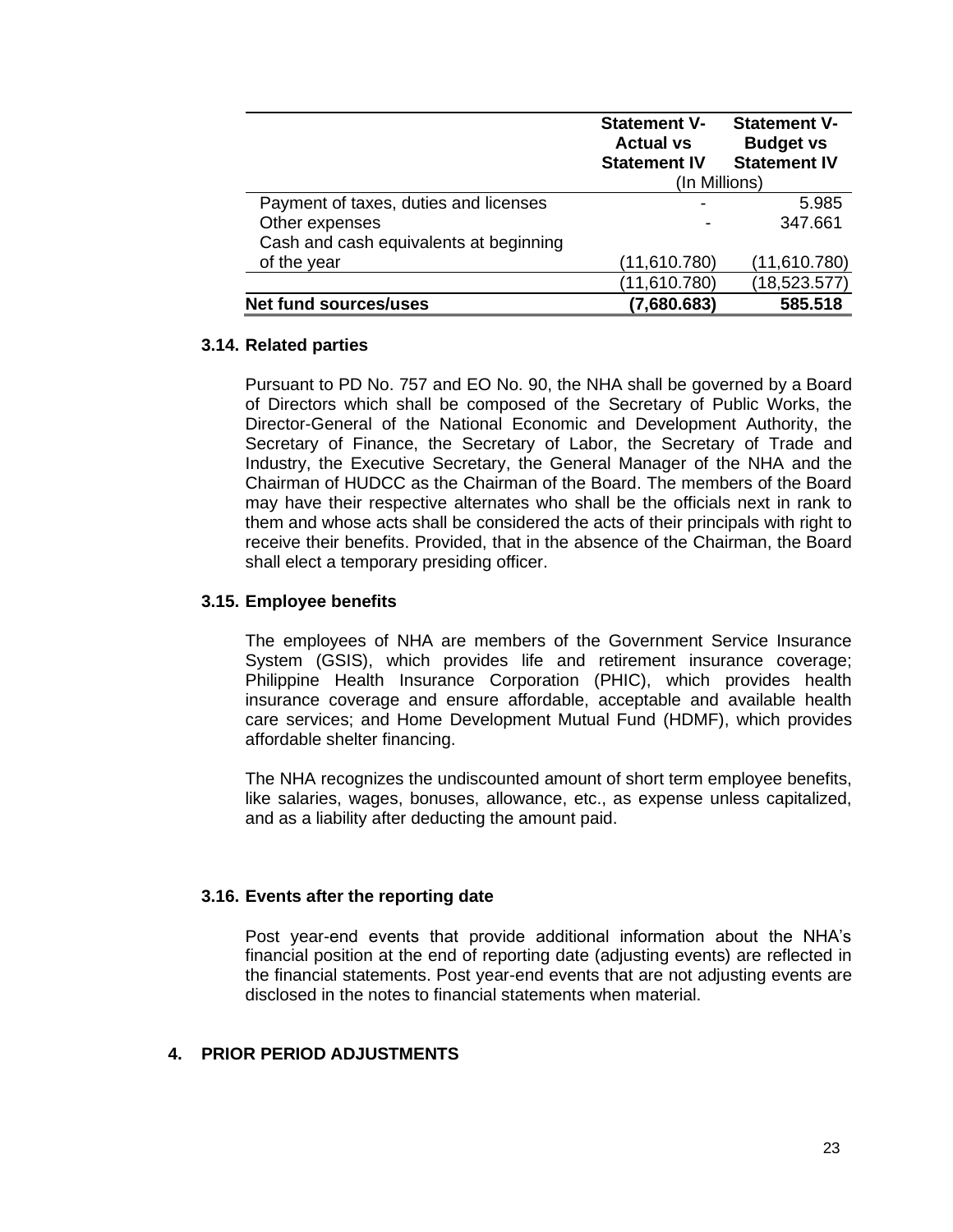Prior period errors are omissions from, and misstatements in, the NHA financial statements for prior periods arising from a failure to use, or misuse of, relevant information.

Errors in the previous year are corrected by restating the opening balance of affected accounts in the current year using the Accumulated Surplus/Deficit account.

# **5. CASH AND CASH EQUIVALENTS**

This consists of:

|                     | 2018          | 2017           |
|---------------------|---------------|----------------|
| Cash on hand        |               |                |
| Collecting officers | 22,389,812    | 10,918,043     |
| Petty cash          | 395,988       | 451,557        |
| Cash in bank        |               |                |
| Current account     | 3,414,222,657 | 10,743,701,385 |
| Savings account     | 214,170,446   | 198,195,277    |
| Time deposits       | 278,917,304   | 657,513,361    |
|                     | 3,930,096,207 | 11,610,779,623 |

The NHA maintains its cash balances in Land Bank of the Philippines (LBP) and Philippine Veterans Bank (PVB). The LBP is the authorized government depository bank allowed by law to deposit government funds and maintain depository accounts. The PVB is authorized to accept funds subject to limitations prescribed by the Monetary Board.

The decrease of P7.681 billion from the CY 2017 balance was caused primarily by the non-receipt of enough subsidy from the National Government for CY 2018. The P284.733 million of the total Current and Savings Accounts are held garnished by the PVB in view of Construction Industry Arbitration Commission Case No. 13-2014, Blue Star Construction and Development Corporation (BCDC) vs NHA. The Court of Appeals issued a final and executory decision reversing the final award, dismissed the complaint and denied the Petition for Review of BCDC on May 28, 2018 and on October 15, 2018, NHA filed a Very Urgent Motion to Lift/Cancel Notice of Garnishment and Release Order of Money to CIAC.

### **6. RECEIVABLES**

This is composed of the following:

|                          | 2018          | 2017          |
|--------------------------|---------------|---------------|
| <b>Current:</b>          |               |               |
| Loans and receivables    | 5,619,824,967 | 5,226,542,628 |
| Inter-agency receivables | 3,162,739,592 | 2,716,812,588 |
| Other receivables        | 11,537,787    | 44,886,265    |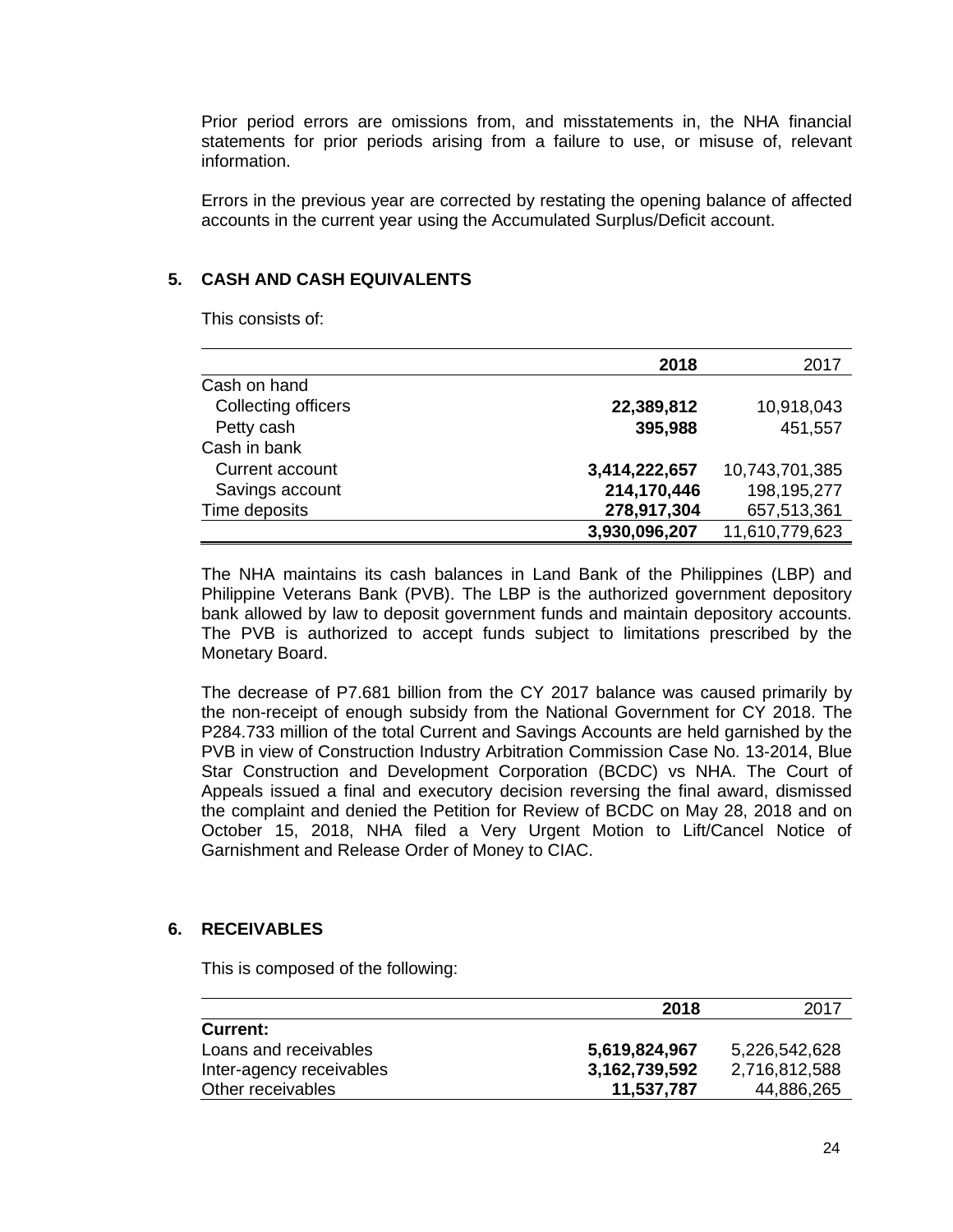|                          | 2018           | 2017           |
|--------------------------|----------------|----------------|
|                          | 8,794,102,346  | 7,988,241,481  |
|                          |                |                |
| Non-current:             |                |                |
| Loans and receivables    | 56,631,756,899 | 56,013,511,124 |
| Inter-agency receivables | 298,646,169    | 295,611,483    |
|                          | 56,930,403,068 | 56,309,122,607 |

# **6.1. Loans and Receivables**

|                                     | 2018            | 2017           |
|-------------------------------------|-----------------|----------------|
| <b>Current:</b>                     |                 |                |
| Accounts receivable (AR)            |                 |                |
| Rental receivable                   | 2,552,610,515   | 2,459,262,342  |
| Receivable from installment sales   | 1,539,397,545   | 1,506,847,039  |
| Receivable from mortgage sales      | 106,055,665     | 106,058,377    |
| Receivable from cash sales          | 606,222         | 606,222        |
| Allowance for impairment - rental   | (265, 176, 363) | (266,565,164)  |
|                                     | 3,933,493,584   | 3,806,208,816  |
| Interest receivable                 | 48,084,832      | 48,826,025     |
| Loans receivable - Local Government |                 |                |
| Units (LGUs)                        | 19,258,184      | 9,327,841      |
| Loans receivable - others           | 1,618,988,367   | 1,362,179,946  |
|                                     | 5,619,824,967   | 5,226,542,628  |
|                                     |                 |                |
| <b>Non-current:</b>                 |                 |                |
| Accounts receivable                 | 9,150,213,183   | 8,892,921,064  |
| Loans receivable - LGUs             | 171,702,456     | 189,089,462    |
| Loans receivable - others           | 47,309,841,260  | 46,931,500,598 |
|                                     | 56,631,756,899  | 56,013,511,124 |

*Receivable from cash sales* is covered by Deed of Sale to be collected in a year's time.

*Rental receivable* mainly pertains to receivable from the Department of Transportation (DOTr–formerly DOTC) for the lease of the North Triangle property covered by a Contract of Lease executed in April 1998. In March 2007, DOTr, NHA and MRT Development Corporation (MRT Dev Co) executed a Memorandum of Agreement and Assignment of Agreement wherein DOTr assigned its Depot Development Rights Payment (DRP) due from MRT Dev Co and authorized the latter to remit the same to NHA. The NHA, starting July 2007, receives monthly remittance from MRT Dev Co.

*Allowance for impairment* of P265.176 million covers the doubtful accounts from beneficiaries' rental accounts.

The allowance for impairment is based on estimated collectability of Rental Receivable balances. Higher rate of allowance is provided for long-outstanding accounts based on the aging report as follows: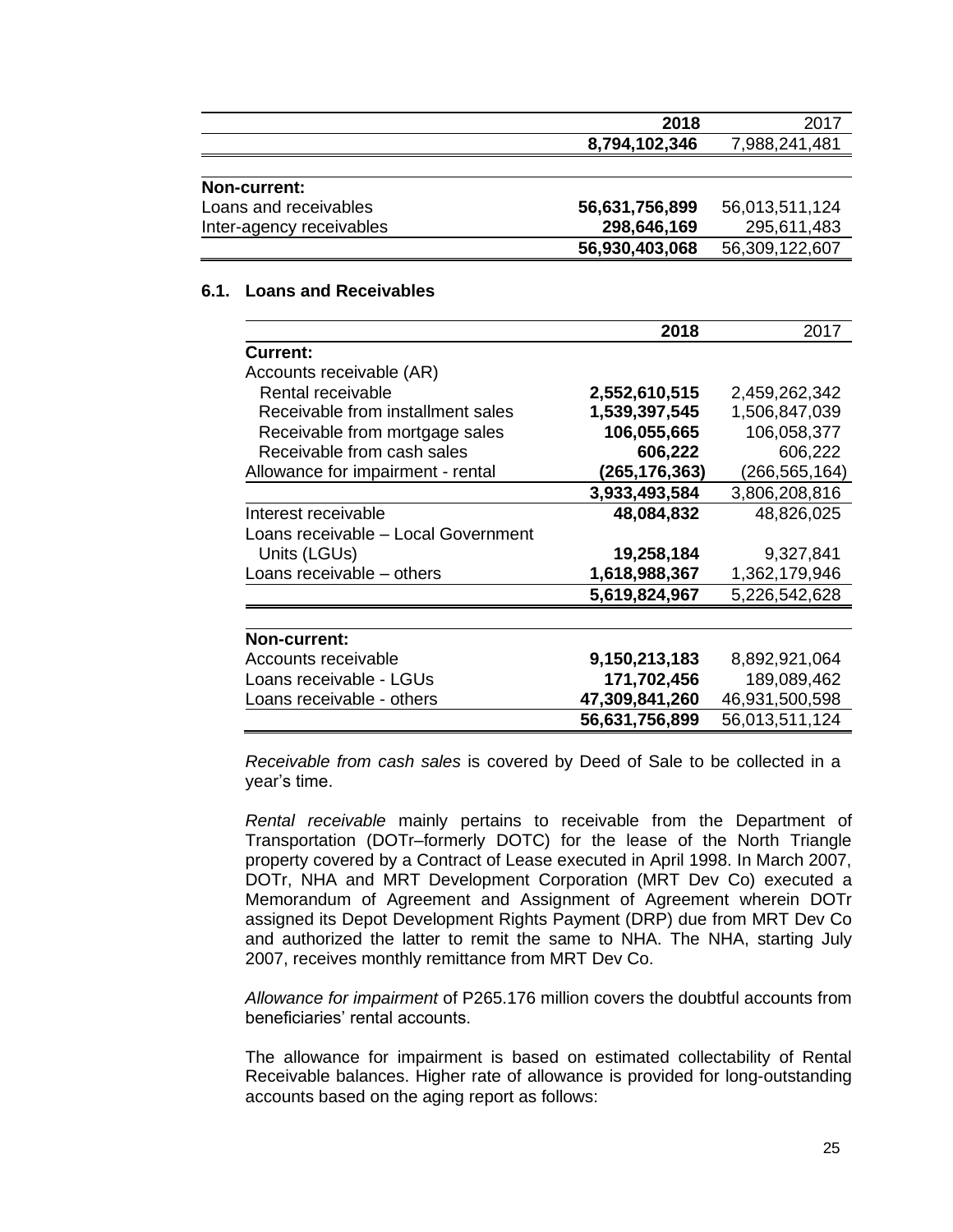| Aae               | <b>Rate of Allowance</b><br>(in per cent) |
|-------------------|-------------------------------------------|
| 4 to 6 months     | 10                                        |
| 7 to 12 months    | 20                                        |
| 1 to 3 years      | 30                                        |
| Over 3 to 5 years | 40                                        |
| Over 5 years      | 50                                        |

#### **6.2. Allowance for impairment**

|                           | <b>Balance</b><br>1/1/2018 | Additional<br><b>Provision</b> | Recoveries/<br>Write-offs/<br><b>Adjustments</b> | <b>Balance</b><br>12/31/2018 |
|---------------------------|----------------------------|--------------------------------|--------------------------------------------------|------------------------------|
| Accounts receivable       | 266,565,164                | 132,738                        | 1,521,539                                        | 265,176,363                  |
| Loans receivable - LGUs   | 60.605.941                 |                                | 1,563,752                                        | 59,042,189                   |
| Loans receivable - others | 128,126,109                |                                | 2,025,216                                        | 126,100,893                  |
| Other receivables         | 7,245,994                  | $\,$                           |                                                  | 7,245,994                    |
|                           | 462,543,208                | 132,738                        | 5,110,507                                        | 457,565,439                  |

*Receivable from mortgage sales* is the amount due as NHA share from financing partners like Home Development Mutual Fund (HDMF) and National Home Mortgage Finance Corporation (NHMFC).

*Receivable from installment sales* is covered by Conditional Contract to Sell (CCS) with terms of up to 30 years. This also recognizes capitalization of amortization and delinquency interests as a result of restructuring of accounts due to condonation.

*Non-current receivable from installment sales* represents the principal amount not yet due as of the balance sheet date from customers arising from the sale of real estate investments.

*Loans receivable – LGUs* represents loans granted to various local government units (LGUs) who avail the Local Housing Program of NHA. The amount financed is subject to repayment of the LGUs or Municipalities according to terms and conditions stated in the Memorandum of Agreement.

*Loans receivable – others* represents loans granted to beneficiaries under the various housing projects of NHA as well as other loans, such as employees housing and car loans and other loans granted to beneficiaries, like commercial and industrial loan, housing material loans, small business loans and community mortgage program loans. For CISFA account, the loans are granted to various water districts, cooperatives and community associations for the implementation of socialized housing projects in urban and urbanizable areas in all congressional districts.

*Interests receivable* of P48.085 million pertains to accrued interest on installment sales from accounts with one year arrearages per aging report.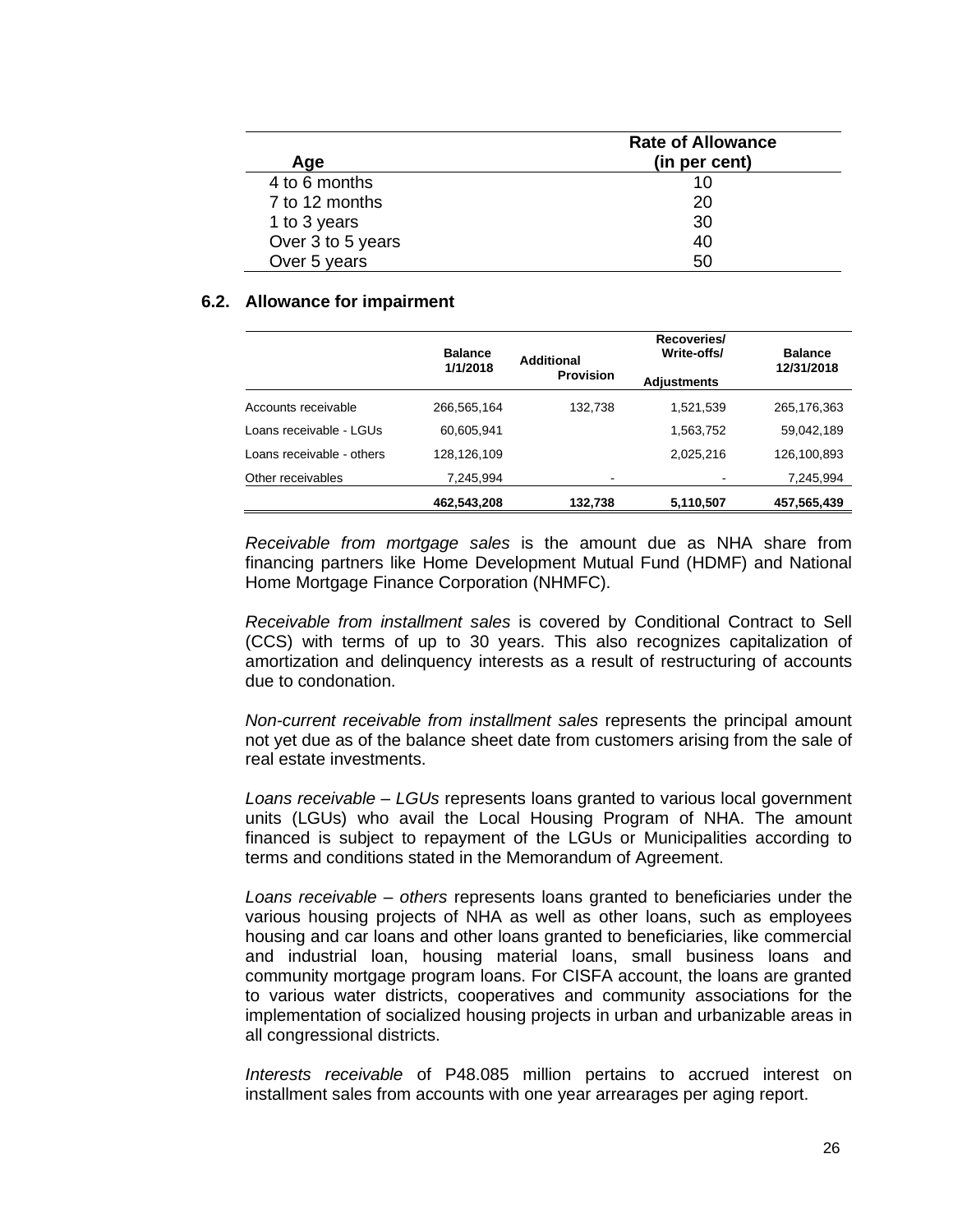#### **6.3. Inter-agency receivables**

|                                        | 2018          | 2017          |
|----------------------------------------|---------------|---------------|
| Current:                               |               |               |
| Due from LGUs                          | 2,064,184,242 | 1,680,191,486 |
| Due from National Government           |               |               |
| Agencies (NGAs)                        | 1,090,423,322 | 1,028,489,074 |
| Due from Government-owned and          |               |               |
| <b>Controlled Corporations (GOCCs)</b> | 8,132,028     | 8,132,028     |
|                                        | 3,162,739,592 | 2,716,812,588 |
|                                        |               |               |
| <b>Non-current:</b>                    |               |               |
| Due from NGAs                          | 195,127,361   | 227,084,642   |
| Due from LGUs                          | 103,518,808   | 68,526,841    |
|                                        | 298.646.169   | 295,611,483   |

*Due from NGAs* represents advances of NHA to Department of Public Works and Highways (DPWH), Department of Health (DOH) and Department of Social Welfare and Development (DSWD) which are subject to liquidation. Majority of the cash advance to DPWH is for the implementation of the Zamboanga City Roadmap to Recovery and Reconstruction Plan. The fund covers the expenses necessary for land development and civil works which were conceptualized due to the armed conflict that caused heavy damage and burning of homes in Zamboanga on September 9, 2013.

This also includes receivables from the Department of Education (DepEd) for the construction of school buildings/facilities in the resettlement sites in Laguna, Cavite, Rizal, Bulacan, Muntinlupa and Metro Manila, relative to the North/South Rail Relocation Program.

Part also of this account are the advances made in 1983 to the Office of the President for the implementation of the Malacañang Community Environmental Renewal Project (MACERP) amounting to P19.534 million.

*Due from LGUs* are advances to different LGUs, which are subject to liquidation, supported by the Statement of Obligations and Disbursements, duly certified by the City Treasurer, approved by the City Mayor and audited by the Auditor of the City. The advances are primarily for housing materials assistance for families affected by calamities, mobilization, construction of houses on stilts, footbridges, communal septic tanks and construction of housing units for indigenous people.

This account also represents non-interest bearing loans to LGUs covered by a Memoranda of Agreement.

*Due from GOCCs* represents advances/loans to various GOCCs subject for reimbursement to NHA. Due from Metropolitan Waterworks and Sewerage System *(*MWSS) amounting to P5.630 million refers to the cost of repair and rehabilitation works of sewerage lift stations, connection of water service lines, rental for the MWSS - Zonal Improvement Project (ZIP) team and various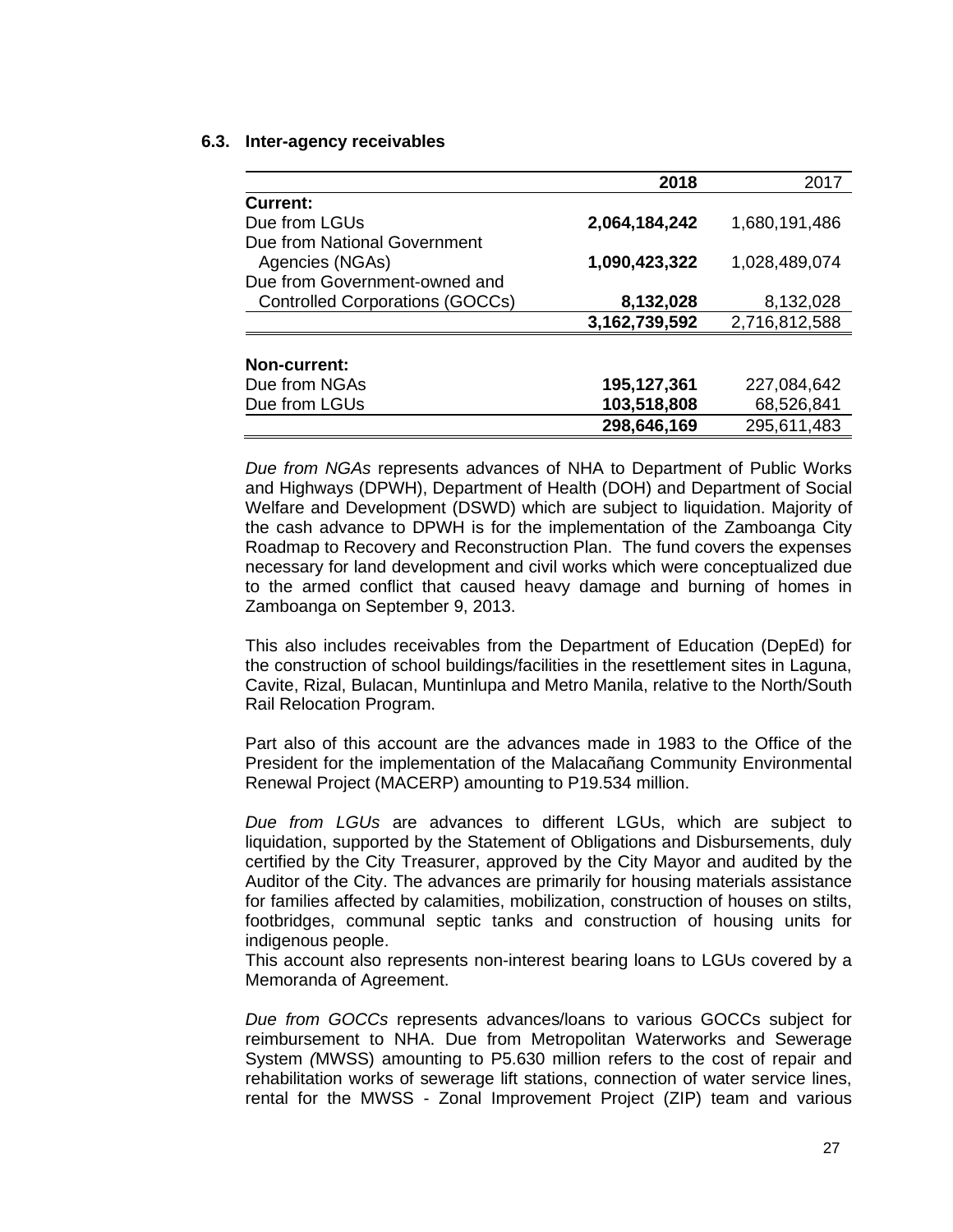charges. Due from Philippine National Oil Company (PNOC) amounting to P2.484 million pertains to cost of design and supervision on the relocation and resettlement project for the informal occupants of the PNOC Petrochemical Development Corporation Petrochemical Complex.

### **6.4. Other receivables**

|                                       | 2018       | 2017       |
|---------------------------------------|------------|------------|
| Due from Non-Government               |            |            |
| Organizations/ People's Organizations |            |            |
| (NGOs/POs)                            | 3,994,750  | 3,654,028  |
| Receivables-disallowances/charges     | 682,856    | 682,856    |
| Due from officers and employees       | 22,027     | 16,536     |
| Other receivables                     | 6,838,154  | 40,532,845 |
|                                       | 11,537,787 | 44,886,265 |

*Due from NGOs/POs* are advances made to various Electric Cooperatives for the installation of lighting facilities.

*Other receivables* represent receivables from beneficiaries for water and electric services. The decrease of P33.074 million was due to reclassification of dormant portion to other non-current assets.

# **7. INVENTORIES**

This consists of the following:

|                                           | 2018           | 2017           |
|-------------------------------------------|----------------|----------------|
| Merchandise inventory                     |                |                |
| Completed development for sale - Building | 24,357,455,011 | 17,677,967,702 |
| Completed development for sale - land     | 17,861,760,436 | 15,588,930,782 |
|                                           | 42,219,215,447 | 33,266,898,484 |
| Property and equipment for distribution   |                |                |
| Completed development for transfer -      |                |                |
| <b>Building</b>                           | 737,205,789    | 266,675,711    |
| Completed development for transfer - land | 299,504,006    | 288,121,353    |
|                                           | 1,036,709,795  | 554,797,064    |
| Work-in-process inventory                 |                |                |
| Housing units                             | 5,192,003,026  | 5,155,458,945  |
| Resettlement projects                     | 3,533,710,519  | 3,404,221,810  |
| <b>Community facilities</b>               | 867,259,981    | 1,160,389,201  |
| Slum upgrading                            | 89,134,585     | 88,889,178     |
| Sites and services                        | 22,963,547     | 22,963,547     |
|                                           | 9,705,071,658  | 9,831,922,681  |
| Inventory held for consumption            |                |                |
| Office supplies                           | 14,027,260     | 8,764,841      |
| Other supplies and materials              | 103,521        | 103,521        |
| Drugs and medicines                       | 92,455         | 105,718        |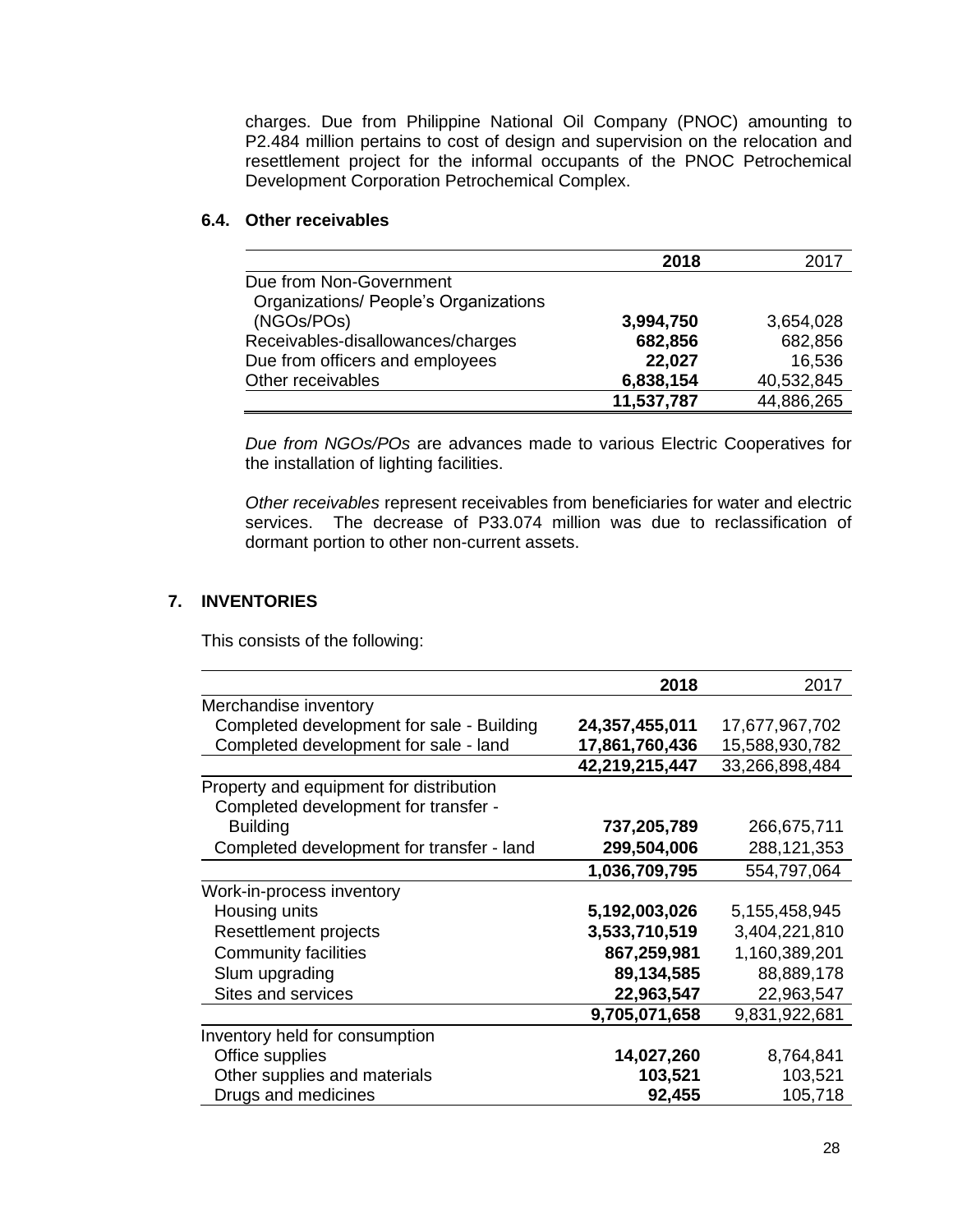| 2018           | - 2017         |
|----------------|----------------|
| 14,223,236     | 8,974,080      |
| 52,975,220,136 | 43,662,592,309 |

*Merchandise inventory* represents the cost of developed lots, houses and buildings transferred from Work-in-Process Inventory to this account for disposition/sale. The sale is supported by a Sales Report from the project office to reflect the cost of sales. Any adjustment or cancellation is supported by amended/cancelled Sales Report.

*Property and equipment for distribution* pertains to cost of infrastructure/community facilities for transfer to various government agencies such as DOH, MWSS, DPWH, Department of Local Government and Community Development, Local Water Utilities Administration, DepEd and DSWD.

*Work-in-process inventory* represents the cost of on-going projects of the NHA.

- • *Sites and services* are raw lands acquired and developed by NHA for the purpose of turning into serviced home lots which will serve as alternative to informal settlers as well as catchment areas for in-migration and population growth.
- • *Slum upgrading* entails the acquisition and on-site improvement of occupied lands through the introduction of road or alleys and basic services such as water and power.
- • *Housing units* pertain to Low Rise Buildings (LRB) and Medium Rise Buildings (MRB) constructed for sale upon completion.
- • *Resettlement projects* involve acquisition and development of large tracts of raw land to generate serviced lots or core housing units for families displaced from danger areas such as waterways, esteros and railroad tracks and from sites intended for government infrastructure projects.
- • *Community facilities* include other structures such as school buildings, Multipurpose Hall, Livelihood Centers and Health Centers, etc. to be transferred to LGUs and DepEd upon completion.

# **8. OTHER CURRENT ASSETS**

This consists of the following:

|                                        | 2018        | 2017       |
|----------------------------------------|-------------|------------|
| Advances                               |             |            |
| Advances for operating expenses        | 115,144,502 | 55,915,140 |
| Advances to special disbursing officer | 6,893,170   | 2,765,534  |
| Advances for payroll                   | 672,616     | 1,542,974  |
| Advances to officers and employees     | 211,352     | 36,624     |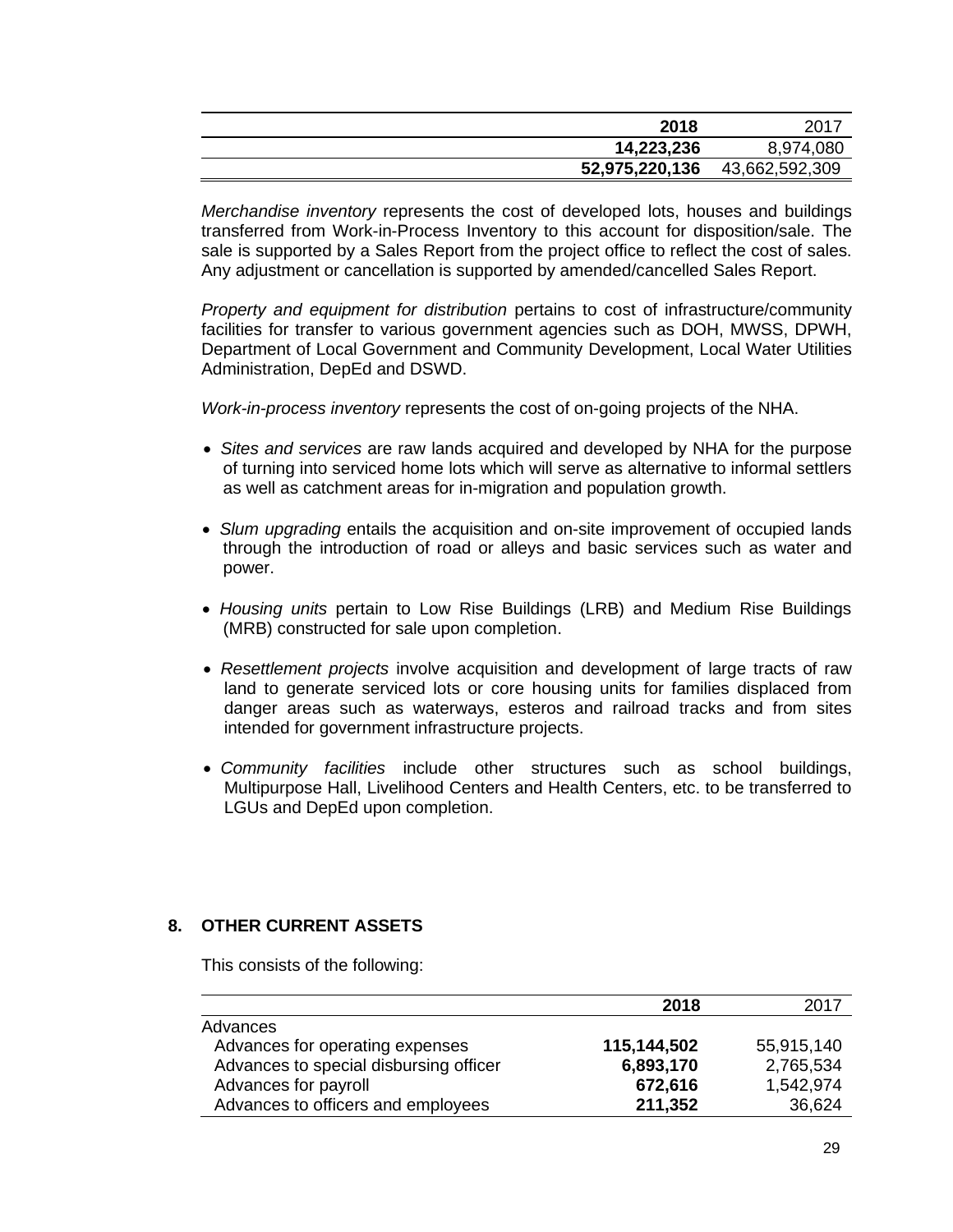|                         | 122,921,640   | 60,260,272    |
|-------------------------|---------------|---------------|
| Prepayments             |               |               |
| Advances to contractors | 3,034,693,878 | 3,005,118,752 |
| Prepaid insurance       | 422,058       | 418,367       |
|                         | 3,035,115,936 | 3,005,537,119 |
|                         | 3,158,037,576 | 3,065,797,391 |

 *Advances for operating expenses* represent the working fund of the NHA.

 *Advances for payroll* represent the payroll fund of the NHA.

*Advances to special disbursing officer* are for special purpose/time-bound undertakings to be liquidated within specified period.

*Advances to officers and employees* are amounts advanced for official travel.

*Advances to contractors* refer to advances made to contractors representing mobilization fee equivalent to 15 per cent of the contract cost.

### **9. INVESTMENTS**

|                                     | 2018          | 2017          |
|-------------------------------------|---------------|---------------|
| Investments in joint venture        |               |               |
| Urban Triangle Development Project  | 4,765,388,309 | 5,254,142,851 |
| <b>AFP Military Housing</b>         | 15,205,628    | 15,205,628    |
| <b>Barangay McKinley</b>            | 12,197,970    | 12,197,970    |
| Zamboanga Teachers Village Housing  | 10,047,693    | 10,047,693    |
| <b>Concepcion Resettlement Site</b> | 6,500,000     | 6,500,000     |
| San Juan Cooperative Housing        | 6,075,033     | 6,176,579     |
| Canduman Resettlement Project       | 5,049,934     | 5,049,934     |
| Kadayawan Homes                     | 4,355,582     | 4,355,582     |
| Various joint venture projects      | 23,305,878    | 23,299,105    |
| Investments in stocks               | 38,890        | 38,890        |
|                                     | 4,848,164,917 | 5,337,014,232 |

*Investments in joint venture* represent the NHA's equity on the above various joint venture projects.

Urban Triangle Development Project pertains to the Joint Venture Agreement with Ayala Land Inc. (ALI) on August 27, 2009 to develop part of North Triangle Property consisting of 281,829 square meters (sqm.) of land into a mixed-use complex at P21, 000 per sqm. In return for their respective contributions to the project, the NHA shall receive an allocation of 28.28 per cent while ALI shall receive 71.72 per cent.

#### **10. INVESTMENT PROPERTY**

This consists of: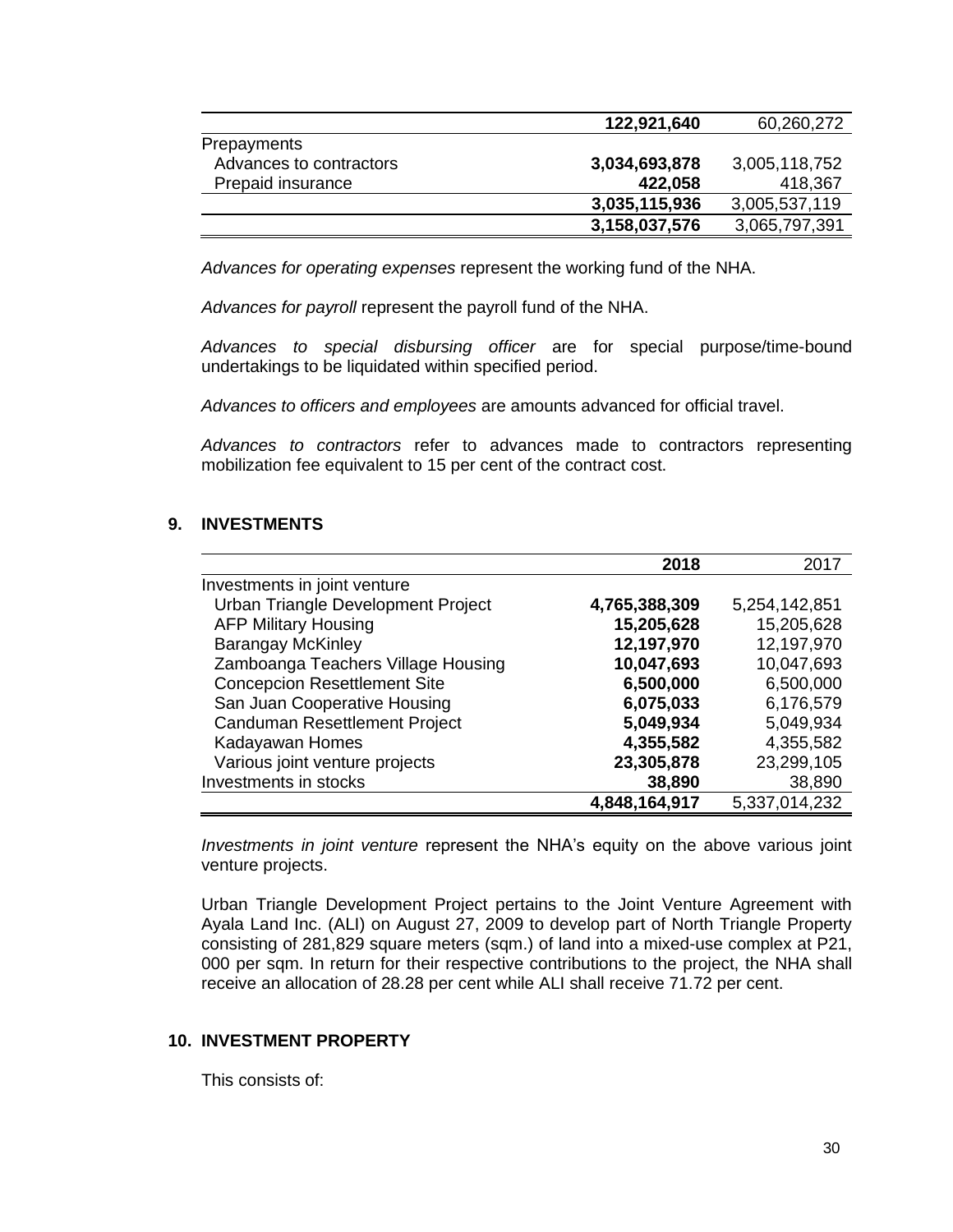| <b>Investment Property</b>                                          |                | 2018                      |                            | 2017        |                 |                |
|---------------------------------------------------------------------|----------------|---------------------------|----------------------------|-------------|-----------------|----------------|
|                                                                     | Land           | Building                  | Total                      | Land        | <b>Building</b> | Total          |
| Cost<br>January 1<br>Additions/Acquisitions<br>Disposal/Adjustments | 297.102.056    | 47.806.250<br>701.591.924 | 344.908.306<br>701.591.924 | 297.102.056 | 62.397.457      | 359,499,513    |
| Transfer to and from<br>Inventories/PPE                             | (2.987.452)    | (183, 676)                | (3.171.128)                |             | (14,591,207)    | (14,591,207)   |
|                                                                     | 294.114.604    | 749.214.498               | 1,043,329,102              | 297,102,056 | 47.806.250      | 344,908,306    |
| <b>Accumulated Depreciation</b>                                     |                |                           |                            |             |                 |                |
| January 1<br>Charge for the year                                    | ٠              | 38.146.649<br>5.598.887   | 38.146.649<br>5.598.887    | ۰           | 50.941.789      | 50.941.789     |
| Disposal/Adjustments                                                | $\blacksquare$ | (165, 309)                | (165.309)                  |             | (12,795,140)    | (12, 795, 140) |
|                                                                     |                | 43.580.227                | 43.580.227                 |             | 38.146.649      | 38.146.649     |
|                                                                     | 294.114.604    | 705.634.271               | 999.748.875                | 297,102,056 | 9,659,601       | 306,761,657    |

Investment property consists of land and tenement housing projects rented out to NHA beneficiaries.

### **11. PROPERTY AND EQUIPMENT**

This is composed of the following:

|                             | Land            | Land<br>Improve-<br>ments | Bldgs. &<br>Other<br><b>Structures</b> | Machinery &<br>Equipment | Transportation<br>Equipment | Furniture,<br><b>Fixtures &amp;</b><br><b>Books</b> | Other<br>PPE | CIP-Buildings &<br>Other<br><b>Structures</b> | <b>TOTAL</b>     |
|-----------------------------|-----------------|---------------------------|----------------------------------------|--------------------------|-----------------------------|-----------------------------------------------------|--------------|-----------------------------------------------|------------------|
| Cost<br>Jan. 1, 2018        | 1.255.005.661   | 20.889.133                | 239.106.686                            | 234.641.489              | 121.162.637                 | 4.085.946                                           | 2,845,200    | 138.500.927                                   | 2,016,237,679    |
| Additions/Acqui<br>sitions  | 8,223,523       |                           | 1,267,860                              | 13,678,097               | 12,418,900                  | 700,087                                             |              | 49,960,810                                    | 86,249,277       |
| Disposal/Adjust<br>ments    | (75,603,827)    | (1,524,158)               | (1,478,403)                            | 19,733                   | 514,951                     |                                                     |              | (420, 919)                                    | (78, 492, 623)   |
|                             | 1,187,625,357   | 19,364,975                | 238,896,143                            | 248,339,319              | 134,096,488                 | 4,786,033                                           | 2,845,200    | 188,040,818                                   | 2,023,994,333    |
| Accumulated<br>Depreciation |                 |                           |                                        |                          |                             |                                                     |              |                                               |                  |
| Jan. 1, 2018                | ٠               | 5.996.896                 | 142.489.714                            | 124.571.595              | 91.602.765                  | 2.173.462                                           | 1,674,765    | ٠                                             | 368,509,197      |
| Charge for the<br>vear      |                 | 1,672,948                 | 5,799,827                              | 24.210.569               | 7.940.404                   | 544.928                                             | 352,611      | ٠                                             | 40,521,287       |
| Disposal/Adjust<br>ments    | ٠               | 137,780                   | $\blacksquare$                         | (2,456,903)              | 6,761                       | 619                                                 |              | ٠                                             | (2,311,743)      |
|                             |                 | 7.807.624                 | 148.289.541                            | 146,325,261              | 99,549,930                  | 2,719,009                                           | 2,027,376    |                                               | 406,718,741      |
|                             | 1,187,625,357   | 11,557,351                | 90,606,602                             | 102,014,058              | 34,546,558                  | 2,067,024                                           | 817,824      | 188,040,818                                   | 1,617,275,592    |
| Cost<br>Jan. 1, 2017        | 2,502,621,872   | 16,984,432                | 730,197,554                            | 214,958,588              | 129,295,219                 | 3,698,094                                           | 2,506,800    | 8,892,734,586                                 | 12,492,997,145   |
| Additions/Acqui<br>sitions  | 1.314.808       | 3,904,702                 | ä,                                     | 19.677.137               | 149.700                     | 372.620                                             | 338,400      | 889.753.339                                   | 915,510,706      |
| Disposal/Adjust<br>ments    | (1,248,931,019) | $\blacksquare$            | (491,090,868)                          | 5.764                    | (8, 282, 283)               | 15,232                                              |              | (9,643,986,998)                               | (11,392,270,172) |
|                             | 1.255.005.661   | 20.889.134                | 239,106,686                            | 234,641,489              | 121.162.636                 | 4,085,946                                           | 2,845,200    | 138,500,927                                   | 2,016,237,679    |
| Accumulated<br>Depreciation |                 |                           |                                        |                          |                             |                                                     |              |                                               |                  |
| Jan. 1, 2017                |                 | 4,144,996                 | 185,442,623                            | 100,701,614              | 90,130,018                  | 1,735,581                                           | 1,219,911    |                                               | 383,374,743      |
| Charge for the<br>year      |                 | 1,851,901                 | 8,325,827                              | 23,860,040               | 9,510,455                   | 437,262                                             | 454,854      |                                               | 44,440,339       |
| Disposal/Adjust<br>ments    |                 |                           | (51, 278, 736)                         | 9,940                    | (8,037,707)                 | 619                                                 |              | ٠                                             | (59, 305, 894)   |
|                             |                 | 5.996.897                 | 142,489,714                            | 124,571,594              | 91,602,766                  | 2,173,462                                           | 1,674,765    |                                               | 368,509,198      |
|                             | 1.255.005.661   | 14,892,237                | 96,616,972                             | 110,069,895              | 29,559,870                  | 1,912,484                                           | 1.170.435    | 138.500.927                                   | 1,647,728,481    |

Land represents cost of land utilized for project offices of NHA, staff building, livelihood centers, other structures and undeveloped lots acquired for eventual development or redevelopment and intended for future projects.

*Buildings and other structures* are used for administrative purposes such as office buildings, multipurpose halls, recreational centers and the like.

Fully depreciated property and equipment such as office equipment, information technology equipment, motor vehicles and other property and equipment acquired in 1997-2014 with an aggregate residual value of P37,083,736.39 that remains in service or in use are still reported unless disposed or destroyed.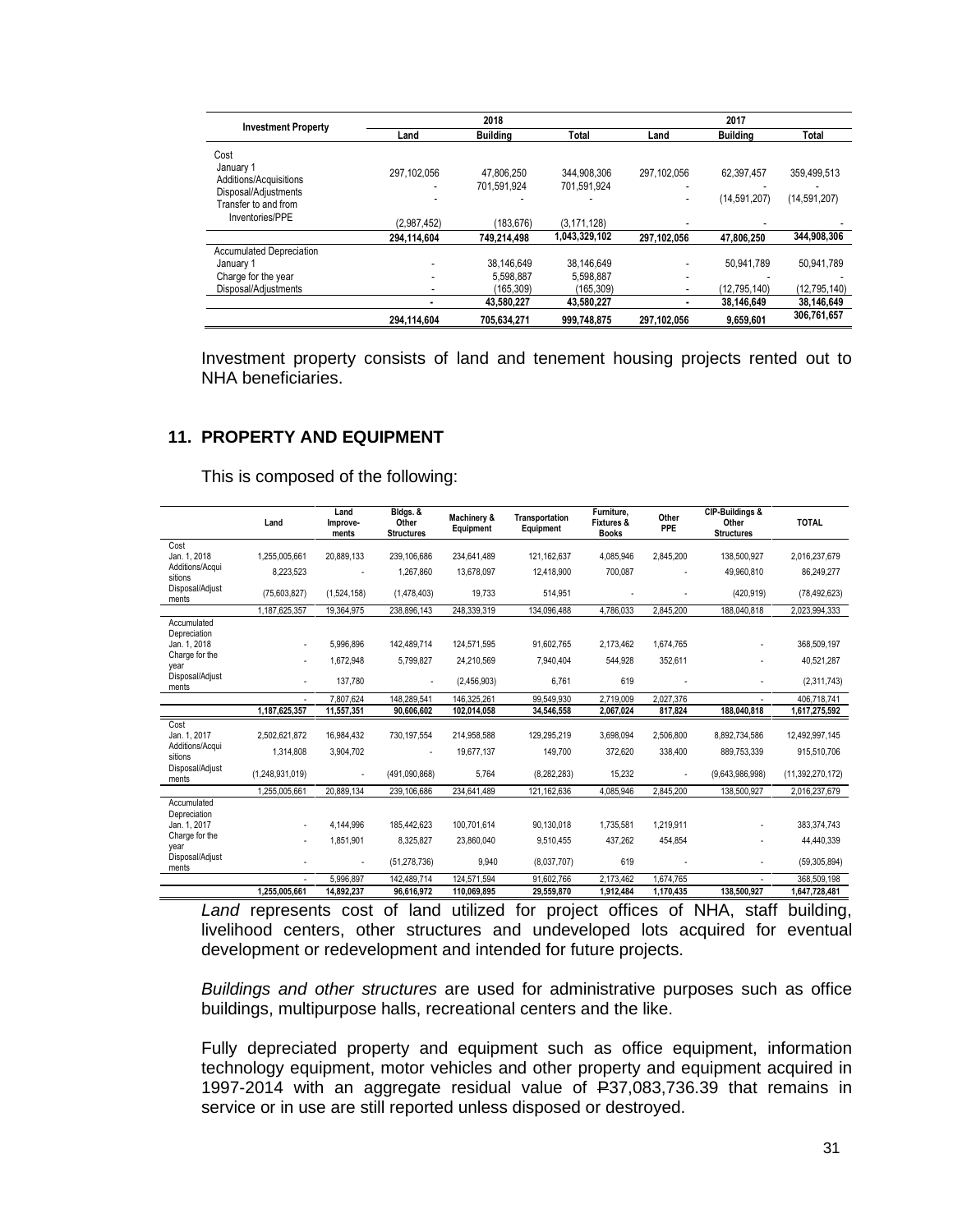### **12. OTHER NON-CURRENT ASSETS**

|                                           | 2018           | 2017            |
|-------------------------------------------|----------------|-----------------|
| Loans and receivables                     |                |                 |
| Loans receivable - LGUs                   | 57,963,711     | 60,605,941      |
| Allowance for impairment - LGUs           | (59, 042, 189) | (60, 605, 941)  |
| Accounts receivable-mortgage sales        | 42,808,688     | 43,128,664      |
| Loans receivable - others                 | 126,100,893    | 127,974,298     |
| Allowance for impairment - others         | (126,100,893)  | (128, 126, 109) |
|                                           | 41,730,210     | 42,976,853      |
| Inter-agency receivables                  |                |                 |
| Due from LGUs                             | 27,842,701     | 27,842,701      |
| Due from GOCCs                            | 17,252,212     | 17,252,212      |
| Due from NGAs                             | 167,944        | 167,944         |
|                                           | 45,262,857     | 45,262,857      |
| Other receivables                         |                |                 |
| Other receivables                         | 41,794,538     | 7,245,994       |
| Allowance for impairment-other receivable | (7, 245, 994)  | (7, 245, 994)   |
|                                           | 34,548,544     |                 |
| Other assets                              |                |                 |
| <b>Restricted fund</b>                    | 7,150,943,276  | 5,308,939,772   |
| Foreclosed property/assets                | 61,395,783     | 62,065,735      |
| Guaranty deposits                         | 50,026,709     | 86,557,183      |
| Advances to contractors                   | 16,571,321     | 16,571,321      |
| Prepaid rent                              | 467,865        | 572,865         |
| Other assets                              | 678,198,929    | 678,198,929     |
|                                           | 7,957,603,883  | 6,152,905,805   |
|                                           | 8,079,145,494  | 6,241,145,515   |

 *Loans receivable – LGUs* are loans extended by the NHA for the following programs/projects which are non-moving for more than five years:

| Slum upgrading                                           | 692,187    |
|----------------------------------------------------------|------------|
| Regional cities development                              | 103,974    |
| 7IP                                                      | 6,270,950  |
| Pambansang Bagong Nayon                                  | 6,566,232  |
| Joint venture project                                    | 5,007,575  |
| Various housing, improvement of water system, survey and |            |
| drainage works                                           | 39,322,793 |
|                                                          | 57,963,711 |

*Loans receivable* also includes bridge financing to Joint Venture partners which are non-moving for five years or more.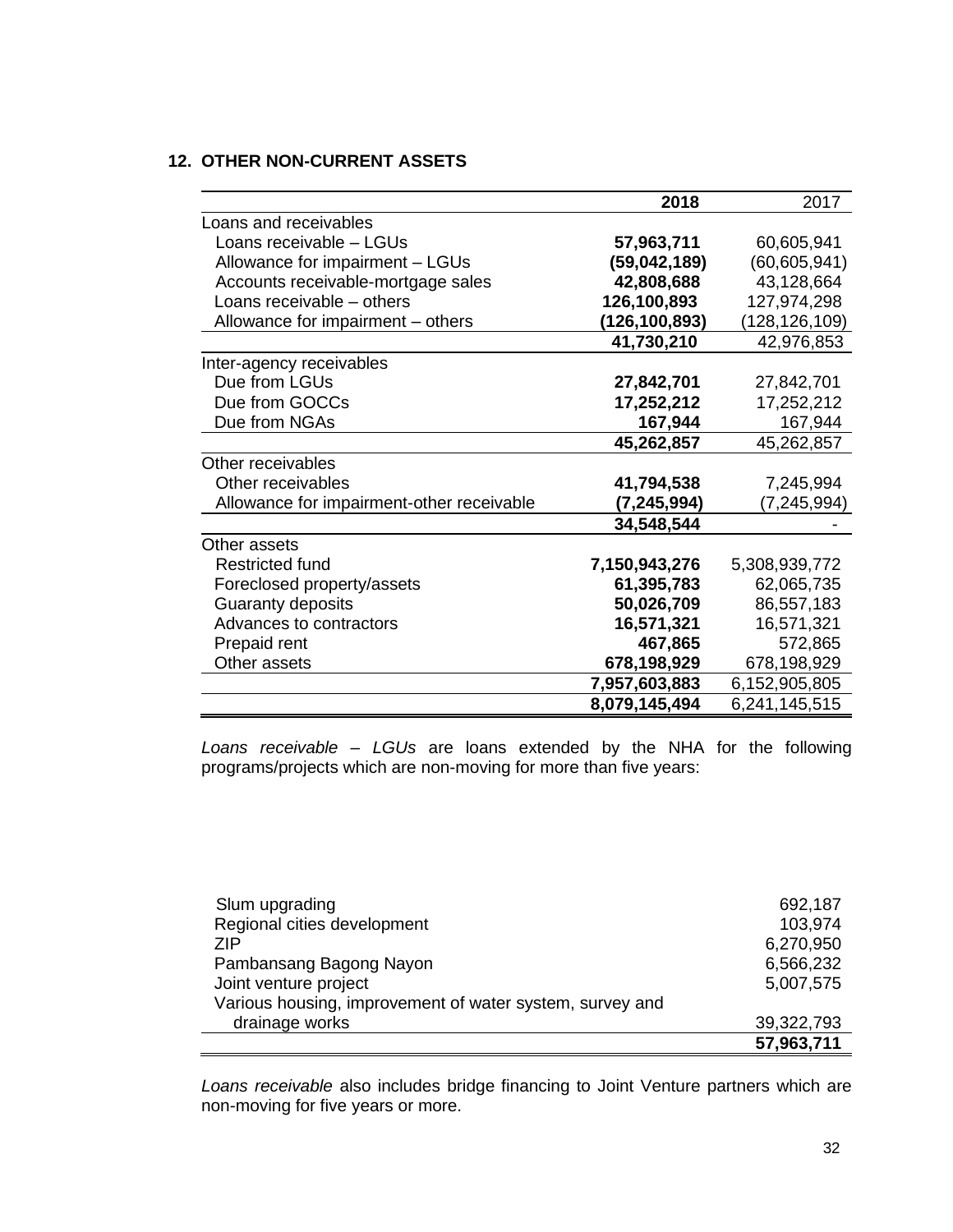*Due from NGAs/LGUs/GOCCs* represents advances made to different government units wherein Audited Statements of Disbursements have not yet been submitted to record the liquidation.

*Other receivables* represent receivables from various joint venture partners, receivables from beneficiaries for water and electric services, Meralco meters and service deposits. It also includes receivables from employees no longer with NHA and/or collecting officers who were separated from NHA with outstanding balances.

*Allowance for impairment* pertains to the set-up of 100 per cent allowance for doubtful accounts for loans granted that had been outstanding for more than five years.

*Advances to contractors* represent the 15 per cent advance payment for mobilization not yet recouped due to termination/suspension or rescission of contract.

*Guaranty deposits* are deposits made to NHMFC for mortgage take-out loans of various NHA beneficiaries without individual lot titles. These also include deposits to Meralco, MWSS, various water districts, etc. made for various NHA housing projects and offices for electric and water service connections.

*Restricted fund* represents fund for special purpose which cannot be used in the operation of the Agency. The increase in this account is due to newly opened bank accounts for the Trust Fund received from the Office of the President, Public Attorney's Office (PAO) and DPWH.

*Foreclosed property/assets* pertain to the following properties which are foreclosed/acquired by the NHA.

| NHA-SSS Apt/Dorm Leila Cristobal Prop   | 17,142,510 |
|-----------------------------------------|------------|
| NHA-SSS Apt/Dorm Andrew & Ester Nocon   | 14,694,406 |
| NHA-SSS Apt/Dorm Enrique Mabasa Prop    | 13,658,005 |
| NHA-SSS Apt/Dorm Mary Christine Yu Prop | 6,670,315  |
| NHA-SSS Apt/Dorm Jose Morales Property  | 2,954,358  |
| <b>Baguio City Dormitory</b>            | 2,938,278  |
| A. Basa Property - Quezon City          | 1,055,825  |
| <b>Northern Hills Subdivision</b>       | 1,036,760  |
| <b>Others</b>                           | 1,245,326  |
|                                         | 61,395,783 |

*Other assets* include investment in joint venture with Trustek Conclad Aus-Phil., Inc. of P35 million. After the joint venture was terminated, custody to idle machinery and equipment were transferred to NHA. The equipment had been offered for bids but there were no takers. The NHA is looking for other means to dispose the assets.

### **13. FINANCIAL LIABILITIES**

|                               | 2018        | 2017        |
|-------------------------------|-------------|-------------|
| Accounts payable              | 326,978,041 | 192,433,488 |
| Due to officers and employees | 101,667,220 | 52,547,638  |
| Tax refunds payable           | 959,661     | 71.945      |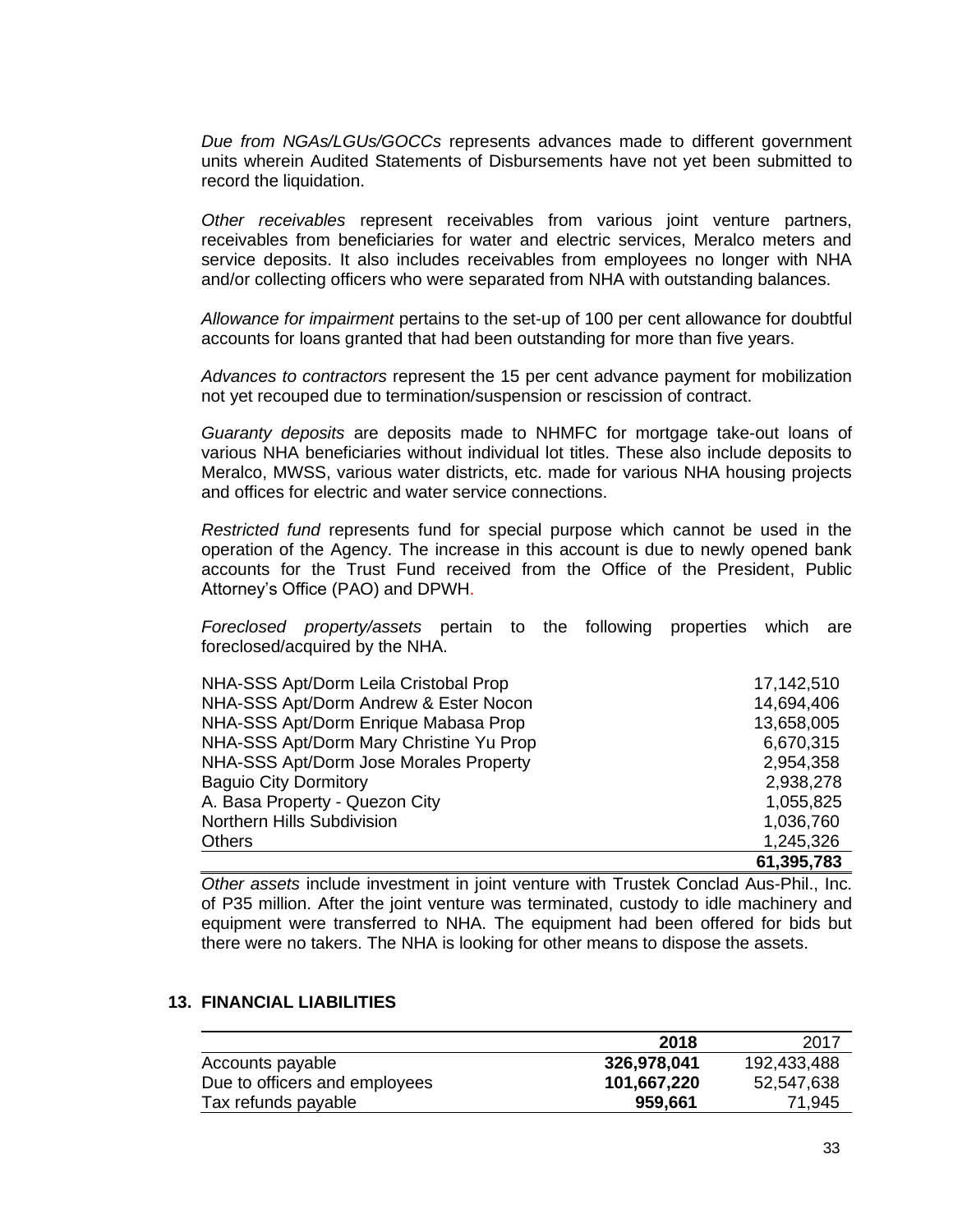| 2018        | ה מר<br>ZU I. |
|-------------|---------------|
| 429,604,922 | 245,053,071   |

The increase in this account is mainly due to:

- Accounts Payable large amount of unreleased checks for CY 2018
- Due to Officers and Employees accrual of loyalty awardees incentive, ISO incentive and 2018 christmas gift check; and
- Tax Refunds Payable monthly withholding of taxes from newly regularized emergency hires whose taxable income for 2018 is P250,000.00 or less

### **2018** 2017 Due to Treasurer of the Philippines **2,056,479,226** 2,611,905,834 Due to subsidiaries/joint venture/associates/ affiliates **115,499,115** 1,354,203,101 Due to LGUs **67,734,464** 112,674,173 Due to government corporations **49,752,092** 50,228,431 Due to BIR **19,375,694** 12,447,153 Due to GSIS **13,270,831** 14,406,268 Due to Pag-IBIG **1,476,103** 1,393,707 Due to Philhealth **1,357,146** 929,251  **2,324,944,671** 4,158,187,918

# **14. INTER-AGENCY PAYABLES**

*Due to BIR/GSIS/Pag-ibig and Philhealth* represents personal/corporate contribution/loan repayment and withholding taxes for remittance to said agencies.

*Due to government corporations* includes collection from various housing projects covered by Trust Agreement such as Public Estates Authority, Pabahay, Air Transportation Office Civil Aeronautics Administration, Pasig River Rehabilitation Commission (Kasiglahan 1-5) and Bases Conversion and Development Authority (BCDA).

*Due to LGUs* pertains to collection from various ZIP projects for remittance to LGUs based on Metro Manila Commission Memorandum which was for adjustment in the books to be treated as payment of the beneficiaries.

*Due to subsidiaries/joint venture/associates/affiliates* are developers' share from sales under mortgage take-out scheme in joint venture projects with the NHA.

*Due to Treasurer of the Philippines* are trust funds released by Department of Budget and Management through the BTr for the Medium-Rise Public and Private Housing and Local Housing Program as mandated in the CISFA of 1994.

The account also includes P9.096 million land cost of Dumagok Resettlement Project, which the NHA shall reimburse the national government the value of the land after the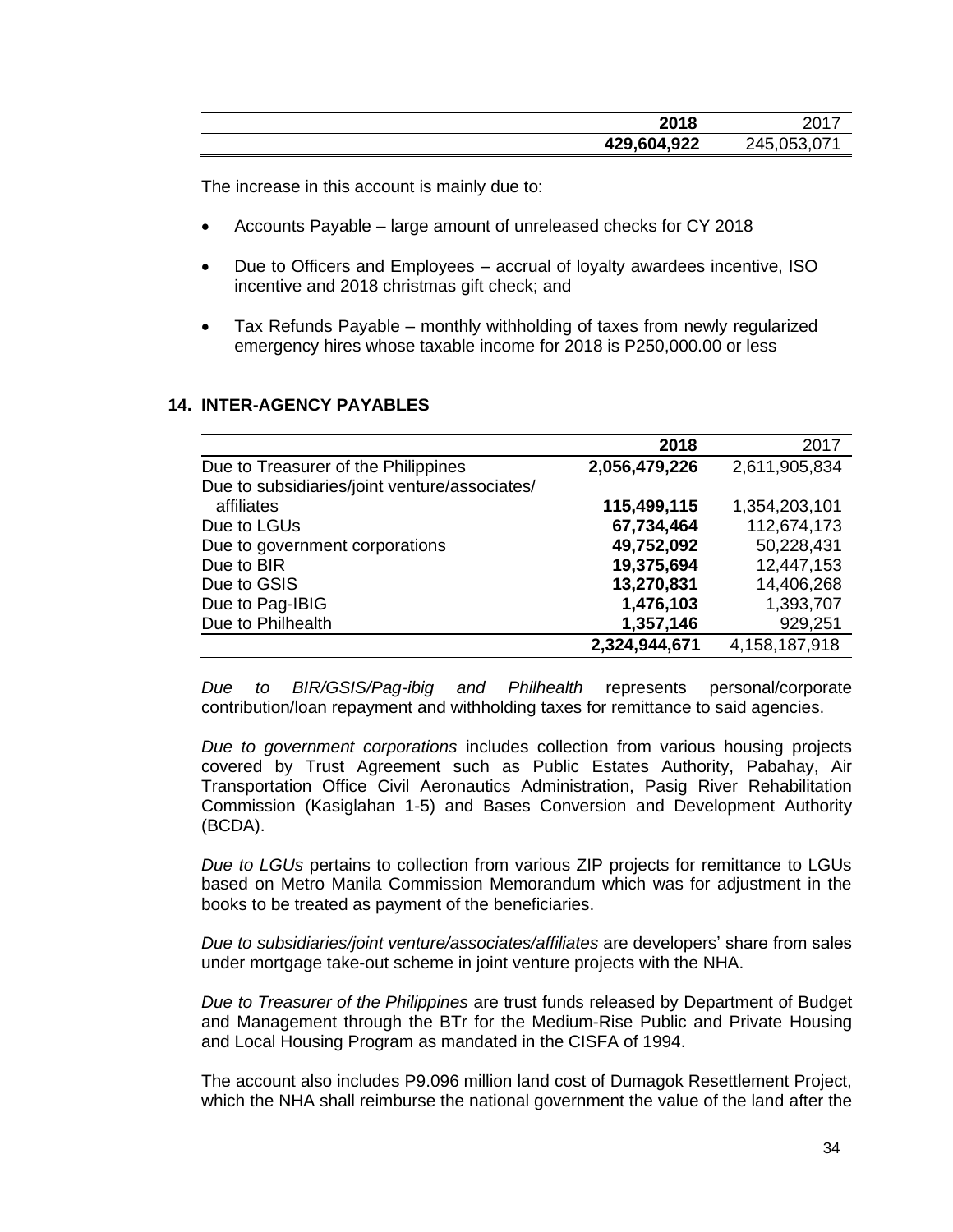final payment of the areas reserved for socialized housing purposes by the qualified beneficiaries.

The P95.278 million loan to Urban III, Loan Agreement #1821 was reclassified from Loans Payable to Due to Treasurer account in 2017, this is to be assumed by MWSS for water systems funded by the World Bank under the ZIP, subject to issuance of a negative Advice of Allotment by the BTr.

# **15. TRUST LIABILITIES**

|                                    | 2018           | 2017          |
|------------------------------------|----------------|---------------|
| <b>Trust liabilities</b>           |                |               |
| <b>NGAs</b>                        | 8,891,864,057  | 2,422,650,921 |
| <b>GOCCs</b>                       | 483,202,408    | 484,426,373   |
| <b>Others</b>                      | 1,929,620,289  | 21,633,562    |
| Guaranty/security deposits payable | 4,204,552,243  | 4,403,195,616 |
|                                    | 15,509,238,997 | 7,331,906,472 |

*Trust liabilities* consist of funds entrusted to NHA for special purpose and collection from beneficiaries housing projects covered by Trust Agreement. This account registered an increase in CY 2018 due to trust funds received from DPWH & Office of the President and reclassification of Due to LGUs & Due to Subsidiaries/Joint Venture/Associates/Affiliates account.

*Guaranty/security deposits payable* refers to the amount deducted from the progress billing of contractors/developers to guarantee performance for the contract.

### **16. DEFERRED CREDITS / UNEARNED INCOME**

|                                        | 2018          | 2017          |
|----------------------------------------|---------------|---------------|
| Deferred income from installment sales | 4,071,715,010 | 3,700,630,205 |
| Depository liabilities                 | 604,218,059   | 627,677,695   |
| Deferred profit - uncollected claims   | 14,788,141    | 14,788,141    |
|                                        | 4,690,721,210 | 4,343,096,041 |

*Deferred income from installment sales* is the difference between the selling price and cost of sales of lots, houses and lots or units sold.

*Depository liabilities* represent buyers' deposit on lots and titles and rental deposit from beneficiaries of various NHA projects.

*Deferred profit – uncollected claims* represent amount due to G & M Realty Construction & Development Corporation, a joint venture partner in the Consuelo Heights Housing Projects in Tuguegarao, Cagayan per Court Decision under Civil Case No. Q 95-24669 dated February 2, 1998 and writ of execution dated March 1, 1999.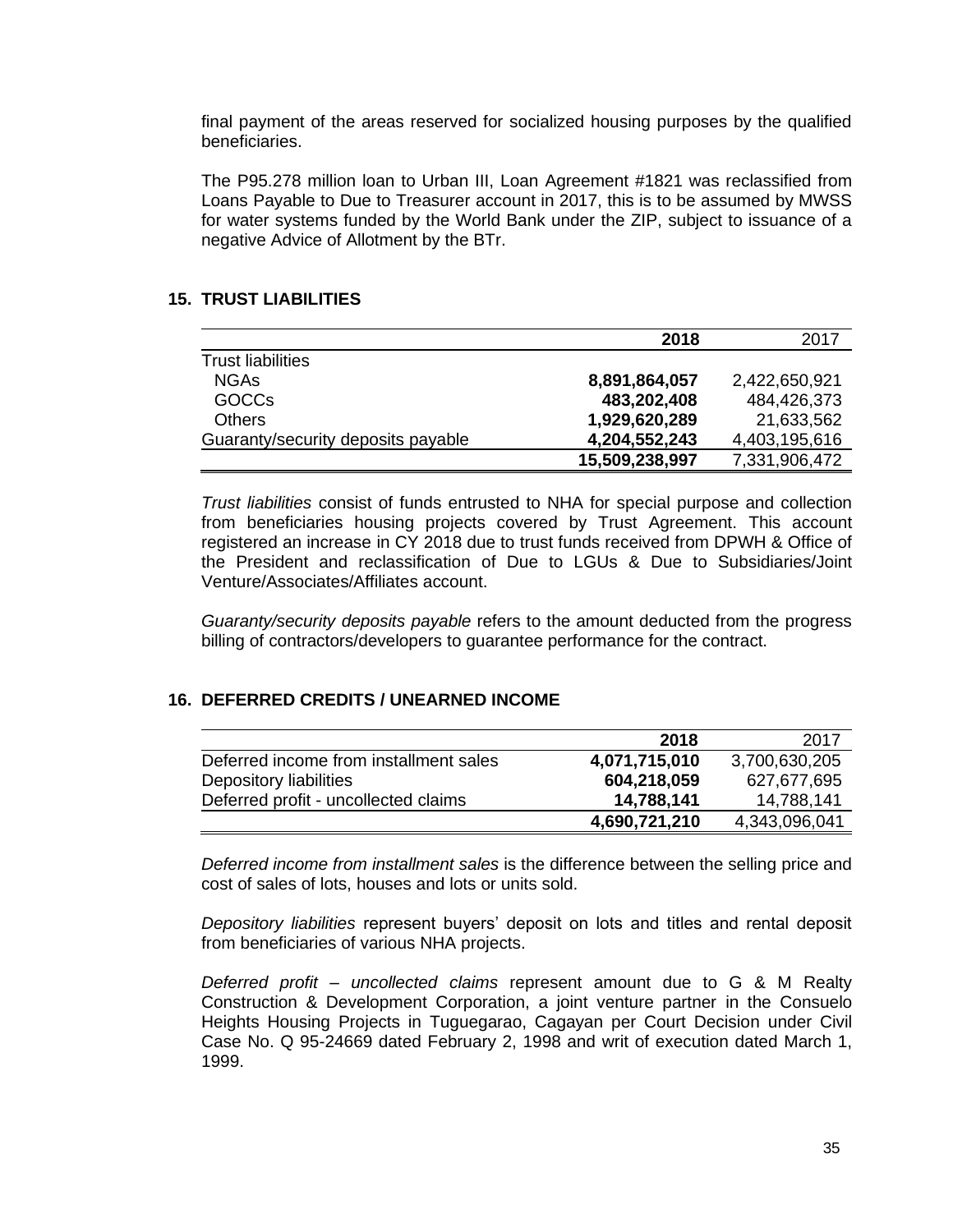### **17. PROVISIONS AND CONTINGENT LIABILITIES**

|                                      | 2018        | 2017        |
|--------------------------------------|-------------|-------------|
| Supreme court decision – G.R. 173802 | 276,282,177 | 278,392,336 |
| Supreme court decision - G.R. 191657 | 40,000,000  | 400,000,000 |
|                                      | 316,282,177 | 678,392,336 |

The Provision account consists of the following:

• Supreme Court Decision under Case No. G.R. 173802 dated April 7, 2014

 The petition of NHA was denied and it was ordered to pay the respondents a just compensation of P705 per sqm. for the properties located at Lapasan, Cagayan de Oro City, Misamis Oriental with a total area of 59,021 sqm., plus interest of 12 per cent per annum from May 25, 1981 to December 31, 2016, totaling P298.765 million of which a total of P22.483 million had been settled as at December 31, 2018. These properties were expropriated pursuant to Letter of Instructions (LOI) No. 555, Instituting a Nationwide Slum Improvement and Resettlement Program and LOI 557, Adoption of Slum Improvement as a National Housing Policy, both dated June 11, 1977.

• Supreme Court Decision under Case No. G.R. 191657 dated July 31, 2017

The petition of NHA was denied and it was ordered to pay the respondents the value of a parcel of land situated in Carmona Cavite with an area of 224,287 sqm. assessed at P1,200 per sqm. with interest of 12 per cent per annum from the time of demand or on April 29, 1991 until June 30, 2013 and with interest of six per cent per annum from July 1, 2013 until fully paid. The NHA negotiated with the respondent at a compromise amount of P400 million to settle its liability. Upon signing of the compromise agreement in June 2018, NHA paid the respondents P360 million and the balance of P40 million will be paid upon release of the title to NHA.

The NHA contingent liability of P4.119 billion to Home Guaranty Corporation (HGC) relative to the terminated Smokey Mountain Asset Pool Agreement is not yet recognized in the books pending the results of the evaluation, reconciliation, coordination/mediation and compromise with the parties concerned.

#### **18. OTHER PAYABLES**

This is composed of the following:

|                     | 2018          | 2017        |
|---------------------|---------------|-------------|
| <b>Current:</b>     |               |             |
| Dividends payable   | 32,262,771    | 18,219,574  |
| Other payables      | 171, 155, 855 | 276,726,339 |
|                     | 203,418,626   | 294,945,913 |
|                     |               |             |
| <b>Non-current:</b> |               |             |
| Other payables      | 210,711,751   | 204,029,706 |
|                     | 210,711,751   | 204,029,706 |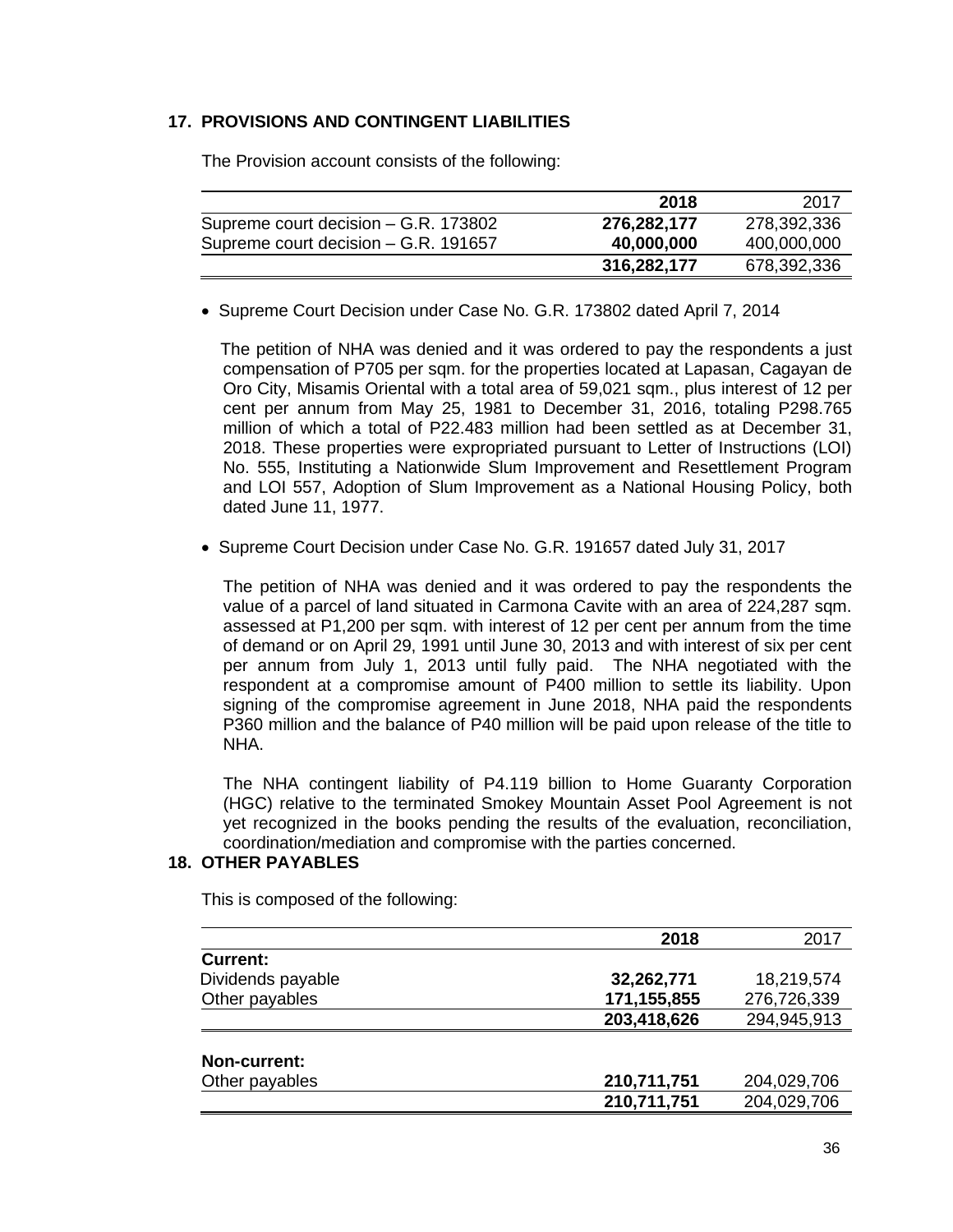Pursuant to RA No. 7656, the NHA annually declares and remits dividends of at least 50 per cent of Net Earnings, directly to the National Government in the name of the Treasurer of the Philippines on or before May 15 of each year.

*Other payables* consist of amounts received from prospective buyers, tenants, awardees and contractors to guarantee performance of awarded contracts.

#### **19. GOVERNMENT EQUITY**

|                               | 2018                            | 2017                            |
|-------------------------------|---------------------------------|---------------------------------|
| Accumulated surplus/(deficit) |                                 | 105,014,737,057 106,281,045,124 |
| Government equity             | 2,893,406,770                   | 2,893,406,770                   |
| Contributed capital           | 3,494,306,718                   | 3,494,298,633                   |
|                               | 111,402,450,545 112,668,750,527 |                                 |

*Accumulated surplus/(deficit)* contains the cumulative results of operations of the NHA and subsidy fund received from the National Government.

The authorized capitalization of the Authority is P5 billion per PD No. 1924 dated May 6, 1984, to provide NHA the long-term capability to undertake the comprehensive national housing program for marginal and low income families. The amount of P2.893 billion has been issued by the National Government leaving an unissued capitalization of P2.107 billion.

*Contributed Capital* mostly consists of properties acquired by NHA thru Republic Acts, Executive Orders or Presidential Proclamations (PPs). The NHA in coordination with other government agencies was designated to develop, convert into housing units and administer the disposition of the properties to bonafide occupants. Its detailed composition is as follows:

|                                            | 2018          | 2017          |
|--------------------------------------------|---------------|---------------|
| Joint venture project/asset pool           |               |               |
| <b>Vitas Reclamation Project</b>           | 1,520,185,412 | 1,520,185,412 |
| Smokey Mountain Development and            |               |               |
| <b>Reclamation Project</b>                 | 758,110,161   | 758,110,161   |
|                                            | 2,278,295,573 | 2,278,295,573 |
| Thru PD/PP                                 |               |               |
| Three lots from the Municipality of Pasig, |               |               |
| Cainta and Taytay                          | 56,423,891    | 56,415,806    |
| Lualhati housing project-Baguio City       | 17,425,060    | 17,425,060    |
| DAR BPI Compound (Cresencia Village),      |               |               |
| <b>Baguio City</b>                         | 21,600,000    | 21,600,000    |
| Lot located in Barangay Katipunan, Q.C.    | 14,513,760    | 14,513,760    |
| Land cost of Tala 1 MRH                    | 26,209,000    | 26,209,000    |
| Land cost-Maria Orosa and Jorge Bacobo     |               |               |
| <b>Housing Project</b>                     | 108,200       | 108,200       |
| Lianga Housing Project, Surigao del Sur    | 37,820,160    | 37,820,160    |
| Caingin Housing Project, Iloilo            | 26,034,720    | 26,034,720    |
| Tala Estate, Caloocan City                 | 15,460,016    | 15,460,016    |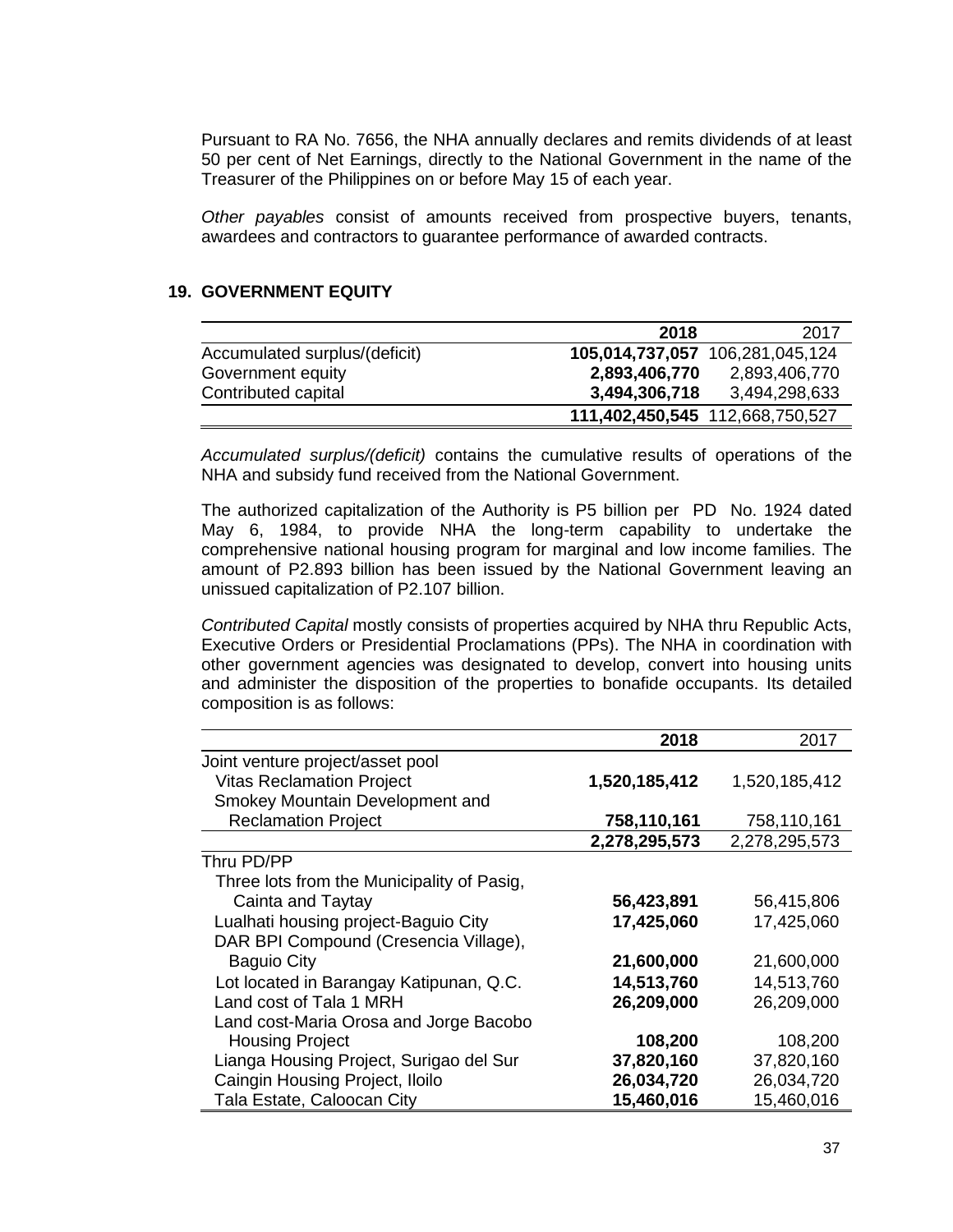|                                                | 2018          | 2017          |
|------------------------------------------------|---------------|---------------|
| Bagong Silang Project, Phase XI, Package       |               |               |
| 10                                             | 21,461,165    | 21,461,165    |
| Land cost of Tala 2 MRH, Caloocan City         | 52,000,000    | 52,000,000    |
| Bagong Silang Project, Phase XI, Package 9     | 14,533,506    | 14,533,506    |
| SMDRP (MRB-10B)                                | 65,862,720    | 65,862,720    |
| Land cost of Tala 3 MRH                        | 52,171,600    | 52,171,600    |
| Barangay Valencia Project, Quezon City         | 18,510,000    | 18,510,000    |
| Tala Development Project Phase 5               | 50,235,000    | 50,235,000    |
| Tala Development Project Phase 2               | 45,781,000    | 45,781,000    |
| Tala Development Project Phase 4               | 277,863,640   | 277,863,640   |
| Camp Greg PNP Housing Project                  | 8,793,823     | 8,793,823     |
|                                                | 822,807,261   | 822,799,176   |
| From other government agency (thru PD/PP)      |               |               |
| Monterraza Subdivision, Benguet from PMS       | 117,618,100   | 117,618,100   |
| Lot from DPWH at Sta. Ana Manila               | 17,753,151    | 17,753,151    |
| Lot from DSWD at Sta. Ana Manila               | 10,826,000    | 10,826,000    |
| <b>Polo Transmitting Community Development</b> |               |               |
| Cooperative-from DOTC                          | 193,450       | 193,450       |
| Philippine Centennial Village Project, Taguig  |               |               |
| - from BCDA                                    | 242,724,323   | 242,724,323   |
| Housing for $1st$ Dist. of Agusan del Norte –  |               |               |
| from DPWH                                      | 3,263,360     | 3,263,360     |
|                                                | 392,378,384   | 392,378,384   |
| Donation                                       |               |               |
| Three motor vehicles                           | 800,500       | 800,500       |
| One computer unit                              | 25,000        | 25,000        |
|                                                | 825,500       | 825,500       |
|                                                | 3,494,306,718 | 3,494,298,633 |

The amount of P1.520 billion represents the NHA's share in the Vitas Reclamation Project. The value of the lot is computed based on the total lot area of 253,645 sqm. multiplied by P6,000, the existing zonal valuation of lot.

The Smokey Mountain certificate of P1.403 billion is a non-interest-bearing participation certificates issued by the Asset Pool for the conveyance of the Smokey Mountain site and the 79 hectares Manila Bay Foreshore property. The value was reduced to P758 million with the application of loss on sale of housing units.

The three lots from Pasig, Cainta and Taytay with an area of 171.03 hectares more or less were transferred to the NHA in the last quarter of 1999. These lots are intended for socialized housing under PP No. 458 dated August 29, 1994.

The 8,981.99 sqm. at P1,940/sqm. land in Barangay Lualhati, Baguio was acquired thru PP No. 262 dated September 23, 2002 amending PP No. 396 dated March 31,1989.

The Bureau of Plant Industry (BPI) Compound, Cresencia Village in Baguio City is intended for socialized housing under PP No. 360 and MOA dated August 05, 1999, OCT No. P-3045 and Special Patent No. 3659.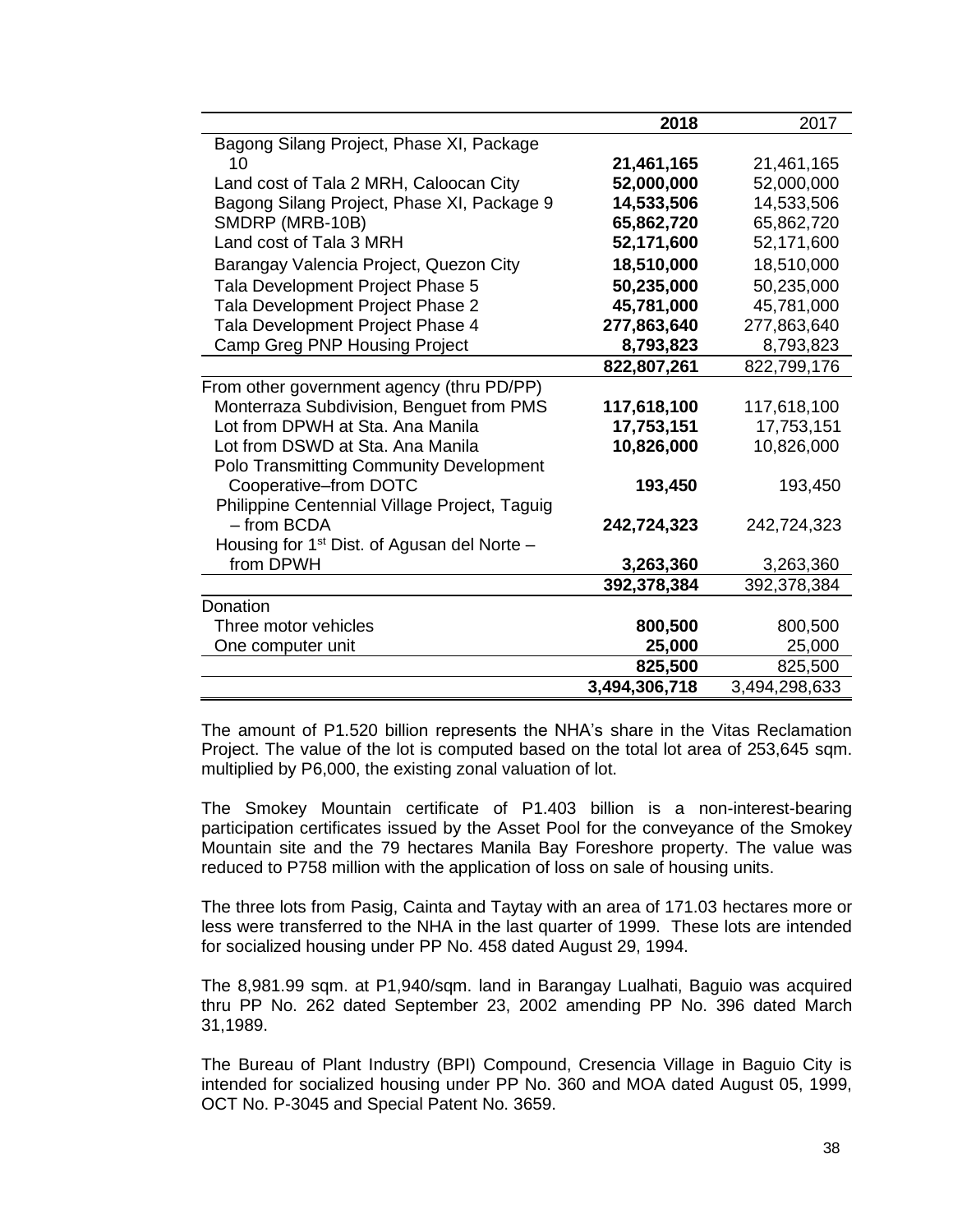The land located at Barangay Katipunan Quezon City was conveyed per Deed of Reconveyance and the Board approved the conversion of its land use from slaughterhouse site to residential lot for proper distribution and award to its occupants under Board Resolution No. 4477 dated January 2002.

The amount of P26.209 million represents partial land cost of Tala I MRH, 26,209 sqm. at P1,000 per sqm. under PP No. 843 as amended by RA No. 7999 and Proclamation No. 366.

The amount of P37.820 million represents Lianga Housing Project located at Barangay Diatagon, Lianga, Surigao del Sur under PP No. 403 with an area of 27.3958 hectares for disposition in accordance with the provisions of RA No. 7279.

The Caingin Housing Project which has an area of 54,239 sqm., situated in the City of Iloilo, Island of Panay under PP No. 419 is for utilization in relation to socialized housing, urban development, resettlement, and slum improvement.

The Tala Estate with 808 hectares in Caloocan City was transferred to NHA thru PP No. 843 for housing and urban development and other various government uses.

Projects in Bagong Silang, Phase XI, Package 10; Tala 2; Bagong Silang, Phase XI, Package 9; Tala 3; and Tala Development Project Phase 5 and 2 in Caloocan City amounting to P21.461, P52, P14.534, P52.172, P50.235 and P45.781 million, respectively, are under PP No. 843.

The P65.863 million represents the cost of 14,520 sqm. lot for the construction of the (9) five-storey low rise building for the SMDRP.

The P18.510 million is a parcel of land located in Barangay Valencia, Quezon City which was declared under PP No. 543, as a socialized housing site for disposition in favor of bonafide occupants.

The amount of P8.794 million represents the land cost of Camp Gregg PNP Ville Housing Project under PP No. 262.

The Presidential Management Staff donated the Monterraza property covering an area of 88,474 sqm. more or less and authorized NHA to administer and sell the subject lots to bonafide settlers, as well as acquire and develop alternative sites, all for socialized housing as approved by the President on July 7, 1997.

The 10,826 sqm. lot located in Sta. Ana, Manila from DSWD identified as lots 6 and 11, Blk 22 located at Sta. Ana, Manila covered by TCT No. 234394 and 234399 at P1,000 per sqm. for Bo. Puso Homeowners Association.

The 20,315 sqm. lot located in Sta. Ana, Manila, was transferred by DPWH to NHA under Proclamation No. 848 dated January 14,1992 as relocation site of the squatters, flood victims and other indigents of Greater Manila area.

The 3,869 sqm. at P50/sqm. land in Karuhatan, Valenzuela, are for proper disposition to members of Polo Transmitting Community Development Cooperative, Inc.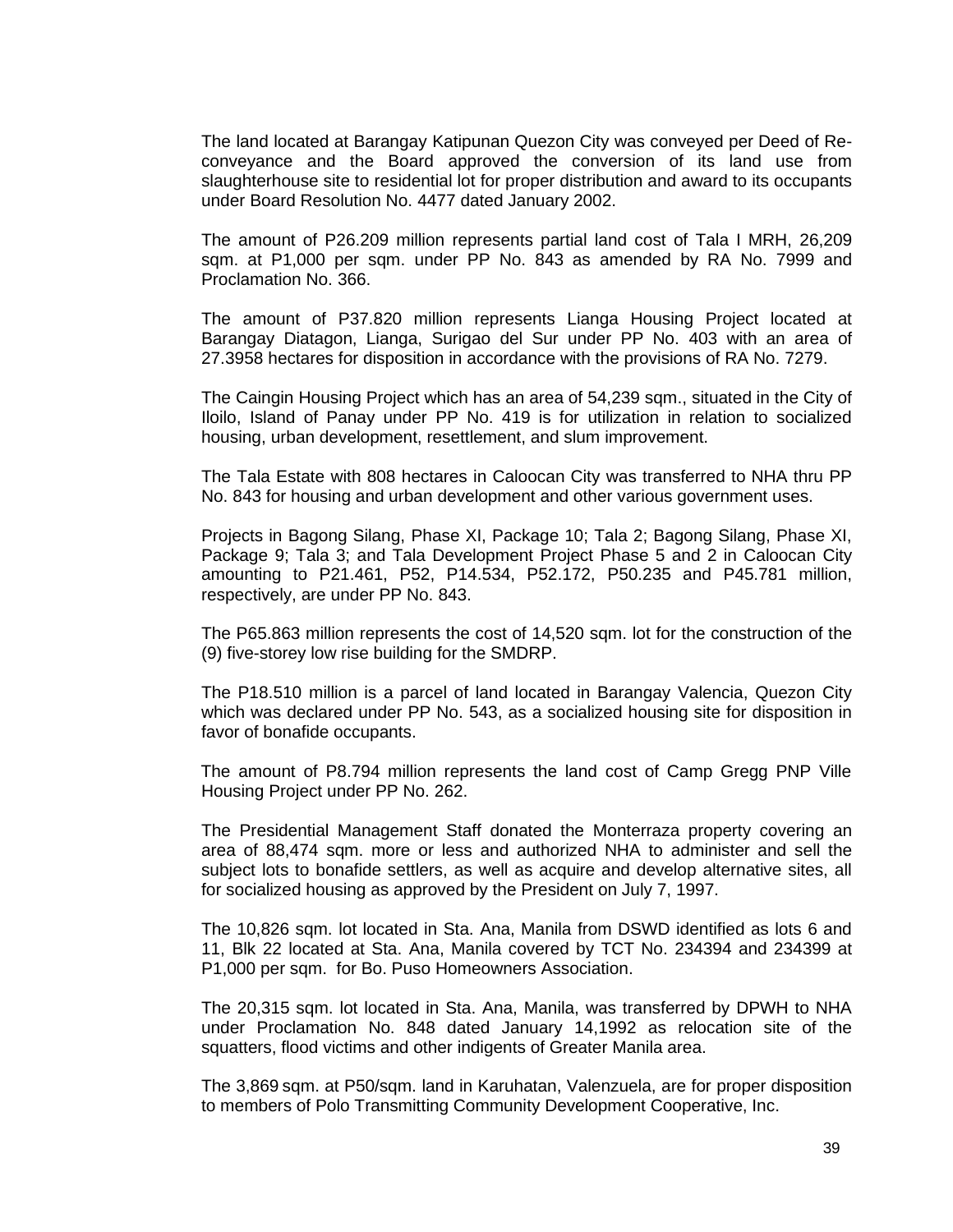The Philippine Centennial Village Project in Taguig City was turned-over by HUDCC to NHA pursuant to EO No. 70/465 as amended.

The parcel of land turned-over by the DPWH thru Deed of Transfer to the NHA for disposition primarily to barangays under 1<sup>st</sup> District of Agusan del Norte.

The motor vehicles donated by the Japan International Cooperation Agency (JICA) and the KINHILL PTY. LTD and the computer donated by Meiy Construction.

### **20. REVALUATION SURPLUS**

This account consists of the following:

|                                      | 2018          | 2017          |
|--------------------------------------|---------------|---------------|
| Government Center, North Triangle    | 6,127,219,012 | 6,127,219,012 |
| Pinaglabanan, San Juan LRB           | 99,388,800    | 99,388,800    |
| Manggahan Floodway Residential Bldg. |               |               |
| Project (MMDA Depot)                 | 18,213,500    | 18,213,500    |
|                                      | 6,244,821,312 | 6,244,821,312 |

The amount of P6.127 billion represents the appraised value of the lot located at the Government Center North Triangle, a joint venture project with Ayala Land, Inc.

### **21. SUBSIDY INCOME FROM THE NATIONAL GOVERNMENT**

As at December 31, 2018, the total allotment for the various projects amounted to P164.105 billion. Details are shown as follows:

| Projects       |                                                                                        | <b>Amount Advice</b> |             | <b>Cash Received</b> |                | <b>Total Utilization</b> |                        | <b>Balance of Allotment</b> |
|----------------|----------------------------------------------------------------------------------------|----------------------|-------------|----------------------|----------------|--------------------------|------------------------|-----------------------------|
|                |                                                                                        | of Allotment         | 2018        | 2017 and prior       | 2018           | 2017 and prior           | <b>Balance of Cash</b> |                             |
|                | <b>Disbursement Acceleration Program</b>                                               |                      |             |                      |                |                          |                        |                             |
| 1              | <b>Housing Project for Families</b><br>Living Along in Danger Areas in<br>Metro Manila | 8,710,162,000        |             | 7,115,366,000        | 139,095,479    | 8,967,502,494            | (1,991,231,973)        | 1,594,796,000               |
| $\overline{2}$ | Housing for BFP / BJMP                                                                 | 408,964,000          |             | 408,964,000          | 954,250        | 367,210,388              | 40,799,362             |                             |
| 3              | North Triangle Relocation<br>Project                                                   | 450,000,000          |             | 106,325,000          | (40, 969, 823) | 189,170,868              | (41, 876, 045)         | 343,675,000                 |
| 4              | Ilollo Resettlement Project                                                            | 100,000,000          |             | 100,000,000          |                | 165,791,930              | (65,791,930)           |                             |
|                | Sub-total                                                                              | 9,669,126,000        |             | 7,730,655,000        | 99,079,906     | 9,689,675,680            | (2,058,100,586)        | 1,938,471,000               |
|                | <b>Regular Appropriation</b>                                                           |                      |             |                      |                |                          |                        |                             |
| 1              | Permanent Housing Project for<br>Typhoon Yolanda                                       | 26,324,121,000       |             | 4,502,239,000        | 4,981,397,751  | 3,851,581,899            | (4,330,740,650)        | 21,821,882,000              |
| $\overline{2}$ | Housing Program for ISFs Living<br>in Danger Areas in Metro<br>Manila                  | 23,465,603,347       | 275,952,000 | 16,286,118,000       | 1,784,394,719  | 15,591,411,053           | (813, 735, 772)        | 6,903,533,347               |
| 3              | <b>Resettlement Program</b>                                                            | 18,487,467,955       |             | 14,256,526,955       | 693,559,503    | 12,712,477,731           | 850,489,721            | 4,230,941,000               |
| 4              | ISF's Affected by the Supreme<br>Court's Mandamus to clear off<br>Manila Bav           | 8,674,327,955        |             |                      |                |                          |                        | 8,674,327,955               |
| 5              | AFP/PNP/BFP/BJMP/BuCor<br><b>Housing Program</b>                                       | 9,742,290,000        |             | 1,132,830,000        | 524,215,975    | 2,013,096,263            | (1,404,482,238)        | 8,609,460,000               |
| 6              | <b>Emergency Housing Assistance</b><br>for Calamity Victims                            | 1,386,279,000        |             | 1,259,425,000        | 67.995.019     | 1,413,550,992            | (222, 121, 011)        | 126,854,000                 |
| $\overline{7}$ | Community Facilities for<br><b>Existing Relocation Sites</b>                           | 536,087,000          |             | 19,733,352           | 4,543,705      | 180,184                  | 15,009,463             | 516,353,648                 |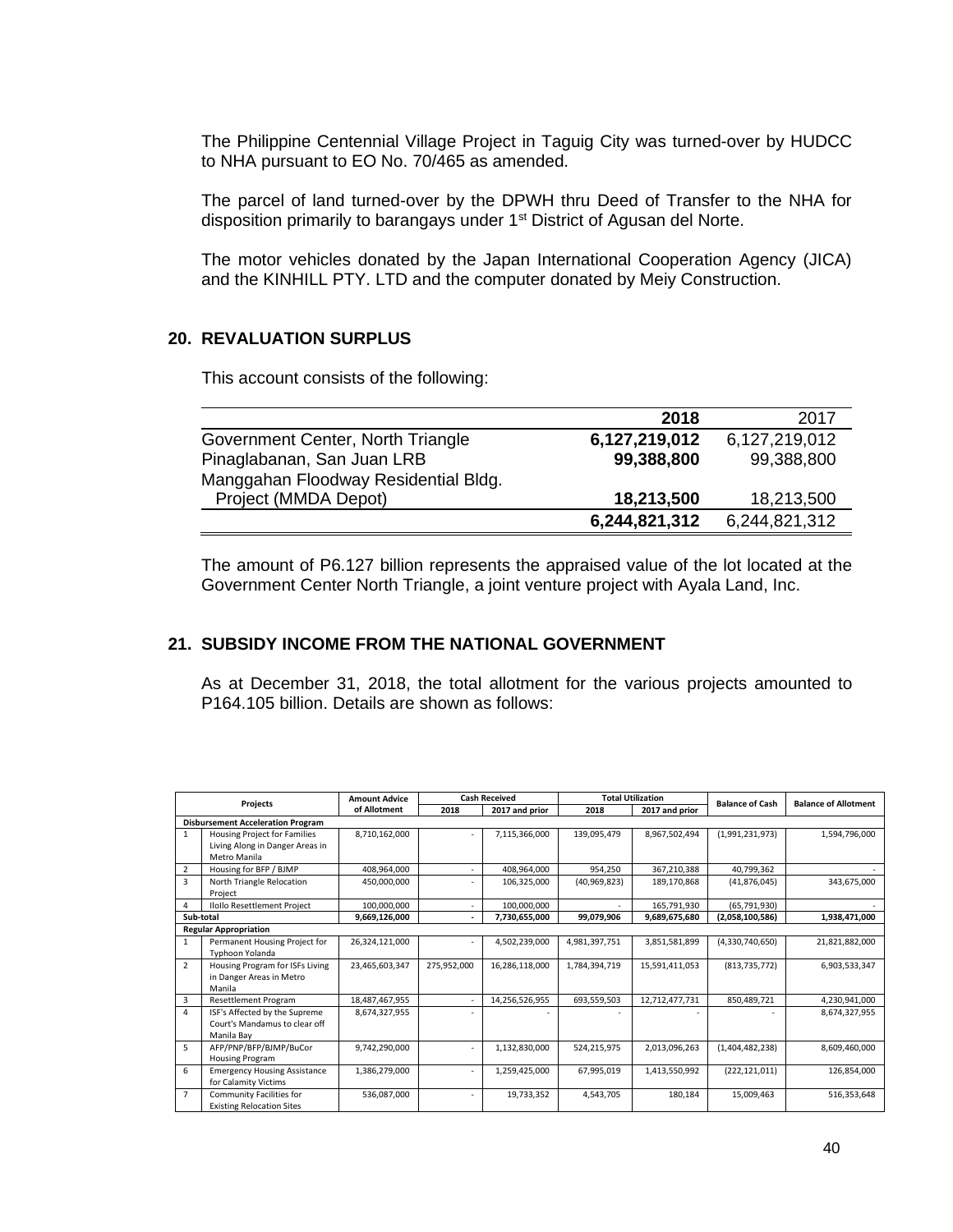| Projects       |                                         | <b>Amount Advice</b> |             | <b>Cash Received</b> |                | <b>Total Utilization</b> | <b>Balance of Cash</b> | <b>Balance of Allotment</b> |
|----------------|-----------------------------------------|----------------------|-------------|----------------------|----------------|--------------------------|------------------------|-----------------------------|
|                |                                         | of Allotment         | 2018        | 2017 and prior       | 2018           | 2017 and prior           |                        |                             |
| 8              | "Zamboanga Conflict" Housing            | 347,319,000          |             | 309,189,000          |                | 194,911,824              | 114,277,176            | 38,130,000                  |
|                | Project                                 |                      |             |                      |                |                          |                        |                             |
| 9              | <b>Settlements Upgrading</b><br>Program | 227,845,000          |             | 142,834,000          | 2,307,926      | 125,908,714              | 14,617,360             | 85,011,000                  |
| 10             | <b>Marawi Transitional Housing</b>      | 218,537,125          | 42,839,000  | 33,032,000           | 104,515,395    | 62,192,903               | (90, 837, 298)         | 142,666,125                 |
|                | Project                                 |                      |             |                      |                |                          |                        |                             |
| 11             | <b>Relocation Assistance</b>            | 102,528,000          |             |                      |                |                          |                        | 102,528,000                 |
| 12             | Socialized Housing at                   | 20,067,000           |             |                      |                |                          |                        | 20,067,000                  |
|                | Maslabeng Buluan,                       |                      |             |                      |                |                          |                        |                             |
|                | Maguindanao                             |                      |             |                      |                |                          |                        |                             |
| 13             | <b>Resettlement for Families</b>        | 20,000,000           |             |                      |                | ÷                        |                        | 20,000,000                  |
|                | Affected by Bukidnon Airport            |                      |             |                      |                |                          |                        |                             |
| 14             | Relocation of ISFs in Brgy. Cuta        | 49,910,000           |             |                      |                |                          |                        | 49,910,000                  |
|                | & Sta. Clara, Batangas                  |                      |             |                      |                |                          |                        |                             |
| Sub-total      |                                         | 89,602,382,382       | 318.791.000 | 37,941,927,307       | 8,162,929,993  | 35,965,311,563           | (5,867,523,249)        | 51,341,664,075              |
|                | <b>Other Releases</b>                   |                      |             |                      |                |                          |                        |                             |
| 1              | AFP and PNP Housing Project             | 13.190.580.000       |             | 13,190,580,000       | 705,207,113    | 11.036.613.926           | 1,448,758,961          |                             |
| $\overline{2}$ | Permanent Housing Project for           | 40,340,978,000       |             | 24,542,555,000       | 3,889,845,448  | 20,949,469,112           | (296, 759, 560)        | 15,798,423,000              |
|                | Typhoon Yolanda                         |                      |             |                      |                |                          |                        |                             |
| 3              | Cateel, Davao Oriental                  | 5,000,000            |             | 5,000,000            |                | 5,000,000                |                        |                             |
| 4              | <b>Typhoon Pablo Housing Project</b>    | 4,084,600,000        |             | 3,745,101,000        | 167,026,282    | 3,559,761,349            | 18,313,369             | 339,499,000                 |
| 5              | "Zamboanga Conflict" Housing            | 2,593,735,775        |             | 2,566,000,000        | 9,103,759      | 2,454,976,532            | 101,919,709            | 27,735,775                  |
|                | Project                                 |                      |             |                      |                |                          |                        |                             |
| 6              | Reconstruction and                      | 1,500,000,000        | 34,016,000  | 793,183,000          | 176,136,299    | 886,035,472              | (234, 972, 771)        | 672,801,000                 |
|                | Rehabilitation Program Fund             |                      |             |                      |                |                          |                        |                             |
| $\overline{7}$ | Irosin Resettlement Project             | 63,040,000           |             | 63,040,000           |                | 60,424,000               | 2,616,000              |                             |
| 8              | NDDRMF - Repair and rehab of            | 699,986,898          |             |                      |                |                          |                        | 699,986,898                 |
|                | existing resettlement site for          |                      |             |                      |                |                          |                        |                             |
|                | families affected by Typhoon            |                      |             |                      |                |                          |                        |                             |
|                | <b>Nina in 2016</b>                     |                      |             |                      |                |                          |                        |                             |
| 9              | Rehabilitation of Most Affected         | 2,355,500,000        |             |                      |                |                          |                        | 2,355,500,000               |
|                | Area in Marawi                          |                      |             |                      |                |                          |                        |                             |
| Sub-total      |                                         | 64,833,420,673       | 34,016,000  | 44,905,459,000       | 4,947,318,901  | 38,952,280,391           | 1,039,875,708          | 19,893,945,673              |
|                | <b>Grand Total</b>                      | 164.104.929.055      | 352.807.000 | 90.578.041.307       | 13.209.328.800 | 84.607.267.634           | (6.885.748.127)        | 73.174.080.748              |

The amount of P8.710 billion was only the reported allotment for the Housing Project for Families Living along Danger Areas in Metro Manila out of the total P10 billion allotment since the remaining amount of P1.595 million could no longer be released by the BTr due to the Supreme Court declaration that the fund intended for Disbursement Acceleration Program (DAP) was considered as unconstitutional.

The DAP fund of P408.964 million for the Bureau of Fire Protection (BFP)/Bureau of Jail Management and Penology (BJMP) represents the amount of allotment at net of P91.036 million that was remitted to the BTr on November 11, 2015.

Out of the P450 million allotment, only P106.325 million was received from the BTr for the North Triangle Relocation Project. The balance of allotment of P343.675 million includes the amount of P286.702 million which was released as a supplemental appropriation.

Allotment amounting to P100 million was fully obligated for the Iloilo Resettlement Project as at June 30, 2014.

|                                    | 2018       | 2017       |
|------------------------------------|------------|------------|
| Service income                     |            |            |
| Processing fees                    | 42,930,790 | 50,425,766 |
| Clearance and certification fees   | 4,223,472  | 4,560,906  |
| Permit fees                        | 161,433    | 93,240     |
| Fines and penalties-service income | 66,692     | 143,890    |
| Other service income               | 414,923    | 151,412    |
|                                    | 47,797,310 | 55,375,214 |

#### **22. SERVICE AND BUSINESS INCOME**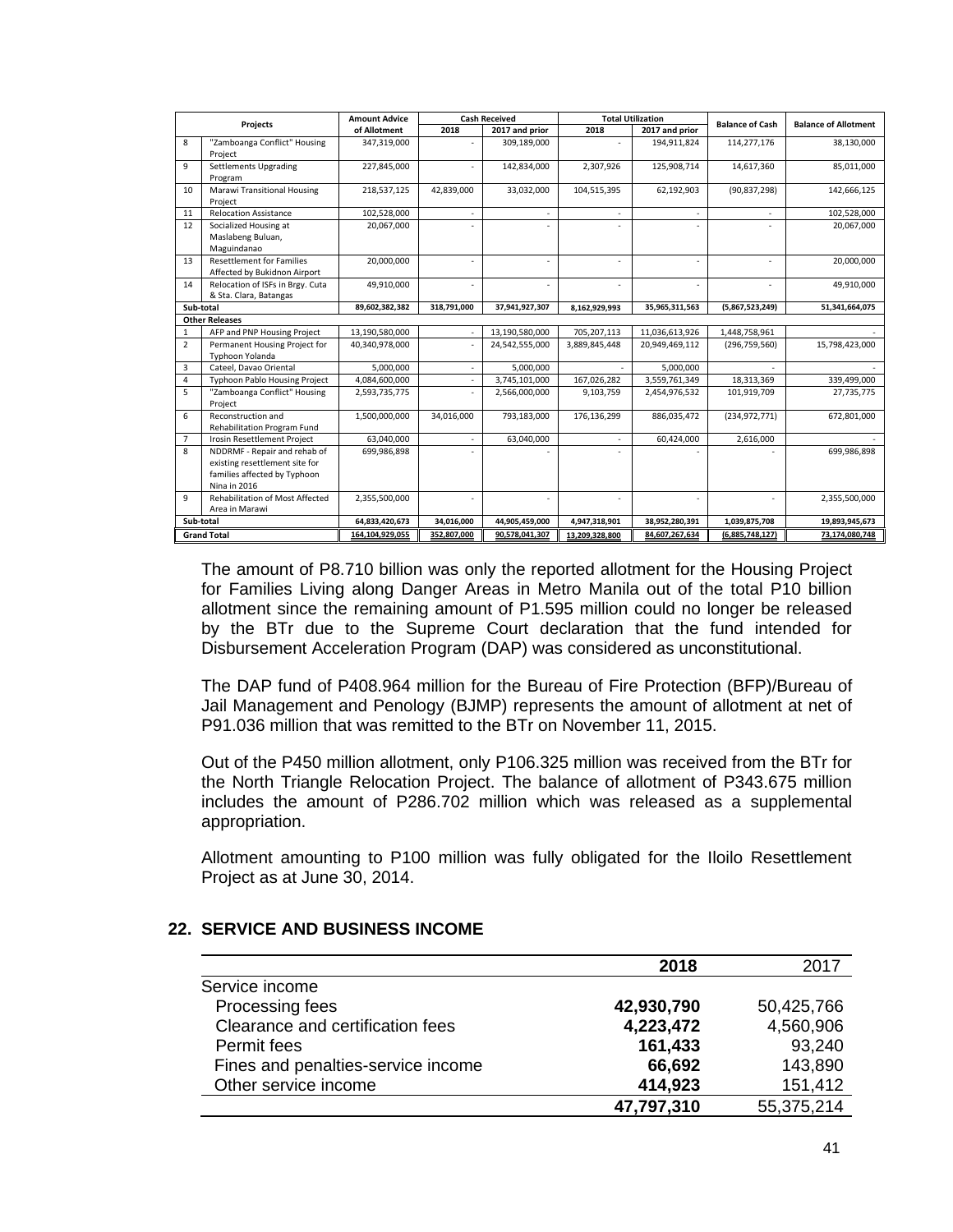|                                              | 2018          | 2017          |
|----------------------------------------------|---------------|---------------|
| <b>Business income</b>                       |               |               |
| Rent/lease income                            | 338,052,205   | 330, 363, 158 |
| Management fees                              | 309,997,100   | 171,292,459   |
| Sales revenue                                | 307,805,772   | 382,777,070   |
| Fines and penalties-business income          | 173,645,410   | 121,609,616   |
| Interest income                              | 42,233,725    | 56,379,714    |
| Share in the profit/revenue of joint venture | 653,397       | 2,267,855     |
| Other business income                        | 196,298,317   | 189,674,258   |
|                                              | 1,368,685,926 | 1,254,364,130 |
|                                              | 1,416,483,236 | 1,309,739,344 |

Rental/lease income generated from Investment properties includes:

| Project                           | <b>Amount</b> |
|-----------------------------------|---------------|
| <b>Vitas Reclamation</b>          | 13,090,374    |
| Bagong Barrio                     | 482,358       |
| <b>BLC Pag-asa</b>                | 193,166       |
| Government Center (DoTr)          | 290,571,152   |
| <b>Tatalon Estate Urban Bliss</b> | 1,001,568     |
| <b>BLC Taguig</b>                 | 4,166,476     |
| Maharlika Village - Residential   | 168,616       |
| Maharlika Village - Commercial    | 14.268        |
| TBC II MIA                        | 4,498         |
|                                   | 309,692,476   |

### **23. SHARES, GRANTS AND DONATIONS**

|                                          | 2018        | -2017 |
|------------------------------------------|-------------|-------|
| Income from grants and donations in cash | 200,000,000 |       |
| Income from grants and donations in kind | 514,951     |       |
|                                          | 200,514,951 |       |
| $\sim$ $\sim$<br>$\sim$                  | $\sim$      |       |

*Donations in cash* represents donation from Freeman Financial Group for the construction of community facilities and housing units for the families displaced by the Marawi siege.

*Donations in kind* represents one unit of Mitsubishi L300 van from Mitsubishi Motors.

### **24. PERSONNEL SERVICES**

|                                     | 2018        | 2017        |
|-------------------------------------|-------------|-------------|
| Salaries and wages                  |             |             |
| Salaries and wages - regular        | 527,827,534 | 392,342,409 |
|                                     | 527,827,534 | 392,342,409 |
| Other compensation                  |             |             |
| Year-end bonus                      | 44,770,692  | 32,771,622  |
| Personnel economic relief allowance | 32,375,963  | 24,144,958  |
| Clothing/uniform allowance          | 8,206,710   | 5,065,653   |
| Representation allowance            | 7,619,101   | 7,793,386   |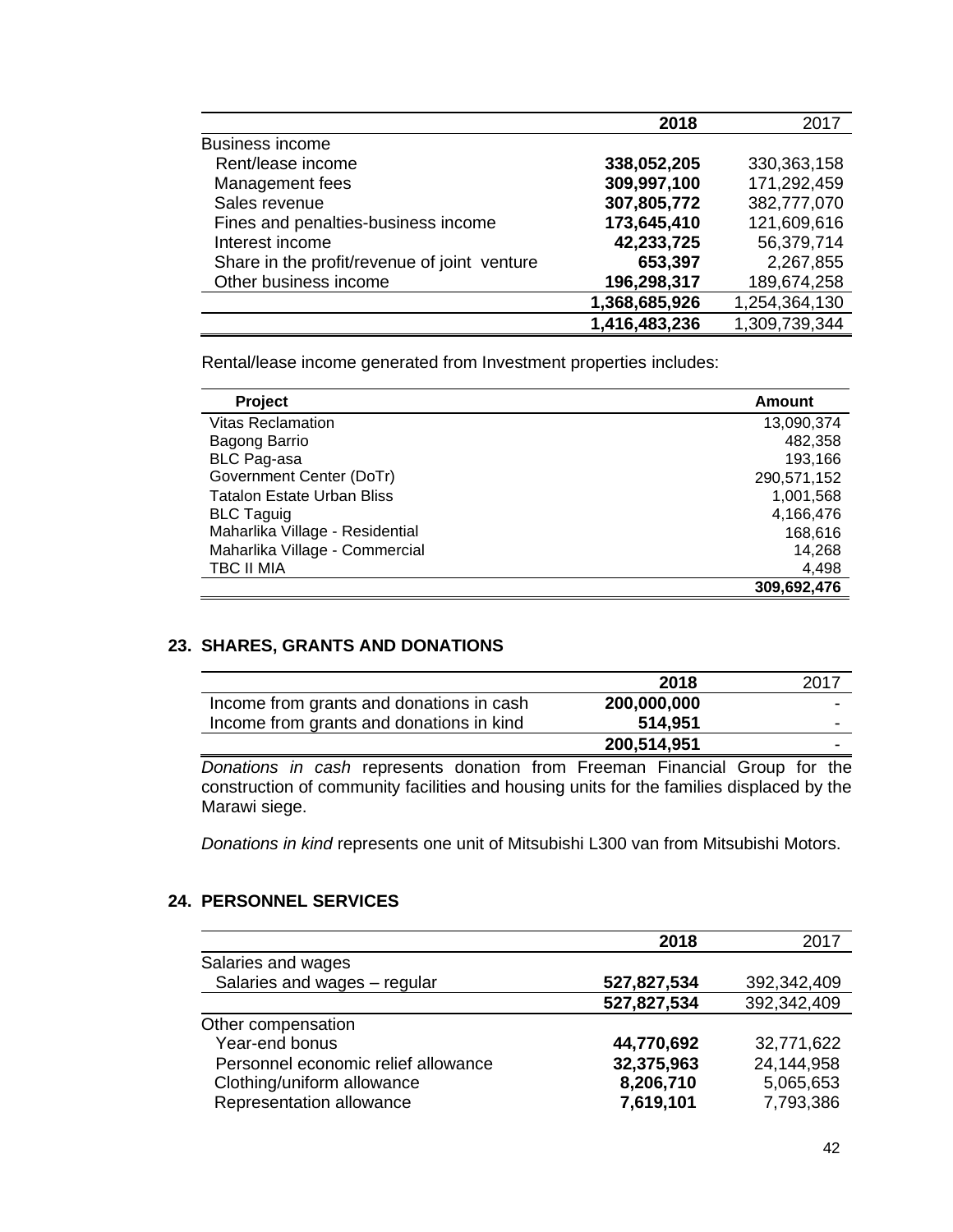|                                           | 2018        | 2017        |
|-------------------------------------------|-------------|-------------|
| Cash gift                                 | 6,840,250   | 4,886,250   |
| Overtime and night pay                    | 4,544,232   | 2,059,716   |
| <b>Transportation allowance</b>           | 3,457,993   | 3,835,938   |
| Honoraria                                 | 1,679,482   | 1,649,024   |
| Hazard pay                                | 128,584     | 102,442     |
| Productivity incentive allowance          | 35,614      | 35,614      |
| Subsistence allowance                     | 21,750      | 22,950      |
| Laundry allowance                         | 2,966       | 3,130       |
| Longevity pay                             |             | 80,959      |
| Other bonuses and allowances              | 143,636,852 | 86,039,926  |
|                                           | 253,320,189 | 168,491,568 |
| Personnel benefit contributions           |             |             |
| Retirement and life insurance premiums    | 67,520,483  | 41,857,098  |
| <b>PhilHealth contributions</b>           | 6,311,194   | 4,010,250   |
| Employees compensation insurance premiums | 1,602,100   | 1,205,455   |
| Pag-IBIG contributions                    | 1,593,500   | 1,201,900   |
|                                           | 77,027,277  | 48,274,703  |
| Other personnel benefits                  |             |             |
| <b>Terminal leave benefits</b>            | 34,238,515  | 37,412,702  |
| Other personnel benefits                  | 12,357,630  | 9,704,777   |
| Retirement gratuity                       | 12,152,003  | 15,766,960  |
|                                           | 58,748,148  | 62,884,439  |
|                                           | 916,923,148 | 671,993,119 |

# **25. MAINTENANCE AND OTHER OPERATING EXPENSES**

|                                         | 2018       | 2017       |
|-----------------------------------------|------------|------------|
| Traveling expenses                      |            |            |
| Local                                   | 24,602,492 | 21,206,244 |
| Foreign                                 | 1,216,878  | 1,832,771  |
|                                         | 25,819,370 | 23,039,015 |
| Training and scholarship expenses       |            |            |
| Training                                | 11,732,762 | 6,387,333  |
| Scholarship grants                      | 24,660     |            |
|                                         | 11,757,422 | 6,387,333  |
| Supplies and materials expenses         |            |            |
| Office supplies                         | 21,622,943 | 21,397,315 |
| Fuel, oil, and lubricants               | 10,914,021 | 8,206,067  |
| Semi-expendable furniture, fixtures and |            |            |
| books                                   | 5,699,346  | 2,089,801  |
| Semi-expendable machinery and equipment | 1,011,448  | 732,979    |
| Accountable forms                       | 894,000    | 1,743,400  |
| Drugs and medicines                     | 45,556     | 25,105     |
| Medical, dental & laboratory supplies   | 2,051      | 2,860      |
| Other supplies and materials            | 3,301,097  | 1,001,175  |
|                                         | 43,490,462 | 35,198,702 |
| Utility expenses                        |            |            |
| Electricity                             | 31,901,011 | 28,643,145 |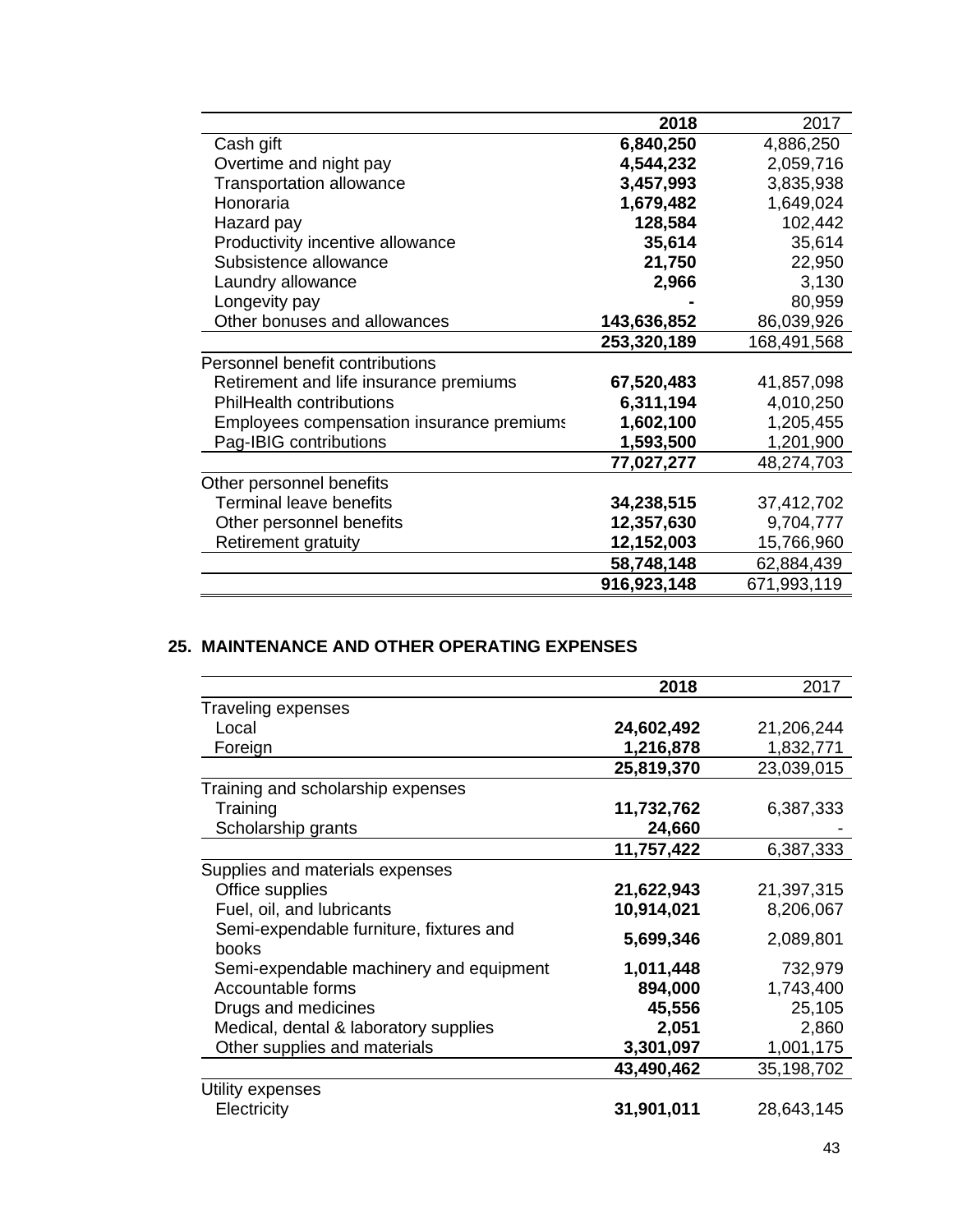|                                                | 2018                 | 2017                 |
|------------------------------------------------|----------------------|----------------------|
| Water                                          | 11,123,584           | 10,482,656           |
|                                                | 43,024,595           | 39,125,801           |
| <b>Communication expenses</b>                  |                      |                      |
| Telephone                                      | 6,563,255            | 5,600,703            |
| Internet subscription                          | 2,346,031            | 1,991,103            |
| Postage and courier services                   | 1,431,667            | 1,244,336            |
| Cable, satellite, telegraph and radio          | 33,068               | 53,334               |
|                                                | 10,374,021           | 8,889,476            |
| Survey, research, exploration and development  |                      |                      |
| Survey expenses                                | 1,188,560            | 1,128,400            |
|                                                | 1,188,560            | 1,128,400            |
| Demolition/relocation and desilting/ drilling/ |                      |                      |
| dredging expenses                              |                      |                      |
| Demolition and relocation expenses             | 44,311               | 88,163               |
|                                                | 44,311               | 88,163               |
| Confidential, intelligence and extraordinary   |                      |                      |
| Extraordinary and miscellaneous expenses       | 110,410              | 134,585              |
|                                                |                      |                      |
|                                                | 110,410              | 134,585              |
| <b>Professional services</b>                   |                      |                      |
| Auditing                                       | 32,116,746           | 28,360,124           |
| Consultancy<br>Legal                           | 7,142,363<br>284,141 | 4,930,991<br>292,786 |
| Other professional                             | 166,619,286          |                      |
|                                                |                      | 210,344,883          |
|                                                | 206,162,536          | 243,928,784          |
| <b>General services</b>                        |                      |                      |
| Security services                              | 93,749,816           | 80,273,882           |
| Janitorial services                            | 15,588,221           | 14,650,939           |
|                                                | 109,338,037          | 94,924,821           |
| Repairs and maintenance                        |                      |                      |
| Buildings and other structures                 | 9,222,428            | 5,956,221            |
| <b>Transportation equipment</b>                | 5,847,441            | 4,458,627            |
| Land improvements                              | 1,533,590            | 4,228,493            |
| Machinery and equipment                        | 1,304,785            | 1,295,038            |
| Furniture and fixtures                         | 111,975              | 70,727               |
| Semi-expendable furniture and fixtures         | 64,035               | 3,200                |
| Semi-expendable machinery and equipment        | 14,180               | 2,700                |
|                                                | 18,098,434           | 16,015,006           |
| Taxes, insurance premiums and other fees       |                      |                      |
| Insurance expenses                             | 14,859,250           | 12,968,693           |
| Taxes, duties and licenses                     | 9,033,743            | 13,844,421           |
| <b>Fidelity bond premiums</b>                  | 2,545,354            | 1,719,255            |
|                                                | 26,438,347           | 28,532,369           |
| Other Maintenance and Operating Expenses       |                      |                      |
| Rent/lease                                     | 7,917,366            | 8,115,733            |
| Representation                                 | 5,469,777            | 4,657,741            |
| Printing and publication                       | 4,577,218            | 2,023,999            |
| Donations                                      | 1,895,000            | 143,000              |
| Advertising, promotional and marketing         | 1,123,969            | 2,333,120            |
| Subscription                                   | 279,724              | 329,953              |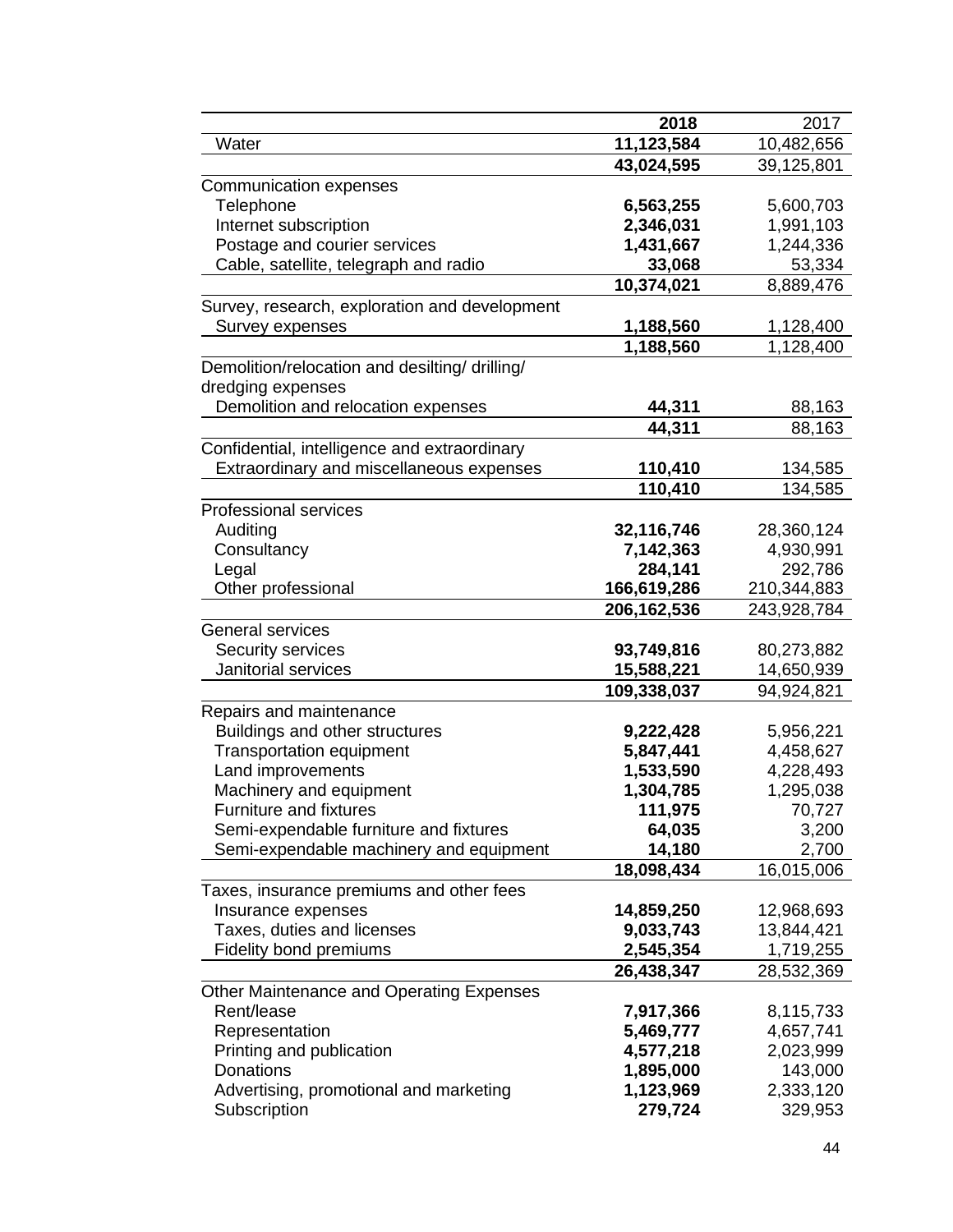|                                      | 2018        | 2017        |
|--------------------------------------|-------------|-------------|
|                                      |             |             |
| Transportation and delivery          | 177,972     | 11,460      |
| Membership dues and contributions to |             |             |
| organizations                        | 23,530      | 24,500      |
| Documentary stamp                    | 195         | 1,689       |
| Other maintenance and operating      | 63,354,451  | 47,141,900  |
|                                      | 84,819,202  | 64,783,095  |
|                                      | 580,665,707 | 562,175,550 |

Majority of this account comprises of rent/lease of office spaces of regional/district offices and staff houses. Estimated rent/lease expenses for the next three years are as follows:

| <b>Office Space and Staff House</b> | Payable within the<br>next year (2019) | Payable within the<br>next two to three<br>years (2020-2021) |
|-------------------------------------|----------------------------------------|--------------------------------------------------------------|
| District IV                         | 1,257,167                              | 2,514,334                                                    |
| Region I                            | 921,060                                | 1,842,120                                                    |
| Region 3A (Bulacan District Office) | 200,400                                | 400,800                                                      |
| <b>Bicol Region</b>                 | 360,000                                | 720,000                                                      |
| Cagayan De Oro                      | 160,800                                | 321,600                                                      |
| <b>General Santos</b>               | 144,000                                | 288,000                                                      |
| Koronadal                           | 853,766                                | 1,707,531                                                    |
| <b>Butuan</b>                       | 504,000                                | 1,008,000                                                    |
| <b>Bacolod</b>                      | 268,800                                | 537,600                                                      |
| Zamboanga                           | 786,240                                | 1,572,480                                                    |
| Davao                               | 1,620,945                              | 3,241,889                                                    |
| Cebu                                | 986,496                                | 1,972,992                                                    |
| <b>Iloilo</b>                       | 547,835                                | 1,095,671                                                    |
|                                     | 8,611,509                              | 17,223,017                                                   |

### **26. FINANCIAL ASSISTANCE**

|                                     | 2018          | 2017          |
|-------------------------------------|---------------|---------------|
| Financial assistance/subsidy-others | 1,651,377,839 | 1,348,723,333 |
| Financial assistance                | 2,000,000     | -             |
|                                     | 1,653,377,839 | 1,348,723,333 |

Financial Assistance/Subsidy-Others refers to expenses chargeable to Subsidies received from National Government, allotted for the implementation of various projects/ programs of NHA for families affected by calamities, regular resettlement and relocation of informal settlers.

The Financial Assistance refers to the grant of P10,000.00/unit subsidy to Informal Settler Families living in danger areas for 200 completed housing units at P135,000.00/unit in San Luis Villas Resettlement Project located in Brgy. Dimatubo, San Luis, Aurora Province.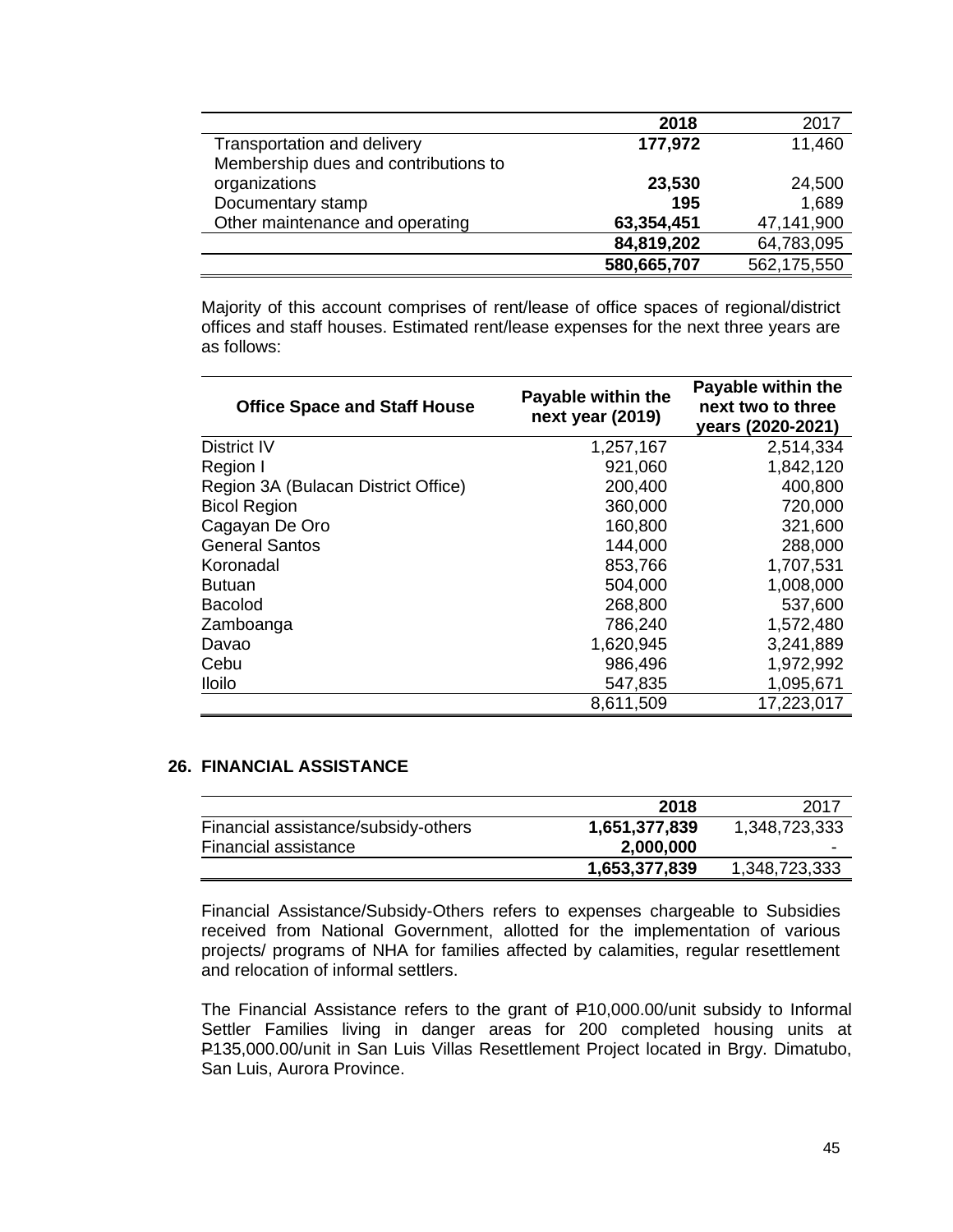# **27. FINANCIAL EXPENSES**

|                   | 2018   | 2017       |
|-------------------|--------|------------|
| Bank charges      | 83,166 | 56,137     |
| Interest expenses |        | 10,219,676 |
|                   | 83,166 | 10,275,813 |

### **28. NON-CASH EXPENSES**

|                                     | 2018       | 2017       |
|-------------------------------------|------------|------------|
| Depreciation                        |            |            |
| Machinery and equipment             | 24,210,569 | 23,860,040 |
| <b>Transportation equipment</b>     | 7,940,404  | 9,510,455  |
| Buildings and other structures      | 5,799,827  | 8,325,827  |
| Investment property                 | 5,598,887  |            |
| Land improvements                   | 1,672,948  | 1,851,901  |
| Furniture, fixtures and books       | 544,928    | 437,262    |
| Other property, plant and equipment | 352,611    | 454,854    |
|                                     | 46,120,174 | 44,440,339 |
| Impairment loss                     |            |            |
| Loans and receivables               | 958,924    | 1,279,475  |
|                                     | 958,924    | 1,279,475  |
|                                     | 47,079,098 | 45,719,814 |

### **29. NON-OPERATING INCOME / LOSSES**

|                                     | 2018       | 2017       |
|-------------------------------------|------------|------------|
| Non-operating income                |            |            |
| Miscellaneous income                | 19,495,534 | 27,942,813 |
| Proceeds from insurance/indemnities | 2,014,551  | 2,146,654  |
| Gain on sale of PPE (including      |            |            |
| unserviceable)                      | 545,752    | 153,226    |
|                                     | 22,055,837 | 30,242,693 |
| Non-operating losses                |            |            |
| Loss on sale of assets              | (247,028)  | (580,568)  |
|                                     | (247,028)  | (580, 568) |
|                                     | 21,808,809 | 29,662,125 |

### **30. SEPARATE SET OF BOOKS**

# **30.1 National Government Center (NGC)**

On March 29, 2005, the Home Guaranty Corporation (HGC) transferred to the NHA the operation and management of the NGC Housing Project, by virtue of RA No. 9207, otherwise known as the NGC Housing and Land Utilization Act of 2003. Under this Act, the NHA was made the trustee of the NGC Housing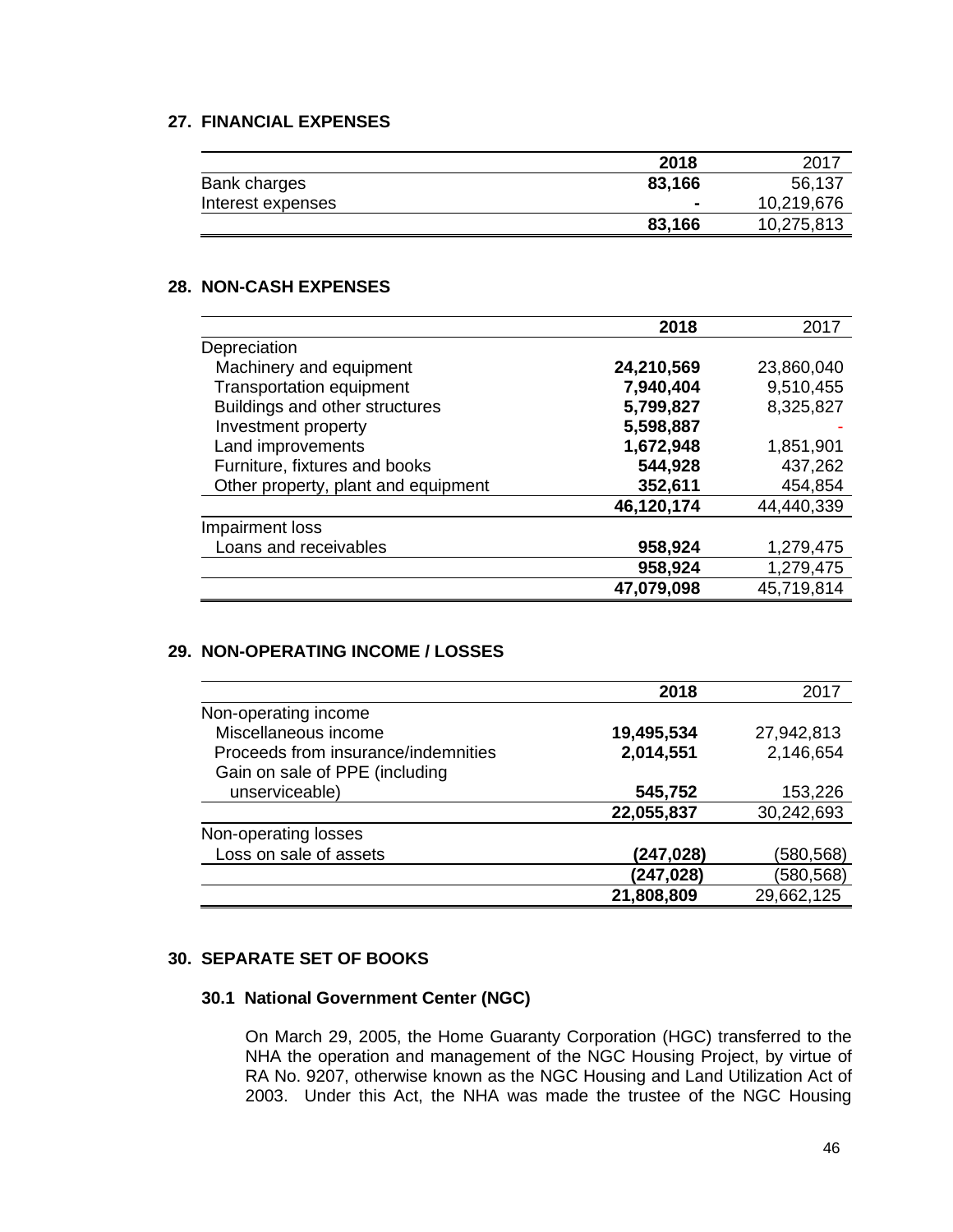Project (East and West) excluding those where the HGC has acquired proprietary interest.

The transactions of the NGC Housing Project are off-books transactions and a separate set of books are being maintained for this trust fund and, therefore, not included in the Agency's financial statements.

Prior to its transfer to NHA, the NGC Housing Project came into existence by virtue of Proclamation No. 137 dated August 11, 1987, thereby segregating lands covering more or less 150 hectares from the NGC situated at West of Commonwealth Avenue, Quezon City to be utilized as socialized housing for the beneficiaries living thereat. On April 6, 1998, Proclamation No. 1169 was issued excluding additional portion of land in the east side (approximately 238 hectares) and declaring the same for development and disposition into a mixed use for government complexes, buildings and offices, socialized housing and other purposes.

The financial position of NGC and the results of its operations are as follows:

I. Comparative Financial Position

|                          |                |               | Increase        |
|--------------------------|----------------|---------------|-----------------|
|                          | 2018           | 2017          | (Decrease)      |
| Assets                   | 1,069,992,746  | 1,171,634,006 | (101, 641, 260) |
| Liabilities              | 1,094,224,181  | 1,202,624,344 | (108, 400, 163) |
| <b>Net Assets/Equity</b> | (24, 231, 435) | (30,990,338)  | 6,758,903       |

II. Comparative Results of Operation

|            |            |            | Increase       |
|------------|------------|------------|----------------|
|            | 2018       | 2017       | (Decrease)     |
| Revenue    | 33,802,679 | 68,745,312 | (34, 942, 633) |
| Expenses   | 28,041,607 | 28,082,993 | (41, 386)      |
| Net income | 5,761,072  | 40,662,319 | (34, 901, 247) |

#### **30.2 Pinatubo Project Management Office**

EO No. 552 dated August 1, 2006, mandates the HUDCC to transfer the administration and management of the Mt. Pinatubo Lowland Communities and all other functions performed by the PPMO to NHA.

NHA established a Trust Fund for the Mt. Pinatubo and maintains a separate set of books independent from the books and records of the NHA.

The HUDCC turned-over 14 lowland resettlement sites, various assets, liabilities and capital as at July 31, 2006. Recording of assets and liabilities were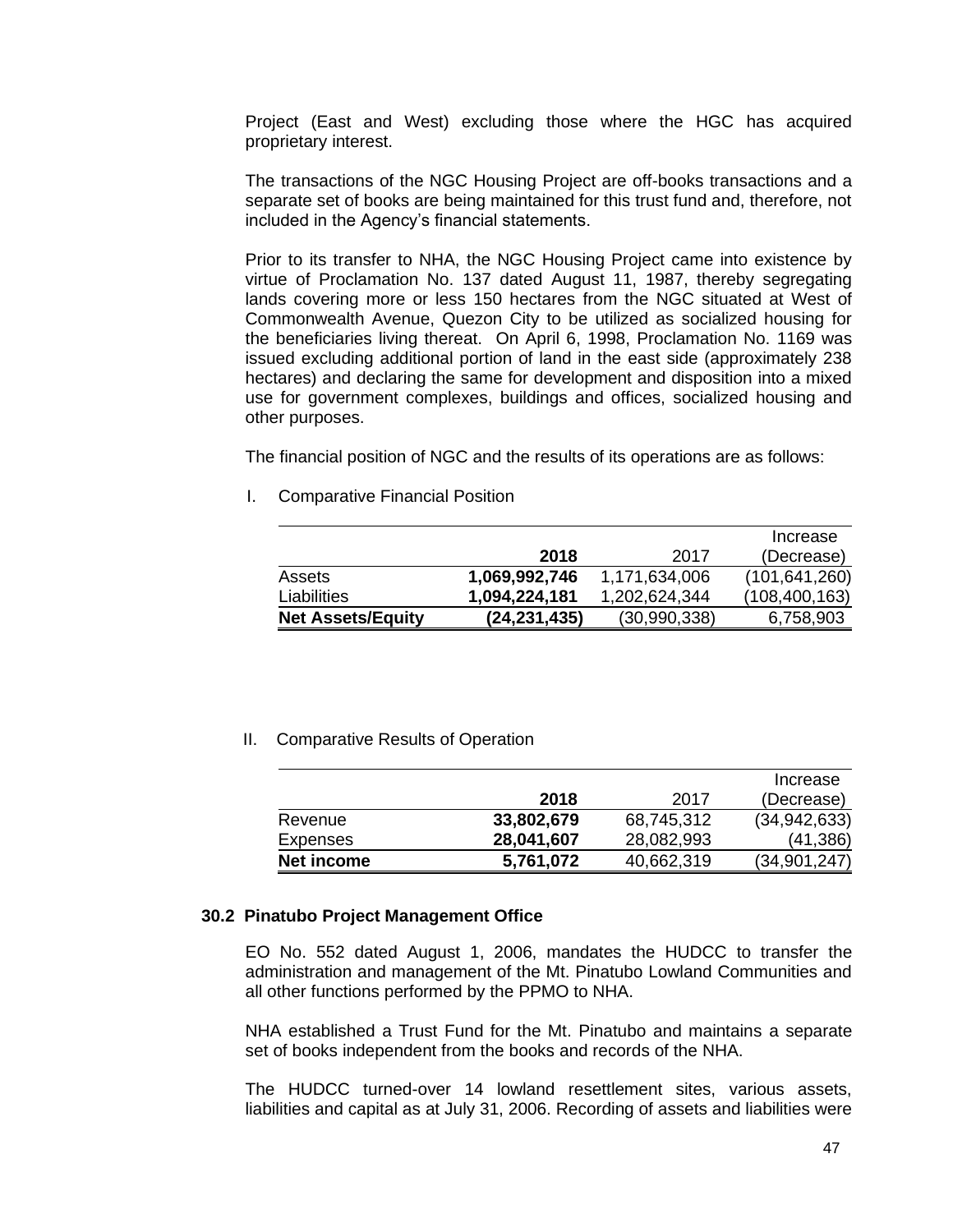taken up in the books. Collection and disbursements were reclassified from NHA books to Mt. Pinatubo books.

The financial position and the results of operations of the trust for Mt. Pinatubo Lowland Communities are as follows:

I. Comparative Financial Position

|                          |               |               | Increase   |
|--------------------------|---------------|---------------|------------|
|                          | 2018          | 2017          | (Decrease) |
| Assets                   | 2,683,011,391 | 2,674,717,107 | 8,294,284  |
| Liabilities              | 109,981,238   | 102,010,104   | 7.971.134  |
| <b>Net Assets/Equity</b> | 2,573,030,153 | 2,572,707,003 | 323,150    |

II. Comparative Results of Operation

|                       |             |             | Increase    |
|-----------------------|-------------|-------------|-------------|
|                       | 2018        | 2017        | (Decrease)  |
| Revenue               | 1,443,276   | 1,181,003   | 262,273     |
| <b>Expenses</b>       | 5,427,386   | 4,204,137   | 1,223,249   |
| Other non-operating   |             |             |             |
| income(expenses), net | (74, 037)   | (1,650,811) | (1,576,774) |
| <b>Net income</b>     | (4,058,147) | (4,673,945) | 615,798     |

Presentation of 2017 Financial Performance was modified to conform with the 2018 presentation by disclosing separately the net other non-operating income/(expense) from the service and business income.

#### **31. FINANCIAL RISK MANAGEMENT**

#### **31.1 Credit risk**

Credit risk refers to risk that one will default by failing to make the required payments. The risk of financial loss due to inability or unwillingness to settle one's obligation in accordance with the agreed terms. Since the NHA is providing housing assistance to informal settler families and low salaried government employees, the exposure to credit risk is of great magnitude.

The NHA, in managing its credit risk, makes regular review of policies regarding loan restructuring and lowering of interest. Past due accounts are being monitored and evaluated closely. The NHA also engages in livelihood programs to help the beneficiaries meet their daily needs.

#### **31.2 Liquidity risk**

Liquidity risk refers to the possibility that the NHA will encounter difficulty in meeting the obligations associated with its financial liabilities that are settled by delivering cash or another financial asset. The NHA manages liquidity risk by maintaining adequate reserves to meet its currently maturing obligations.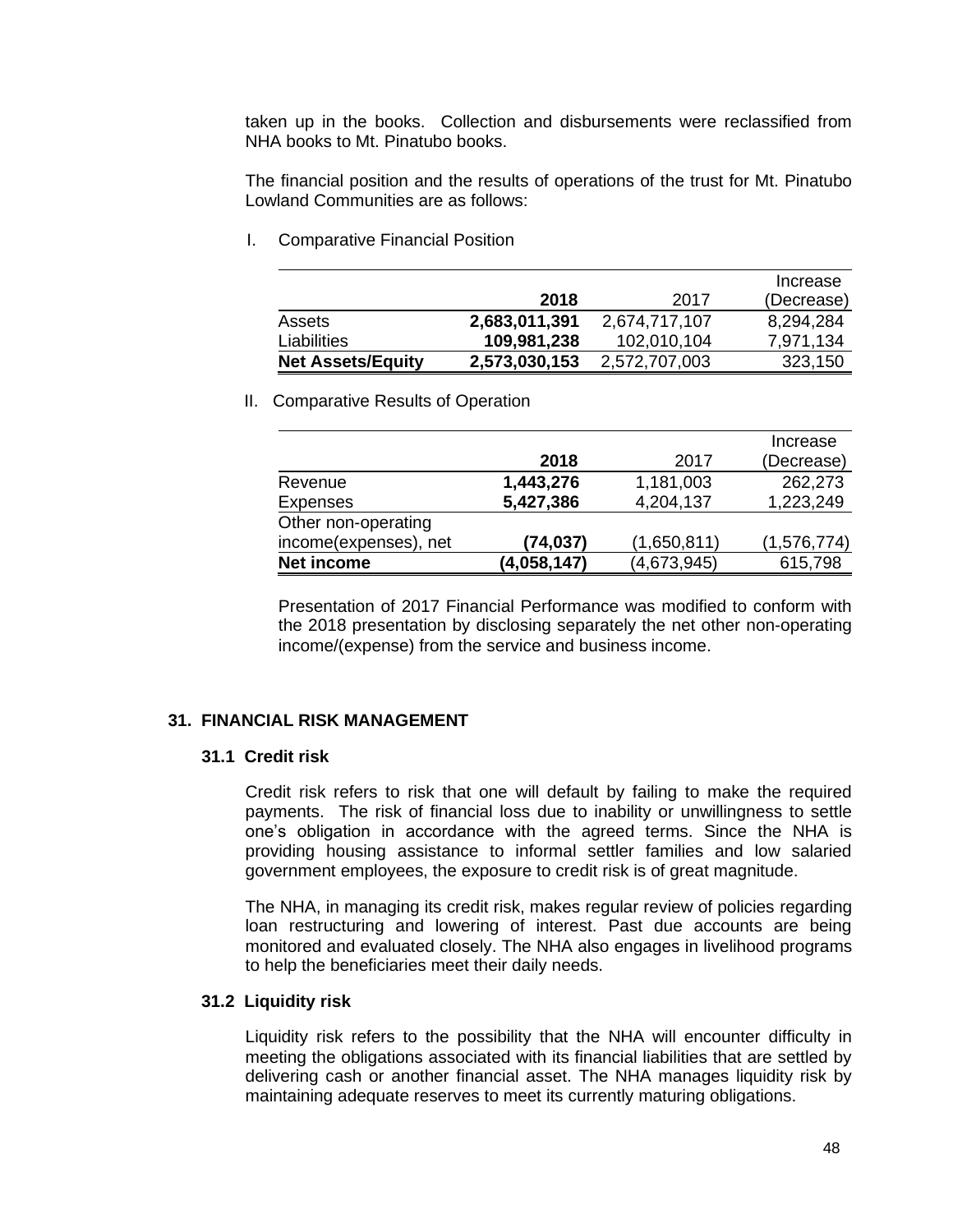#### **31.3. Interest rate risk**

Interest rate risk (IRR) is the exposure to adverse movements in interest rates. In managing the IRR, the NHA invests in financial institutions with a fixed interest rate agreement either for 30 days or 90 days. Any variation in the interest rate will not have a material impact on the net profit of the NHA.

Moreover, interest rate exists in the trade receivables/interest-bearing assets due to the change in the asset's value resulting from the variability of interest rates. The financial expenses being charged in the cost of assets vary depending on the payment of principal and interest on the borrowings by the NHA.

### **32. PENDING CASES IN COURT**

As at December 31, 2018, no provision for liability was recognized or taken up in the books for the cases in court because the amount cannot be measured reliably, pending court decision (Annex A).

### **33. RELATED PARTY DISCLOSURE**

As at December 31, 2018, the composition of the NHA Board of Directors is as follows:

| <b>Board Position</b> | <b>Name</b>                                    | <b>Position from Other Agency</b>                                |
|-----------------------|------------------------------------------------|------------------------------------------------------------------|
| 1 Chairman            | Eduardo D. Del Rosario                         | Chairperson, HUDCC                                               |
| 2 Member              | Salvador C. Medialdea                          | <b>Executive Secretary, OP</b>                                   |
| 3 Member              | Ernesto M. Pernia                              | Secretary, National Economic and<br><b>Development Authority</b> |
| 4 Member              | Mark A. Villar                                 | Secretary, DPWH                                                  |
| 5 Member              | Carlos G. Dominguez III                        | Secretary, Department Of Finance                                 |
| 6 Member              | Silvestre H. Bello III                         | Secretary, Department of Labor<br>and Employment                 |
| 7 Member              | Ramon M. Lopez                                 | Secretary, Department of Trade<br>and Industry                   |
| 8 Member              | Marcelino P. Escalada Jr. General Manager, NHA |                                                                  |

#### **33.1 Key Management Personnel Remuneration and Compensation**

The key management personnel of the NHA are the General Manager, Assistant General Manager and the various Department Managers of the operating groups. The remuneration of key management personnel during the year is as follows:

|                               | 2018       | 2017      |
|-------------------------------|------------|-----------|
| <b>Salaries</b>               | 8,023,568  | 5,910,540 |
| Other allowances and benefits | 2,505,299  | 1,964,798 |
|                               | 10,528,867 | 7,875,338 |